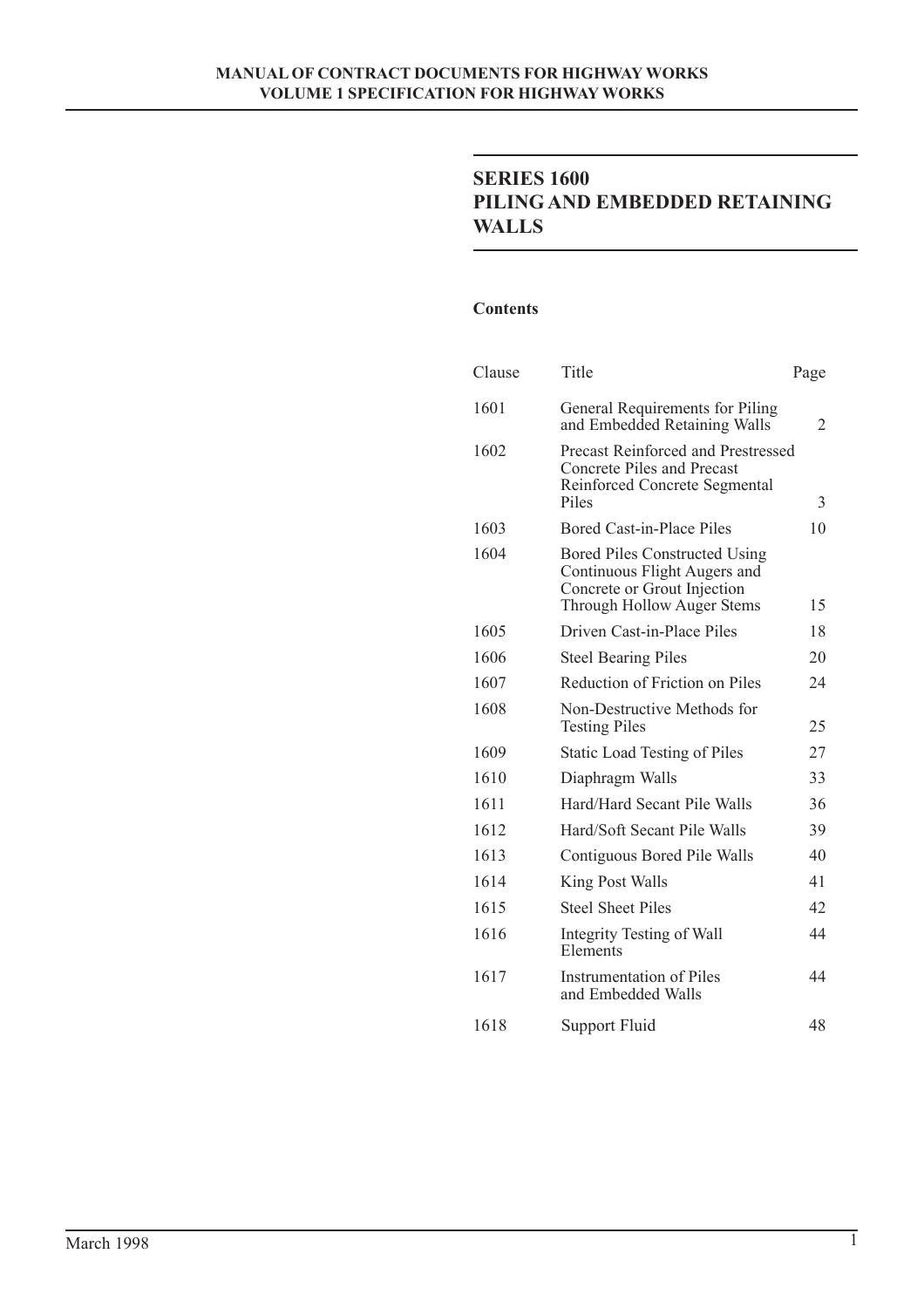# **PILING AND EMBEDDED RETAINING WALLS**

# **1601 General Requirements for Piling and Embedded Retaining Walls**

### **Definitions**

**1** "Allowable pile capacity": a capacity which takes into account the pile's bearing capacity, the materials from which the pile is made, the required load factor, settlement, pile spacing, downdrag, the overall bearing capacity of the ground beneath the piles and other relevant factors.

**2** "Commencing surface": the level at which the piling equipment first enters the ground.

**3** "Compression pile": a pile which is designed to resist an axial force such as would cause it to penetrate further into the ground.

**4** "Constant rate of penetration (CRP) test": a test in which the pile is made to penetrate the ground at a constant controlled speed, while the force applied at the top of the pile to maintain the rate of penetration is continuously measured.

**5** "Constant rate of uplift (CRU) test": a test in which the pile is made to lift out of the ground at a constant controlled speed, while the force applied at the top of the pile to maintain the rate of extraction is continuously measured.

**6** "Cut-off level": the level to which the pile is trimmed.

**7** "Design Verification Load (DVL)": a load which will be substituted for the Specified Working Load for the purpose of a test.

**8** "Kentledge": dead load used in a loading test.

**9** "Load factor": the ratio between the pile's ultimate bearing capacity and maximum safe bearing capacity.

**10** "Maintained load test": a loading test in which each increment of load is held constant either for a defined period of time or until the rate of movement (settlement or uplift) falls to a specified value.

**11** "Preliminary pile": a pile installed before the commencement of the main piling works or specific part of the Works.

**12** "Proof load": a load applied to a selected working pile to confirm that it is suitable for the load at the settlement specified.

**13** "Raking pile": a pile installed at an inclination to the vertical.

**14** "Reaction system": the arrangement of the kentledge, piles, anchorages or spread foundations that provide a resistance against which the pile is tested.

**15** "Pile settlement": the axial movement at the top of the pile. The value of pile settlement specified for a given load refers to the value reached at the end of the first cycle of loading. Where piles are to be loaded and unloaded through a number of cycles settlement shall be the cumulative vertical movement.

**16** "Specified Working Load (SWL)": the specified load on the head of the pile as stated in the relevant Appendix.

**17** "Tension pile": a pile which is designed to resist an axial force such as would tend to cause it to be extracted from the ground.

**18** "Test pile": any pile to which a test load is, or is to be, applied.

**19** "Ultimate bearing capacity": the maximum resistance offered by the pile when the strength of the soil is fully mobilised.

**20** "Working pile": one of the piles forming the foundation of a structure.

**21** "Embedded retaining wall": retaining wall with shuttering provided either by the surrounding ground (ie. cast against an excavated soil face) or sheet piles inserted into the ground.

**22** "Embedded retaining wall element": an individual component utilised in a particular embedded retaining walling system eg. diaphragm wall panel, or primary or secondary pile in a secant wall which can be constructed in isolation.

# **General**

**23** (11/03) Piles and embedded retaining walls shall be constructed from one of the permitted options described in Appendix 16/1 and in compliance with this Series and appropriate Clauses of Series 1700, 1800, and 1900 unless otherwise described in Appendix 16/1.

### **Layout, design and construction**

24 Where applicable Appendices 1/10 and 1/11 in Series 100 list structures and elements which the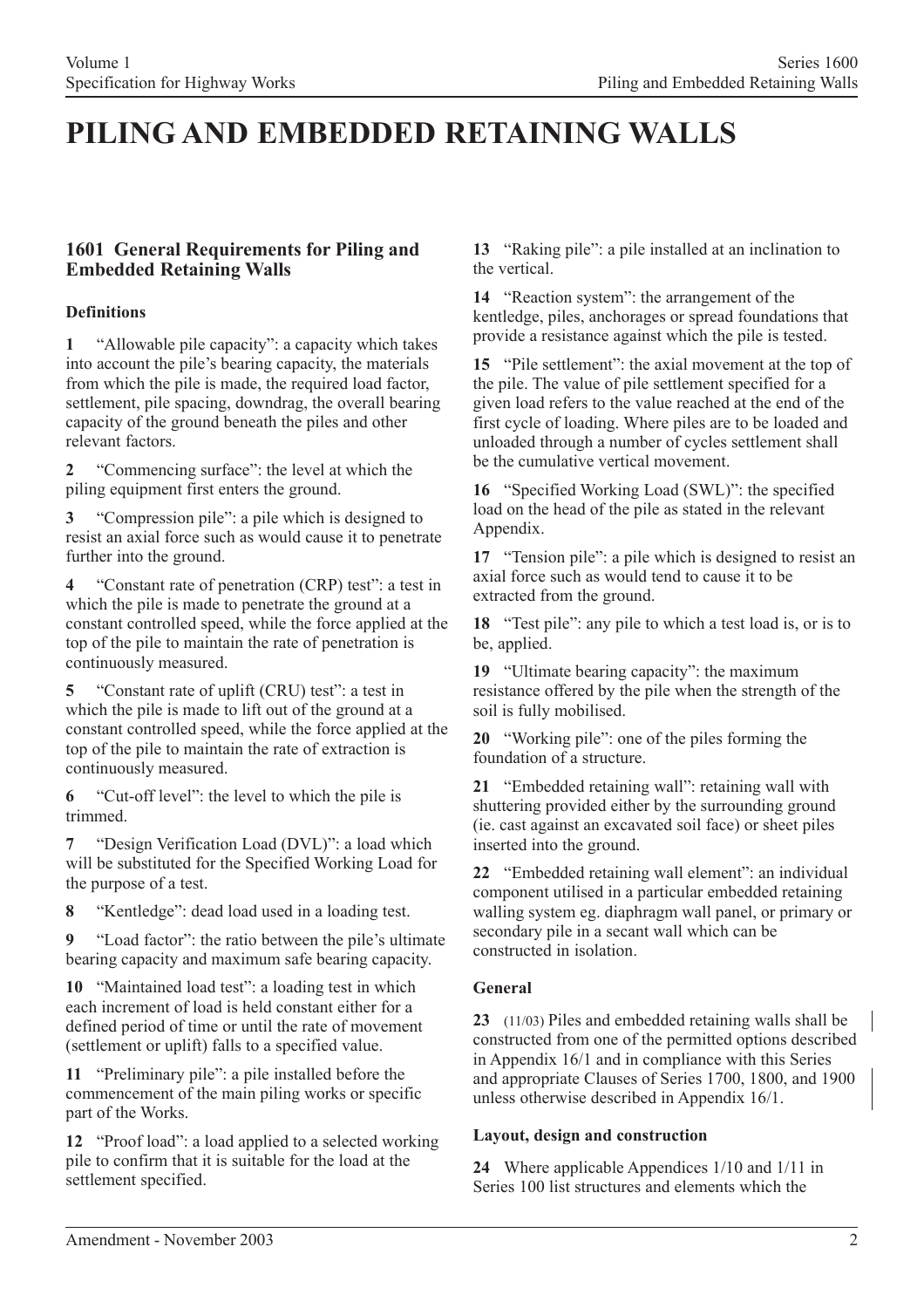Contractor has to design in accordance with the Specification and relevant Appendices 16/1 to 16/18. Where required in Appendix 16/1, the Contractor shall also submit design calculations, details of materials to be used, and a schedule of dimensions.

### **Pile tolerances**

**25** Piles shall be installed within the following maximum permitted tolerances:

| Position: 75 mm in any direction at commencing |
|------------------------------------------------|
| level.                                         |

Verticality: 1 in 75 deviation from the vertical

Rake: 1 in 25 deviation from the specified rake for piles raking up to 1:6 and 1 in 15 for piles raking more than 1:6.

No method of forcible correction will be permitted unless it can be proved that the integrity, durability and performance of the piles will not be adversely affected.

# **Piling method**

**26** Where required in Appendix 16/1, the Contractor shall supply all relevant details of the method of piling. the plant and monitoring equipment he plans to adopt. Alternative piling methods may be used provided that they satisfy the requirements of the Specification.

### **Records**

**27** The Contractor shall keep records as indicated by an asterisk in Table 16/1 for the installation of each pile, or for each element in embedded retaining walls, or as listed in Clause 1615 for sheet pile walls. The signed records will form a record of the work. Copies of these records shall be provided where required in Appendix 16/1.

Any unexpected driving or boring conditions shall be noted in the records.

# **Damage**

# **Damage criteria for adjacent structures or services**

**28** Damage criteria for adjacent structures or services are given in Appendix 16/1. Where required in Appendix 16/1, the Contractor shall submit his plans for making surveys and monitoring movements or vibration before the commencement of the piling works.

### **Damage to piles or completed wall elements**

**29** The Contractor shall ensure that during the course of the work, displacement or damage which would impair either performance or durability does not occur to completed piles or wall elements.

Where required in Appendix 16/1, the Contractor shall submit his planned sequence and timing for driving or boring piles, or for installing wall elements having regard to the avoidance of damage to adjacent piles or wall elements.

### **Temporary support**

**30** The Contractor shall ensure that where required, any permanently free-standing piles are temporarily braced or stayed immediately after driving to prevent loosening of the piles in the ground and to ensure that no damage resulting from oscillation, vibration or movement can occur.

### **Ordering of piles**

**31** The Contractor shall ensure that the piles are available in time for incorporation in the Works. All piles and production facilities shall be made available for inspection at any time. Piles shall be examined by the Contractor at the time of delivery and any faulty units replaced. Where required in Appendix 16/1, the records of testing of the concrete and steel used in the piles shall be provided.

Testing of materials shall be in accordance with Appendix 1/5. For steel piles the Contractor shall submit details of all preliminary test results at least 5 working days prior to ordering piles for the main works other than temporary works.

# **1602 Precast Reinforced and Prestressed Concrete Piles and Precast Reinforced Concrete Segmental Piles**

### **Materials and components**

# **Steel and iron components**

**1** (11/05) In the manufacture of precast concrete piles and jointed precast concrete segmental piles, fabricated steel components shall comply with BS EN 10025-1 and BS EN 10025-2, Grades S275 or S355, cast steel components with BS 3100, grade A (A1, A2 or A3) and ductile iron components with BS EN 1563 material designation symbol EN-GJS-350-22, EN-GJS-400-15, EN-GJS-400-10.

# **Pile joints for segmental piles**

**2** The joints shall be close-fitting face to face and the locking method shall be such as to hold the faces in intimate contact. Where required in Appendix 16/2, details of the design, manufacture and tests of the jointing system shall be submitted prior to the commencement of the piling works.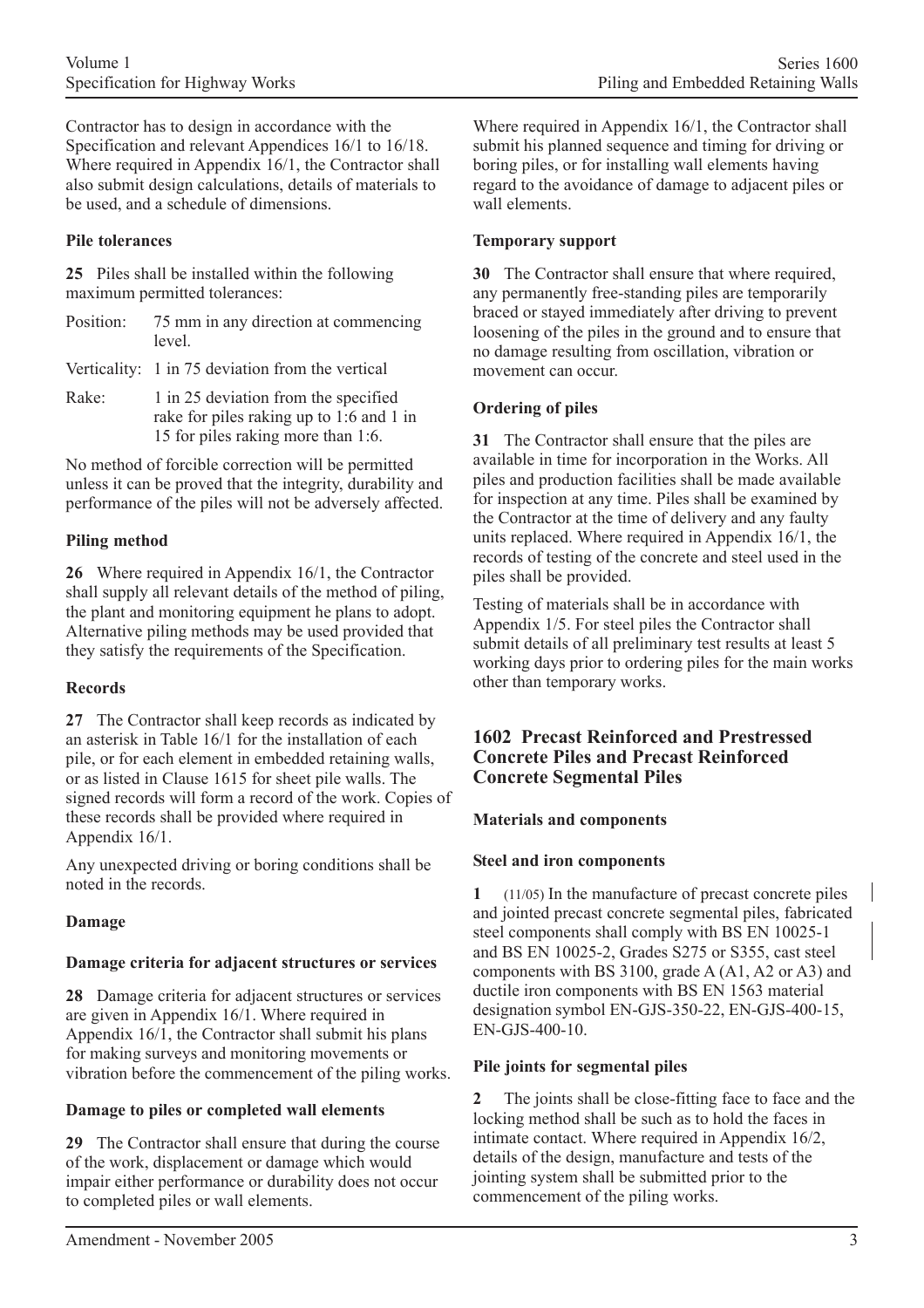A jointed pile shall be capable of withstanding the same driving stresses as a single unjointed pile of the same cross-sectional dimensions and materials.

The welding of a joint to main reinforcement in lieu of a lapped connection with projecting bars affixed to the joint shall not be permitted.

Each pile joint shall be square to the axis of the pile within a tolerance of 1 in 150. The centroid of the pile joint shall lie within 5 mm of the true axis of the pile element.

### **Pile toes**

**3** Pile toes shall be constructed so as to ensure that damage is not caused to the pile during installation.

# **Pile head reinforcement**

**4** Pile heads shall be so reinforced or banded as to prevent bursting of the pile under driving.

|  |  |  |  |  |  | TABLE 16/1: Records to be kept (indicated by an asterisk) |  |  |  |
|--|--|--|--|--|--|-----------------------------------------------------------|--|--|--|
|--|--|--|--|--|--|-----------------------------------------------------------|--|--|--|

| Data                                                           | <b>Driven</b><br>precast<br>concrete<br>and<br>steel<br>bearing<br>piles | <b>Driven</b><br>segmental<br>concrete<br>piles | <b>Driven</b><br>cast-in-<br>place<br>concrete<br>piles | <b>Bored</b><br>cast-in-<br>place<br>concrete<br>piles | Continuous<br>flight<br>auger<br>concrete or<br>grout<br>piles |
|----------------------------------------------------------------|--------------------------------------------------------------------------|-------------------------------------------------|---------------------------------------------------------|--------------------------------------------------------|----------------------------------------------------------------|
| Contract                                                       | $\ast$                                                                   | $\ast$                                          | $\ast$                                                  | $\ast$                                                 | $\ast$                                                         |
| Pile reference number (location)                               | $\ast$                                                                   | $\ast$                                          | $\ast$                                                  | $\ast$                                                 | $\ast$                                                         |
| Pile type                                                      | $\ast$                                                                   | *                                               | $\ast$                                                  | ∗                                                      | *                                                              |
| Nominal cross-sectional dimensions or diameter                 | $\ast$                                                                   | *                                               | $\ast$                                                  | $\ast$                                                 | *                                                              |
| Nominal diameter of underream/base                             |                                                                          |                                                 |                                                         | *                                                      |                                                                |
| Length of preformed pile                                       | $\ast$                                                                   | *                                               |                                                         |                                                        |                                                                |
| Standing groundwater level from direct observation             |                                                                          |                                                 | $\ast$                                                  | *                                                      | *                                                              |
| or given site investigation data                               |                                                                          |                                                 |                                                         |                                                        |                                                                |
| Date and time of driving, redriving or boring                  | $\ast$                                                                   | ∗                                               | *                                                       | *                                                      | ∗                                                              |
| Date of concreting                                             |                                                                          |                                                 | *                                                       | *                                                      | *                                                              |
| Ground level at pile position at commencement of               | $\ast$                                                                   | *                                               | $\ast$                                                  | $\ast$                                                 | *                                                              |
| installation of pile (commencing surface)                      |                                                                          |                                                 |                                                         |                                                        |                                                                |
| Working level on which piling base machine stands              | $\ast$                                                                   | ∗                                               | $\ast$                                                  | *                                                      | ∗                                                              |
| Depth from ground level at pile position to pile toe           | *                                                                        | $\ast$                                          | $\ast$                                                  | $\ast$                                                 | *                                                              |
| Toe level                                                      | $\ast$                                                                   | *                                               | $\ast$                                                  | ∗                                                      | *                                                              |
| Pile head level as constructed                                 | $\ast$                                                                   | *                                               | *                                                       | $\ast$                                                 | *                                                              |
| Pile cut-off level                                             | *                                                                        | *                                               | $\ast$                                                  | ∗                                                      | *                                                              |
| Length of temporary casing                                     |                                                                          |                                                 | $\ast$                                                  | $\ast$                                                 |                                                                |
| Length of permanent casing                                     |                                                                          |                                                 | $\ast$                                                  | $\ast$                                                 |                                                                |
| Type, weight, drop and mechanical condition of hammer          | $\ast$                                                                   | *                                               | $\ast$                                                  |                                                        |                                                                |
| and equivalent information for other equipment                 |                                                                          |                                                 |                                                         |                                                        |                                                                |
| Number and type of packing used and type and                   | $\ast$                                                                   | $\ast$                                          | *                                                       |                                                        |                                                                |
| conditions of dolly used during driving of the pile            |                                                                          |                                                 |                                                         |                                                        |                                                                |
| Set of pile or pile tube in millimetres per 10 blows or        | $\ast$                                                                   | $\ast$                                          | $\ast$                                                  |                                                        |                                                                |
| number of blows per 25 mm of penetration                       |                                                                          |                                                 |                                                         |                                                        |                                                                |
| Temporary compression of ground and pile                       | $\ast$                                                                   | ∗                                               | $\ast$                                                  |                                                        |                                                                |
| Driving resistance taken at 0.25 m intervals                   | $\ast$                                                                   | *                                               | *                                                       |                                                        |                                                                |
| Soil samples taken and in situ tests carried out during        | *                                                                        | *                                               | $\ast$                                                  | ∗                                                      | *                                                              |
| pile formation or adjacent to pile position                    |                                                                          |                                                 |                                                         |                                                        |                                                                |
| Length and details of and cover to reinforcement               |                                                                          |                                                 | $\ast$                                                  | *                                                      | ∗                                                              |
| Concrete mix                                                   |                                                                          |                                                 | *                                                       | *                                                      | *                                                              |
| Volume of concrete supplied to pile where this is              |                                                                          |                                                 | *                                                       | *                                                      | *                                                              |
| practical                                                      |                                                                          |                                                 |                                                         |                                                        |                                                                |
| All information regarding obstructions delays                  | *                                                                        | *                                               | *                                                       | *                                                      | *                                                              |
| and other interruptions to the sequence of work                |                                                                          |                                                 |                                                         |                                                        |                                                                |
| Pile forming equipment including rig no.                       | *                                                                        | *                                               | *                                                       | *                                                      | $\ast$                                                         |
| Description of ground excavated                                |                                                                          |                                                 |                                                         | $\ast$                                                 | *                                                              |
| Depth from commencing surface to changes                       |                                                                          |                                                 |                                                         | $\ast$                                                 | *                                                              |
| in strata and to standing ground water and any<br>fluctuations |                                                                          |                                                 |                                                         |                                                        |                                                                |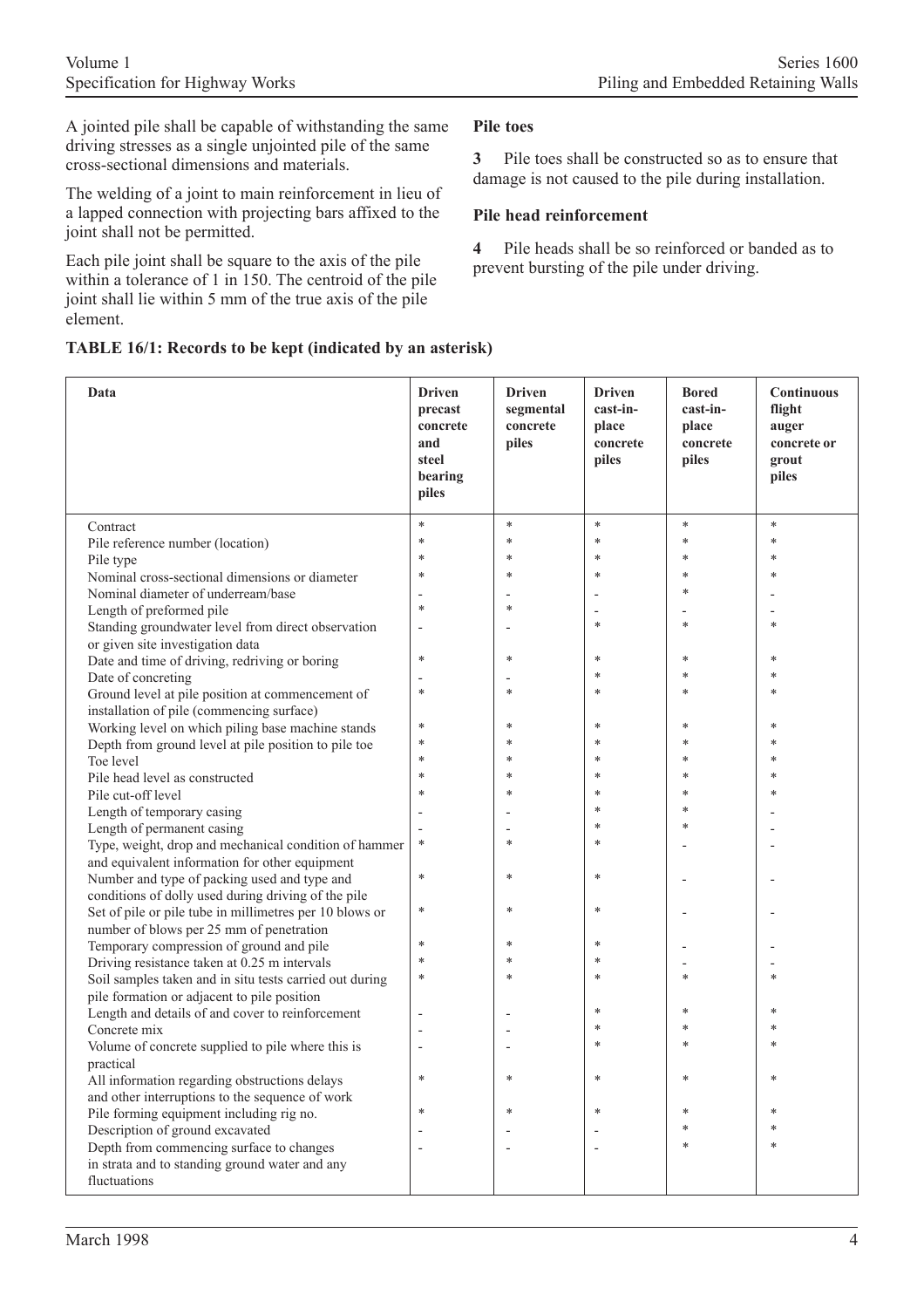### **TABLE 16/1: Records to be kept (cont'd)**

| Data                                                            | <b>Driven</b><br>precast<br>concrete<br>and<br>steel<br>bearing<br>piles | <b>Driven</b><br>segmental<br>concrete<br>piles | <b>Driven</b><br>cast-in-<br>place<br>concrete<br>piles | <b>Bored</b><br>cast-in-<br>place<br>concrete<br>piles | <b>Continuous</b><br>flight<br>auger<br>concrete or<br>grout<br>piles |
|-----------------------------------------------------------------|--------------------------------------------------------------------------|-------------------------------------------------|---------------------------------------------------------|--------------------------------------------------------|-----------------------------------------------------------------------|
| Depth to average levels of concrete surface before and          |                                                                          |                                                 |                                                         | $\ast$                                                 |                                                                       |
| after withdrawing temporary lining                              |                                                                          |                                                 |                                                         |                                                        |                                                                       |
| Type, torque, assessed efficiency of motor                      |                                                                          |                                                 |                                                         |                                                        | $\ast$                                                                |
| Depth to concrete surface after every concrete load             |                                                                          |                                                 | *                                                       | *                                                      | $\ast$                                                                |
| For raking piles, angle of rake                                 | $\ast$                                                                   | $\ast$                                          | *                                                       | *                                                      |                                                                       |
| Support fluid tests                                             |                                                                          |                                                 |                                                         | *                                                      | $\ast$                                                                |
| Monitoring information referred to in Clause 1604               |                                                                          |                                                 | $\overline{\phantom{a}}$                                |                                                        | $\ast$                                                                |
| sub-Clause 15                                                   |                                                                          |                                                 |                                                         |                                                        |                                                                       |
| Level of top of reinforcement cage, as constructed              |                                                                          |                                                 | *                                                       | *                                                      | ∗                                                                     |
| Contract                                                        | $\ast$                                                                   | $\ast$                                          | *                                                       | *                                                      | $\ast$                                                                |
| Element reference number (location)                             | $\ast$                                                                   | $\ast$                                          | $\ast$                                                  | *                                                      | $\ast$                                                                |
| Element type                                                    | $\ast$                                                                   | *                                               | *                                                       | *                                                      | $\ast$                                                                |
| Nominal cross-sectional dimensions                              | $\ast$                                                                   | *                                               | $\ast$                                                  | $\ast$                                                 | $\ast$                                                                |
| Top and bottom of guidewall level (as appropriate)              | $\ast$                                                                   | ∗                                               | *                                                       |                                                        |                                                                       |
| Length of preformed element (as appropriate)                    | $\ast$                                                                   |                                                 |                                                         |                                                        | $\ast$                                                                |
| Groundwater level from direct observation                       | $\ast$                                                                   | $\ast$                                          | $\ast$                                                  | *                                                      | $\ast$                                                                |
| Date and time of excavation                                     | $\ast$                                                                   | *                                               | *                                                       | *                                                      | $\ast$                                                                |
| Date of concreting                                              | $\ast$                                                                   | *                                               | *                                                       | $\ast$                                                 | $\ast$                                                                |
| Details of material samples taken                               | $\ast$                                                                   | *                                               | *                                                       | *                                                      | ∗                                                                     |
| Ground level at element position at commencement of             | $\ast$                                                                   | ×                                               | *                                                       | *                                                      | $\ast$                                                                |
| element installation (commencing surface)                       |                                                                          |                                                 |                                                         |                                                        |                                                                       |
| Working level on which base machine stands                      | $\ast$                                                                   | ∗                                               | *                                                       | $\ast$                                                 | $\ast$                                                                |
| Depth from ground level or guide wall, as appropriate,          | $\ast$                                                                   | *                                               | *                                                       | *                                                      | $\ast$                                                                |
| at element position to element toe                              |                                                                          |                                                 |                                                         |                                                        |                                                                       |
| Toe level                                                       | $\ast$                                                                   | ∗                                               | *                                                       | *                                                      | $\ast$                                                                |
| Element head level as constructed                               | $\ast$                                                                   | $\ast$                                          | *                                                       | *                                                      | $\ast$                                                                |
| Element cut-off level                                           | $\ast$                                                                   | $\ast$                                          | *                                                       | *                                                      | $\ast$                                                                |
| Stop end details                                                | $\ast$                                                                   |                                                 |                                                         |                                                        |                                                                       |
| Length of temporary casing (as appropriate)                     |                                                                          | ∗                                               | *                                                       | *                                                      | ∗                                                                     |
| Length of permanent casing (as appropriate)                     |                                                                          |                                                 | *                                                       | *                                                      | $\ast$                                                                |
| Soil samples taken and in situ tests carried out during         | $\ast$                                                                   | $\ast$                                          | *                                                       | $\ast$                                                 | 法                                                                     |
| element formation or adjacent to element position               |                                                                          |                                                 |                                                         |                                                        |                                                                       |
| Tests on support fluid (as appropriate)                         | $\ast$                                                                   |                                                 | *                                                       | *                                                      | $\ast$                                                                |
| Length and details of steel reinforcement (as appropriate)      | $\ast$                                                                   |                                                 | ∗                                                       | ∗                                                      |                                                                       |
| Concrete mix or grout (as appropriate)                          | $\ast$                                                                   |                                                 | *                                                       |                                                        |                                                                       |
| Volume of concrete supplied to element                          | $\ast$                                                                   |                                                 | *                                                       | $\ast$                                                 |                                                                       |
| Graph of top of concrete or grout level vs volume placed        | ∗                                                                        | $\ast$                                          | *                                                       |                                                        |                                                                       |
| by batch (as appropriate)                                       |                                                                          |                                                 |                                                         |                                                        |                                                                       |
| All information regarding obstructions, delays and other        | ∗                                                                        | ∗                                               | *                                                       | *                                                      | $\ast$                                                                |
| interruptions to the sequence of work                           | $\ast$                                                                   | $\ast$                                          |                                                         |                                                        | $\ast$                                                                |
| As constructed positional records vertical                      |                                                                          |                                                 | *                                                       | *                                                      |                                                                       |
| and horizontal, as required                                     |                                                                          | $\ast$                                          |                                                         | *                                                      | $\ast$                                                                |
| Movements of ground and structures and<br>services as specified | $\ast$                                                                   |                                                 | $\ast$                                                  |                                                        |                                                                       |

#### NOTES

1. All levels shall be relative to the Datum specified in Appendix 1/12.

2. All times shall be given in 24-hour format.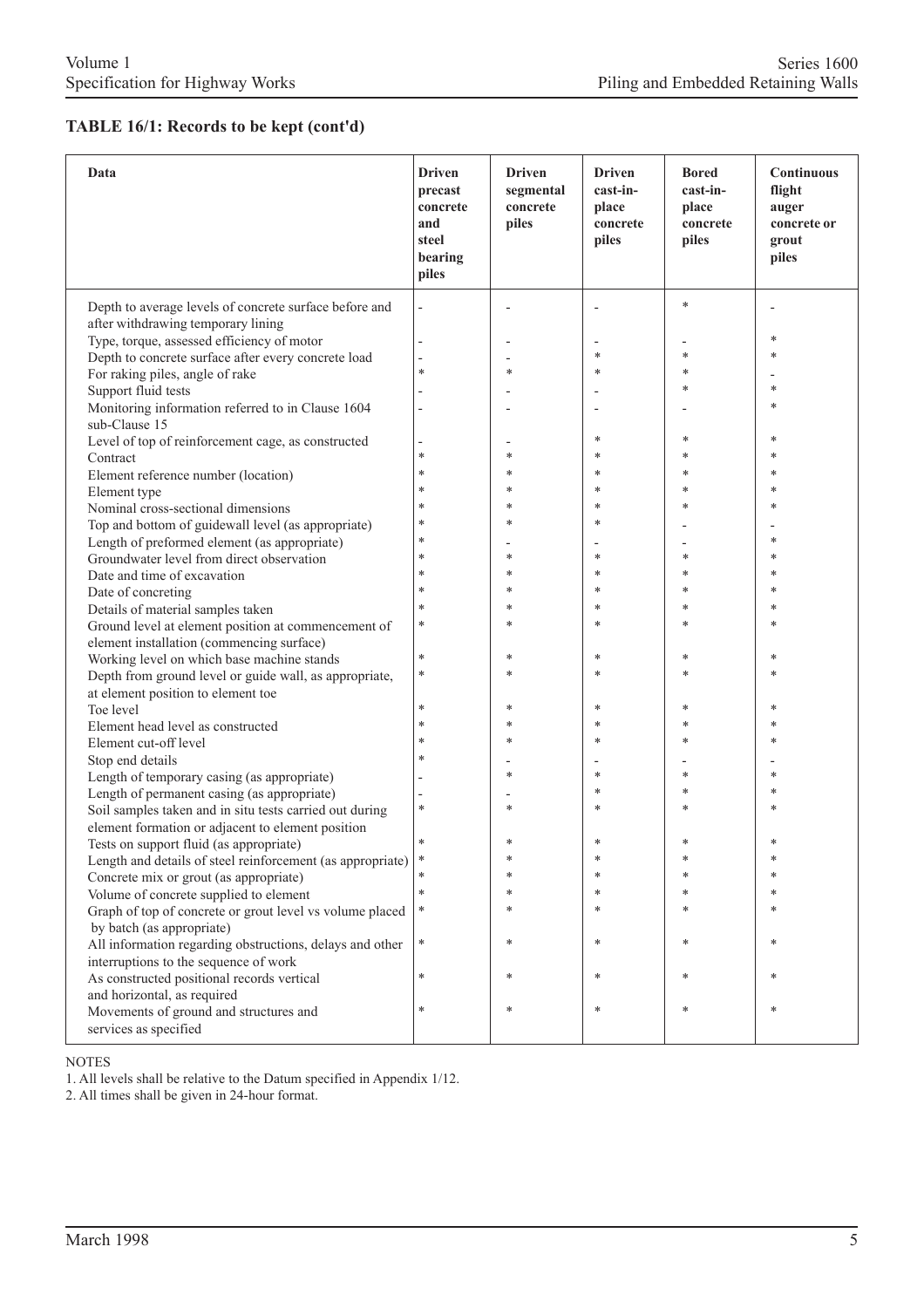### **Tolerances in pile dimensions**

**5** The cross-sectional dimensions of the pile shall be not less than those specified and shall not exceed them by more than 6 mm. Each face of a pile shall not deviate by more than 6 mm from any straight line 3 m long joining two points on that face, nor shall the centre of area of the pile at any cross-section along its length deviate by more than 1/500 of the pile length from a line joining the centres of area at the ends of the pile. Where a pile is less than 3 m long the permitted deviation from straightness shall be reduced below 6 mm on a pro rata basis in accordance with actual length.

The head of a pile element or the end of the pile upon which the hammer acts shall be square to the pile axis within a tolerance of 1 in 150.

#### **Reinforcement for precast reinforced and prestressed concrete piles**

**6** (11/03) Steel reinforcement shall be as described in Appendix 16/2 and in accordance with Series 1700.

The main longitudinal reinforcing bars in piles not exceeding 12 m in length shall be in one continuous length. In piles more than 12 m long, joints will be permitted in main longitudinal bars so that the number of joints is minimised. Joints in reinforcement shall be such that the full strength of the bar is effective across the joint.

Lap or splice joints shall be provided with link bars designed to resist eccentric forces. Reinforcement shall be incorporated for lifting and handling purposes.

Spacers shall be designed and manufactured using durable materials which shall not lead to corrosion of the reinforcement or spalling of the concrete cover. Where required in Appendix 16/2, details of the means by which the Contractor plans to ensure the correct cover to and position of the reinforcement shall be submitted.

### **Reinforcement for precast reinforced concrete segmental piles**

**7** (11/03) Steel reinforcement shall be as described in Appendix 16/2 and in accordance with Series 1700.

The main longitudinal reinforcing bars shall be in one continuous length. Reinforcement shall be incorporated for lifting and handling purposes.

Spacers shall be designed and manufactured using durable materials which shall not lead to corrosion of the reinforcement or spalling of the concrete cover. Where required in Appendix 16/2, details of the means by which the Contractor plans to ensure the correct cover to and position of the reinforcement shall be submitted.

**8** If a pile is constructed with a shaped point or shoe, then the end of the pile shall be symmetrical about the longitudinal axis of the pile. Holes for handling or pitching, where provided in the pile, shall be lined with steel tubes; alternatively, inserts may be cast in.

Formwork shall be robust, clean and so constructed as to prevent loss of grout or aggregate from the wet concrete and ensure the production of uniform pile sections, free from defects. The piles shall be removed from the formwork in such a manner that damage to the pile is prevented.

### **Concrete**

### **General**

**9** Cement materials, aggregates, admixtures and water shall be in accordance with Series 1700.

The method of placing and compacting the concrete shall be such as to ensure that the concrete in its final position is dense and homogeneous.

### **Protecting and curing concrete**

**10** Immediately after compaction, concrete shall be adequately protected from the harmful effects of the weather, including wind, rain, rapid temperature changes and freezing. Curing and accelerated curing shall comply with Clause 1710.

Piles shall not be removed from formwork until a sufficient pile concrete strength has been achieved to allow the pile to be handled without damage.

### **Prestressing**

### **General**

**11** Prestressing operations shall be carried out only under the direction of an experienced and competent supervisor. All personnel operating the stressing equipment shall have been trained in its use.

The extensions and total forces, including allowance for losses, shall be calculated before stressing commences.

Stressing of tendons and transfer of prestress shall be carried out at a gradual and steady rate. The force in the tendons shall be obtained from readings on a recently calibrated load cell or pressure gauge incorporated in the equipment. The extension of the tendons under the total forces shall be within 5% of the calculated extension.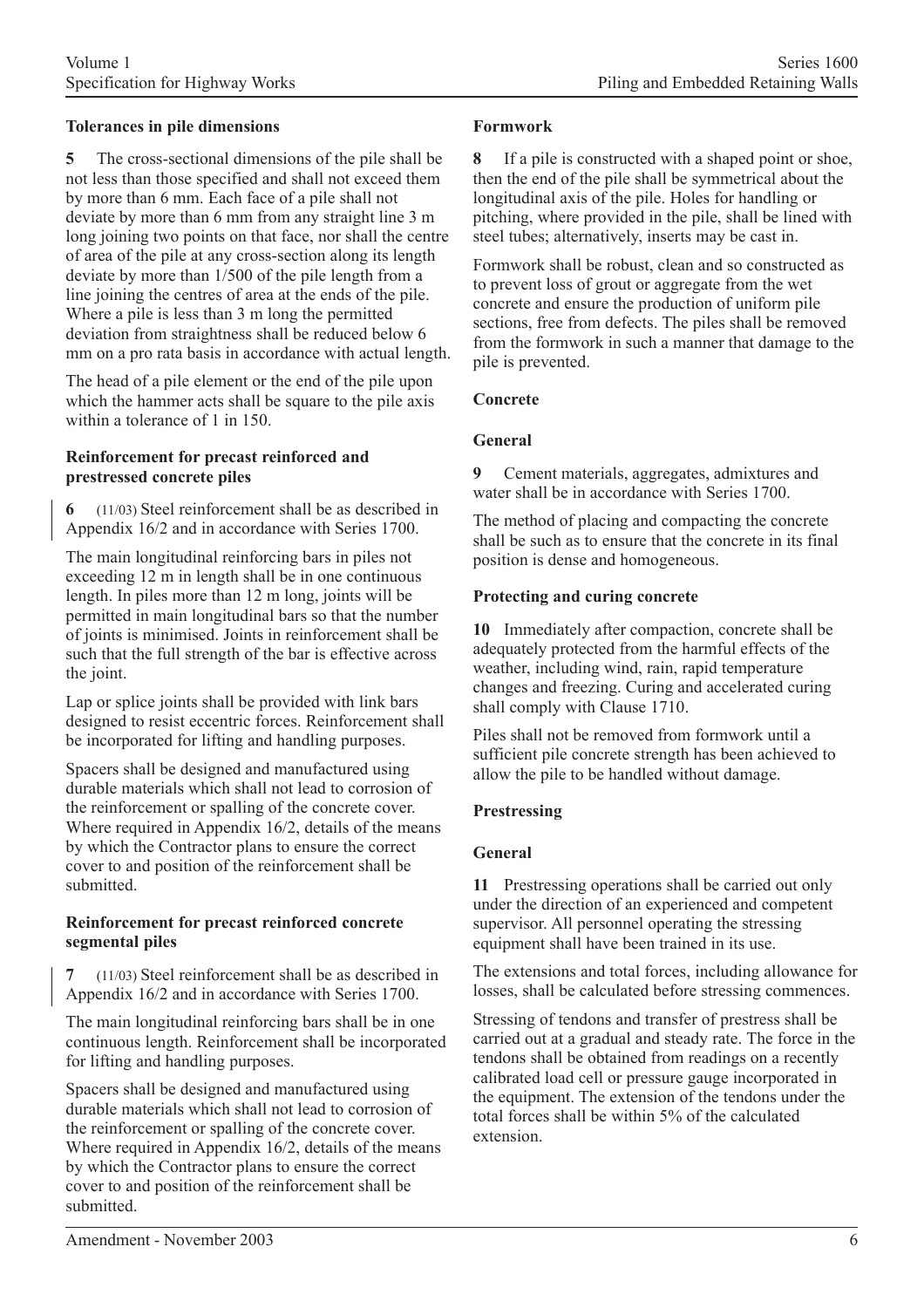# **Concrete strength**

**12** The Contractor shall cast sufficient cubes, cured in the same manner as the piles, to be able to demonstrate by testing two cubes at a time, with appropriate intervals between pairs of cubes, that the necessary in situ strength of the concrete has been reached.

Concrete in the piles shall not be stressed until two test cubes attain the necessary strength.

#### **Records**

**13** The Contractor shall keep detailed records of times of tensioning, measured extensions, pressure gauge readings or load cell readings and the amount of pull-in at each anchorage. The Contractor shall also check the cover to reinforcement of each pile and shall ensure it is at least that specified. Copies of these records shall be provided where required in Appendix 16/2.

#### **Post-tensioned piles**

**14** Apart from the requirement for ducts and vents in post-tensioned piles to be grouted after the transfer of prestress, the requirements for pre-stressed piles apply.

#### **Grouting procedure**

**15** Grout shall be mixed for a minimum of 2 minutes and until a uniform consistency is obtained.

Ducts shall not be grouted when the air temperature in the shade is lower than 3°C.

Before grouting is started all ducts shall be thoroughly cleaned by means of compressed air which shall be free of oils.

Grout shall be injected near the lowest point in the duct in one continuous operation and allowed to flow from the outlet until the consistency is equivalent to that of the grout being injected.

Vents in ducts shall be provided in accordance with Clause 1711.

### **Grout**

**16** Grout for prestressing shall have the following properties:

- a) (11/03) The design and consistence of grout to be used in the formation of piles shall produce a mix which is suitable for pumping.
- b) (11/03) Grout shall consist only of Portland cement CEM I to BS EN 197-1, water and admixtures. Admixtures are only to be used in accordance with the Manufacturer's instructions and shall comply with Clause 1703.
- c) (11/03) Grout shall have a water/cement ratio as low as possible consistent with the necessary consistence, and the water cement ratio shall not exceed 0.40.
- d) Grout shall not bleed in excess of 2% after 3 hours, or a maximum of 4%, when measured at 18°C in a covered glass cylinder approximately 100 mm in diameter with a height of grout of approximately 100 mm, and the water shall be reabsorbed after 24 hours.

#### **Testing works grout**

**17** (11/03) Cube strength testing shall be carried out in accordance with BS EN 12390-1. A sample shall consist of a set of six 100 mm cubes. Three cubes shall be tested at seven days and the remaining three at 28 days after casting.

#### **Batching grout**

**18** The weighing and water-dispensing mechanisms shall be maintained at all times to within the limits of accuracy described in BS 1305.

The weights of each component of the mix shall be within 2% of the respective weights per batch.

#### **Mixing grout**

**19** Cement grouts shall be mechanically mixed using:

- a) high speed colloidal mixer (minimum speed  $= 1000$  revs/minute); or
- b) paddle mixer  $\text{(minimum speed} = 150 \text{ revs/minute)}$

or other suitable mixer subject to satisfactory evidence of performance.

The grout shall be mixed on site until a homogenous grout is obtained and shall be kept in continuous movement until it is used. It shall be used within 30 minutes from the start of mixing. Following mixing the grout shall be passed through a 5 mm aperture sieve and shall be remixed if lumps are retained.

### **Transporting grout**

**20** Grout shall be transported from the mixer to the position of the pile in such a manner that segregation of the mix does not occur.

#### **Placing grout in cold weather**

**21** Grout shall have a minimum temperature of 5°C when placed. No frozen material or material containing ice shall be used for making grout. All plant and equipment used in the transporting and placing of grout shall be free of ice that could enter the grout.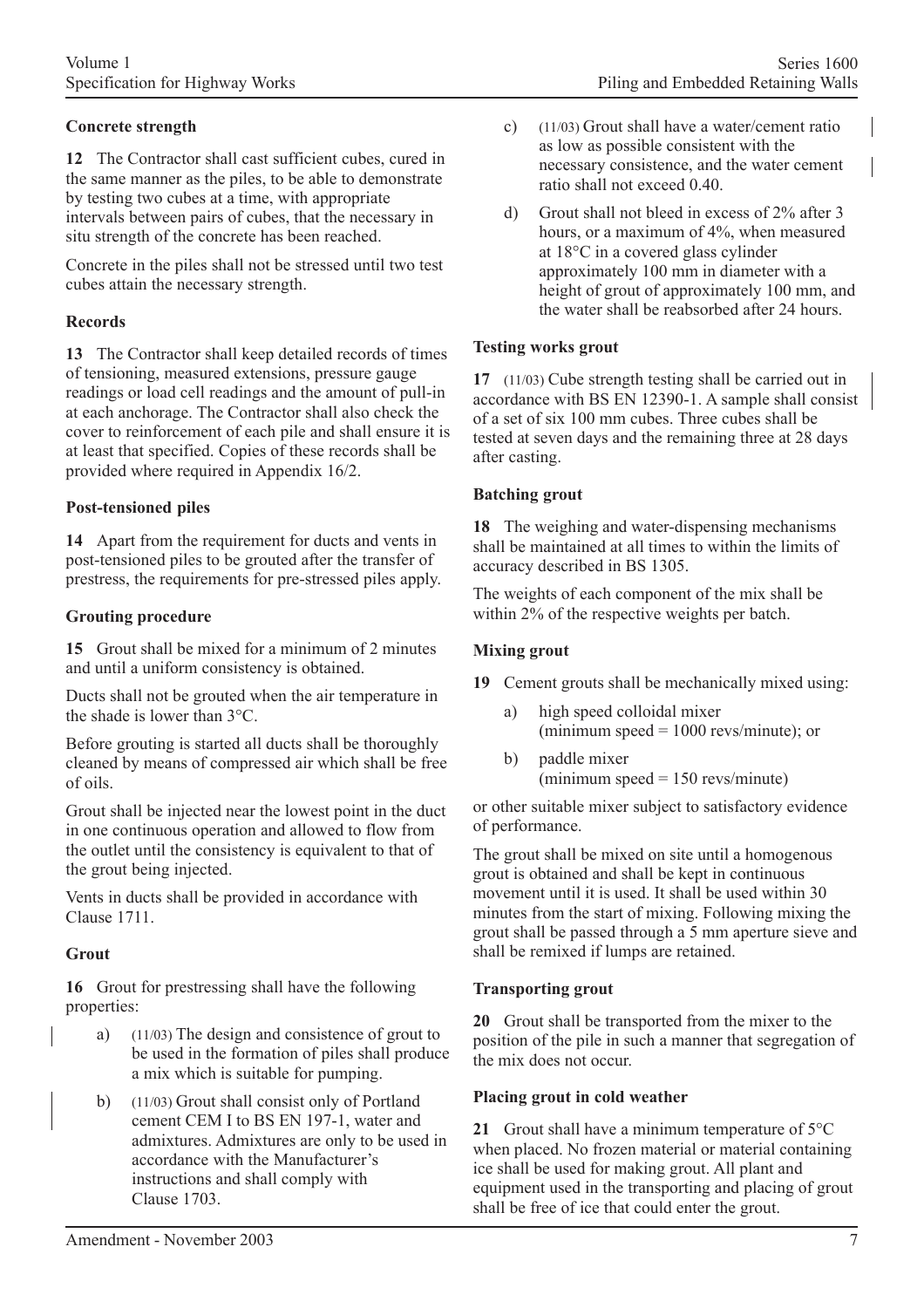### **Records**

**22** The Contractor shall keep records of grouting, including the date, the proportions of the grout and any admixtures used, the pressure, details of interruption and topping up required. Copies of these records shall be provided where required in Appendix 16/2.

# **Pile quality**

**23** A certificate of quality from the pile manufacturer shall be provided where required in Appendix 16/2 stating that the requirements of this Specification have been fulfilled during manufacture.

# **Marking of piles**

**24** (11/03) Each pile shall be marked in such a manner that it can be identified with the records of manufacture which shall state the date of casting, the cement type, concrete strength class, element length, the prestressing force where appropriate and any other relevant data. On delivery the piles shall be accompanied by records of manufacture. Lifting positions shall be marked on each pile in accordance with the requirements of design.

### **Handling, transportation and storage of piles**

**25** The method and sequence of lifting, handling, transporting and storing piles shall be such as to avoid shock loading and to ensure that the piles are not damaged. Only designed lifting and support points shall be used. During transport and storage, piles shall be appropriately supported under the marked lifting points or fully supported along their length.

All piles within a stack shall be in groups of the same length. Packing of uniform thickness shall be provided between piles at the lifting points.

Concrete shall at no time be subjected to loading, including its own weight, which will induce a compressive stress in it exceeding 0.33 of its strength at the time of loading or of the specified strength, whichever is the lesser. For this purpose an assessment of the strength of the concrete and of the stresses produced by the loads shall be carried out.

A pile shall be rejected when the width of any transverse crack exceeds the value given in Table 1 of BS 5400 : Part 4. The measurement shall be made with the pile in its working attitude.

# **Driving piles**

# **Strength of piles**

**26** Piles shall not be driven until the concrete cubes have achieved the specified characteristic strength or

the pile has attained the strength to resist driving stresses, whichever is the greater.

### **Leaders and trestles**

**27** At all stages during driving and until incorporation into the structure the pile shall be adequately supported and restrained by means of leaders, trestles, temporary supports or other guide arrangements to maintain position and alignment and to prevent damage to the pile.

### **Performance of driving equipment**

**28** Where required in Appendix 16/2, the Contractor shall provide information on the efficiency and energy of the driving equipment including when followers are used. Where required in Appendix 16/2, (or 16/6 as appropriate), dynamic evaluation and analysis shall be provided.

Where a drop hammer is used, the mass of the hammer shall be at least half that of the pile or pile segment. For other types of hammer the energy delivered to the pile per blow shall be at least equivalent to that of a drop hammer of the stated mass. Drop hammers shall not be used from floating craft in such a manner as to cause instability of the craft or damage to the pile.

### **Length of piles**

**29** The length of pile to be driven in any position shall be as specified in Appendix 16/2. During the execution of the Works any amendments to the scheduled lengths shall be recorded by the Contractor and a full statement of the reasons included in the pile record.

# **Driving procedure and redrive checks**

**30** The driving procedure shall be such as to avoid damage to the piles.

The Contractor shall comply with all the particular requirements of Appendix 16/2 on driving resistances and characteristics.

The driving of each pile shall be continuous until the depth or set as required by the design has been reached. In the event of unavoidable interruption to driving, the pile may be redriven provided it can subsequently be driven to the designed depth and/or resistance or set without damage. A follower shall not be used unless the set is revised where applicable in order to take into account reduction in the effectiveness of the hammer blow.

Driving records shall be made for every pile. This record shall contain the weight and fall of the hammer or ram and the number of blows for each 0.25 m of penetration, unless otherwise specified in Appendix 16/2, (or 16/5 or 16/6 as appropriate).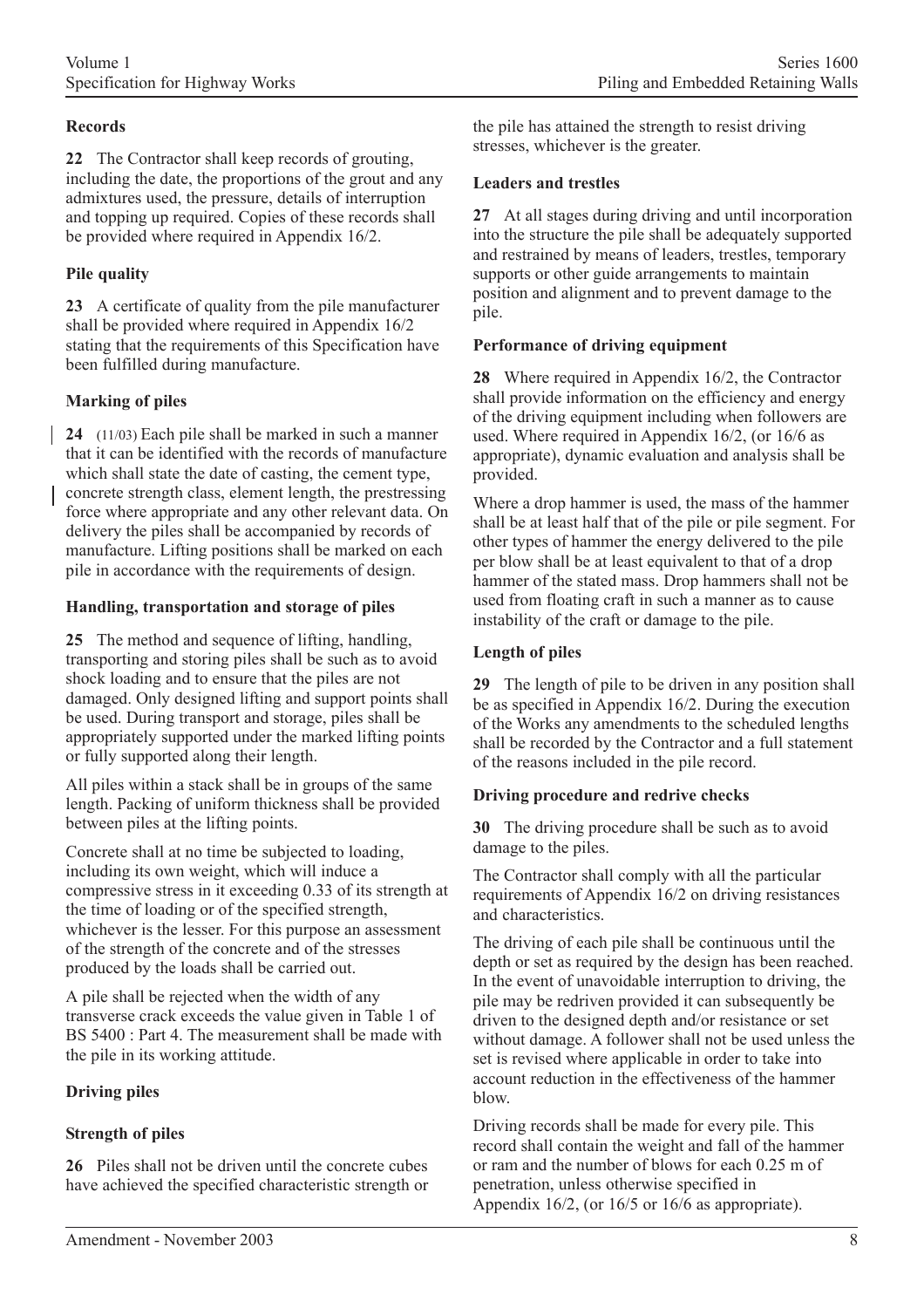Any unexpected change in driving characteristics shall be included in the pile record.

#### **Set**

**31** The set and temporary compression shall be measured and recorded for each pile at the completion of driving unless otherwise stated in Appendix 16/2, (or 16/6 as appropriate).

When a set is being measured, the following requirements shall be met.

- (a) The exposed part of the pile shall be in good condition without damage or distortion.
- (b) The helmet, dolly and any packing shall be in sound condition.
- (c) The hammer blow shall be in line with the pile axis and the impact surfaces shall be flat and at right angles to the pile and hammer axis.
- (d) The hammer shall be in good condition, delivering adequate energy per blow, and operating correctly.
- (e) The temporary compression of the pile shall be recorded if required in Appendix 16/2, (or 16/6 as appropriate).

The set shall be recorded either as the penetration in millimetres per 10 blows or as the number of blows required to produce a penetration of 25 mm.

### **Driving sequence and risen piles**

**32** Piles shall be driven in a sequence to minimise any detrimental effects of heave and lateral displacement of the ground. The sequence and method of piling including preboring shall limit uplift and lateral movement so that the final position of each pile is within the specified tolerances. At all times the deflections of each pile from its axis as driven shall not be such as to cause damage or impair durability of the piles or any structures or services.

The maximum permitted uplift of each pile due to any one pile driven within a pile centre to centre radius of eight pile diameters is 3 mm or such figure as shall be specified unless it can be demonstrated by static load testing that uplift exceeding this amount does not affect the ability of the pile to meet the requirements of this Specification.

Even if during the installation of preliminary piles uplift is shown to be within the permitted maximum and the preliminary piles tested meet the requirements of the Specification, checks of uplift on working piles shall be made by the Contractor at least once a week

throughout the period of the piling work and the results recorded.

If preliminary piles are not installed the Contractor shall commence installation of working piles taking measures to reduce or eliminate uplift until it can be established by site measurements that such measures are no longer necessary. Thereafter checks on uplift shall be made by the Contractor at least once a week and the results recorded.

If a static load test shows that a pile which uplifted more than the maximum permitted amount due to any pile driven within a radius of eight pile diameters does not comply with the requirements of the Specification all such piles that may have been uplifted shall be redriven.

If records and measurements show that piles have been laterally displaced so as to be outside the permitted tolerance or damaged the measures the Contractor plans to adopt to enable the piles to comply with the Specification shall be provided in accordance with Appendix 16/2.

Laterally displaced piles shall not be corrected by forcible correction at the heads.

### **Preboring**

**33** If preboring is specified, the diameter and depth of prebore shall be as stipulated in Appendix 16/2.

Other means to ease pile drivability may be used provided the completed piles meet the requirements of the Specification.

# **Repair and lengthening of piles**

# **Repair of damaged pile heads**

**34** If it is necessary to repair the head of a pile before it has been driven to its final level, the Contractor shall carry out such repair in a way which allows the piledriving to be completed without further damage. If the driving of a pile has been completed but the level of sound concrete of the pile is below the required cut-off level, the pile shall be made good to the cut-off level, or the pile cap or substructure may be locally deepened, so that the completed foundation will safely withstand the specified working load.

### **Lengthening of precast reinforced and prestressed concrete piles**

**35** Any provision for lengthening piles incorporated at the time of manufacture shall be designed by the Contractor to resist all stresses to which it may be subjected.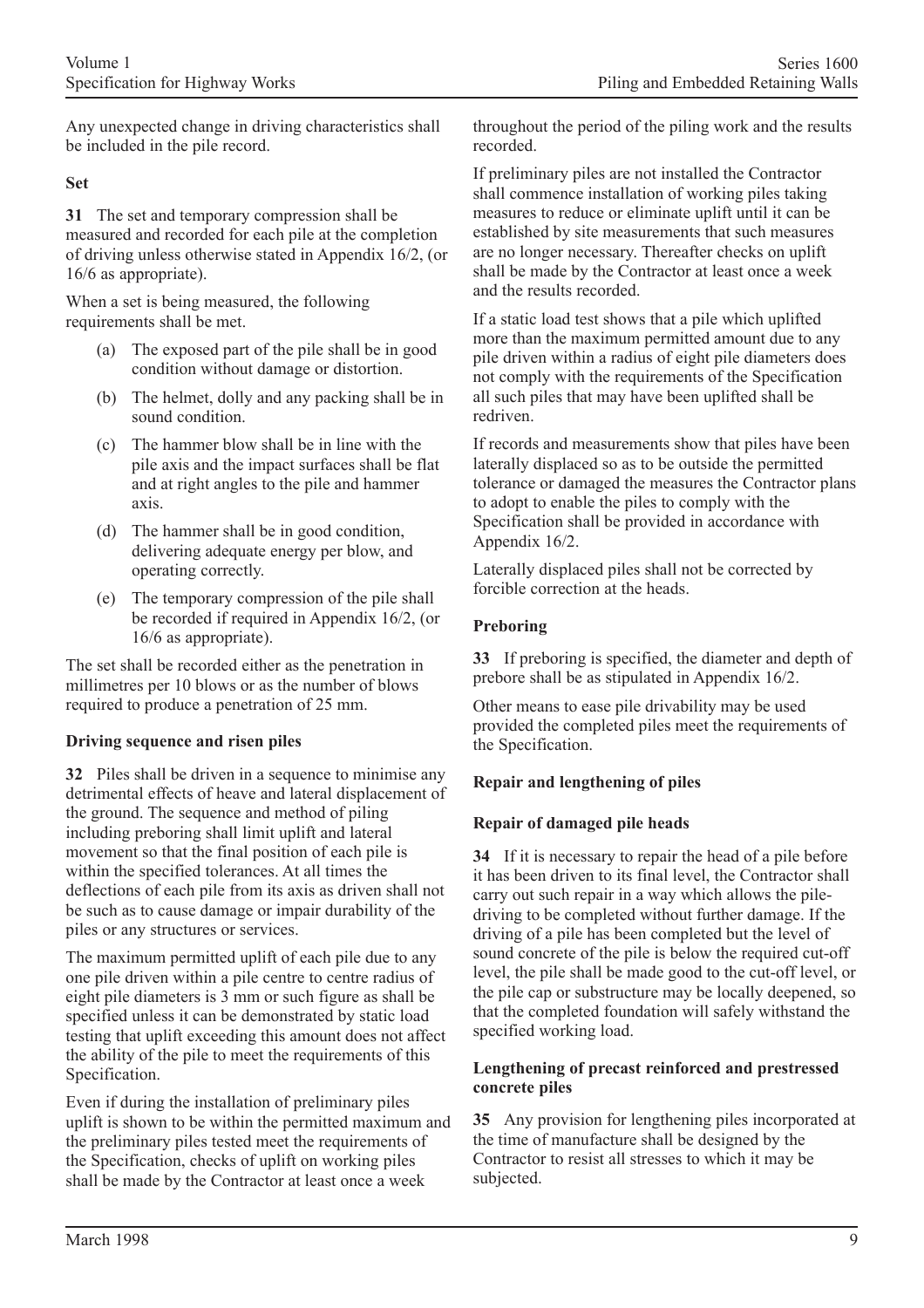If no provision for lengthening piles was incorporated at the time of manufacture, any method for lengthening shall be such that the extended pile including any joints is capable of taking safely the stresses during driving and under load.

### **Lengthening of segmental piles**

**36** Where piles are driven to depths exceeding those expected, leaving insufficient projection for penetration into the following works, the piles shall be extended or replaced so that the completed piles are capable of meeting the requirements of the Specification.

### **Driving repaired or lengthened piles**

**37** Repaired or lengthened piles shall not be driven until cubes for the added concrete have reached the specified characteristic strength of the concrete of the pile.

### **Cutting off pile heads**

**38** When the driving of a pile has satisfied the Specification requirements the concrete at the head of the pile shall be cut off to the level specified. Reinforcing bars projecting above this level shall be as specified.

Care shall be taken to avoid shattering or otherwise damaging the rest of the pile. Any cracked or defective concrete shall be cut away and the pile repaired to provide a full and sound section to cut-off level.

# **1603 Bored Cast-in-Place Piles**

# **Support fluid**

**1** Where support fluid is used to maintain the stability of the excavation it shall be in accordance with Clause 1618.

### **Diameter of piles**

**2** The diameter of a pile shall be not less than the specified diameter.

The auger width shall be checked as necessary and recorded for each pile to ensure the specified diameter is achieved. A tolerance of  $+5\%$  -0 on the auger width is permissible.

# **Boring**

# **Boring near recently cast piles**

**3** Piles shall be bored in an order and in such a manner that no damage is sustained by previously formed piles.

#### **Casings**

**4** (11/03) Temporary casings shall be of quality of material, length and thickness adequate for the purpose of preventing water and unstable soil from entering the pile excavations. A short length of temporary casing shall be provided for all piles to provide an upstand of at least 1 m above surrounding ground level for safety and to prevent contamination of the concrete in the bore.

Temporary casings shall maintain the excavations to their full dimensions and ensure that piles are completed to their full cross-sectional dimensions.

The use of a vibrator to insert and withdraw temporary casings is subject to compliance with Clause 109 (Control of Noise and Vibration) and sub-Clause 1601.28 and to the method not causing disturbance of the ground which would adversely affect the construction or the capacity of piles.

Temporary casings shall be free from significant distortion. They shall be of uniform cross-section throughout each continuous length. During concreting, they shall be free from internal projections and encrusted concrete which might adversely affect the proper formation of piles.

Where piles are bored under water or support fluid in an unlined state, the insertion of a full-length loosely fitting casing to the bottom of the bore prior to placing concrete will not be permitted.

If required, permanent casings shall be specified in Appendix 16/3.

### **Stability of pile bore**

**5** Where boring takes place through unstable waterbearing strata, the process of excavation and the support fluid and depth of temporary casing where employed shall be such that soil from outside the area of the pile is not drawn into the pile section and cavities are not created outside the temporary casing as it is advanced.

Where a support fluid is used for maintaining the stability of a bore, an adequate temporary casing shall be used in conjunction with the support fluid so as to ensure stability of the strata near ground level until concrete has been placed. During construction the level of drilling fluid in the pile excavation shall be maintained within the cased or stable bore so that it is not less than 2 m above the level of external standing groundwater at all times, unless stated otherwise in Appendix 16/3.

#### **Pumping from pile bores**

**6** Pumping from pile bores shall not be permitted unless the bore has been sealed against further water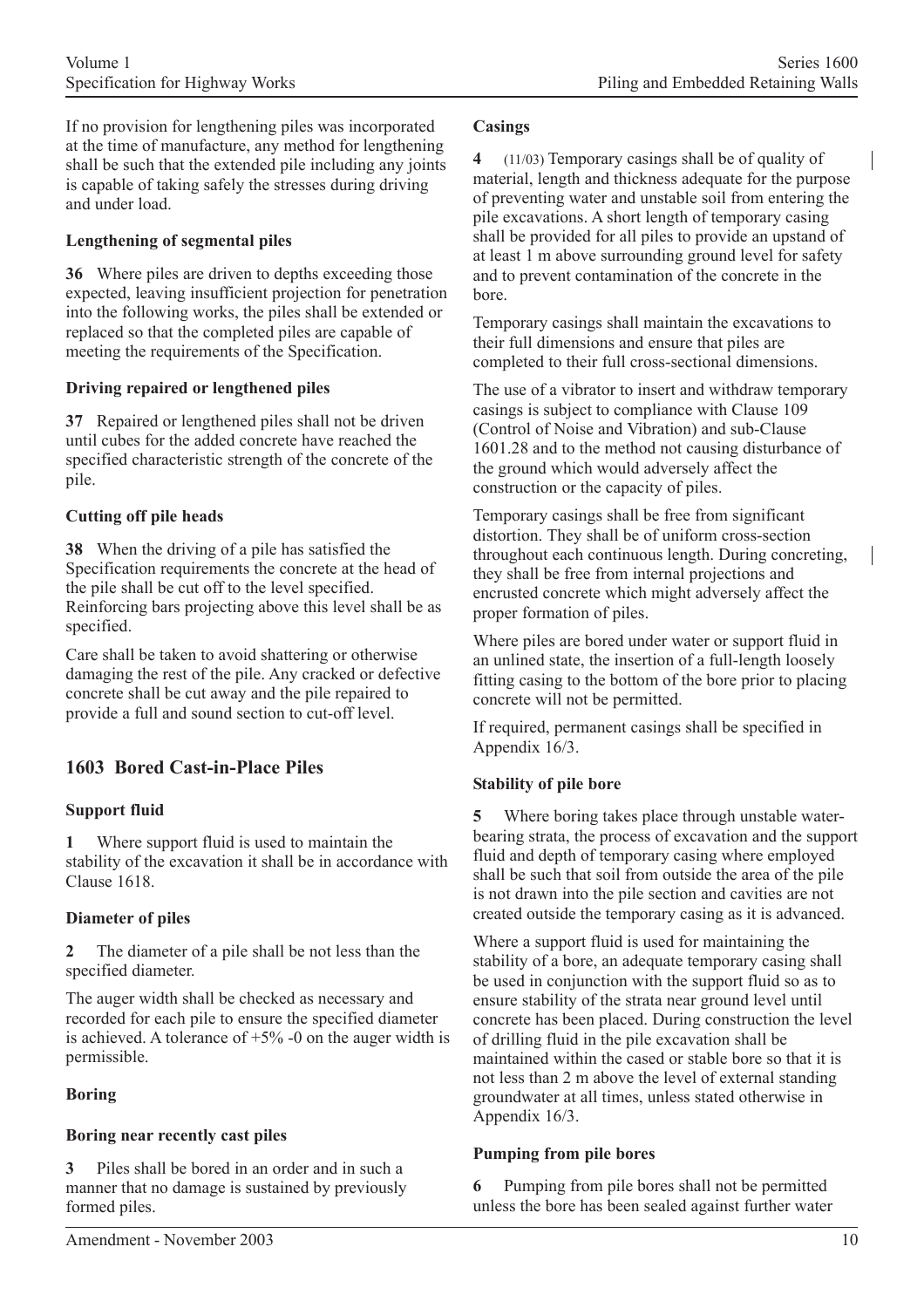entry by casing or unless the soil is stable and will allow pumping to take place without ground disturbance below or around the pile.

### **Continuity of construction**

**7** The pile shall be bored and the concrete shall be placed without such delay as would lead to impairment of the performance of the pile.

The time period during which each pile is excavated and the concrete is placed shall not exceed 12 hours. The time period shall start when excavation below the temporary lining tubes commences. Where the construction sequence is such that the time period of 12 hours will be exceeded even if no delays are taken into account, a realistic time period during which the pile is excavated and concrete placed shall be stated in the Contractor's method statement. The Contractor shall advise on the likely effect of this extended pile construction period on the performance and capacity of the pile.

#### **Enlarged pile bases**

**8** A mechanically formed enlarged base shall be no smaller than the dimensions specified and shall be concentric with the pile shaft to within a tolerance of 10% of the shaft diameter. The sloping surface of the frustum forming the enlargement shall make an angle to the axis of the pile of not more than 35°.

At the specified diameter of the underream at the perimeter of the base there shall be a minimum height of 150 mm.

### **Inspection**

**9** Each pile bore which does not contain standing water or support fluid shall be inspected from the ground surface prior to concrete being placed in it to ensure the base is clean. Adequate means of lighting, measuring tapes and a means of measuring verticality shall be used. For piles of 750 mm diameter or larger and where manned inspection of the pile base is specified in Appendix 16/3, equipment shall be provided by the Contractor to enable his representatives to descend into the bore for the purpose of inspection. The Contractor shall provide all necessary facilities to enable an inspection of any pile excavation to be made including facilities to check the depth, verticality and position. The full requirements of BS 8008 shall be followed.

The Contractor shall designate a Supervisor to supervise each inspection. The Supervisor shall have a copy of BS 8008 and shall ensure that every person involved in the descent of piles is familiar with its requirements.

#### **Cleanliness of pile bases**

**10** On completion of boring loose, disturbed or softened soil shall be removed from the bore using appropriate methods, which shall be designed to clean while at the same time minimizing ground disturbance below the pile bases. Water or support fluid shall be maintained at such levels throughout and following the cleaning operation that stability of the bore is preserved. At all times when the pile head is unattended, the bore shall be clearly marked and fenced off so as not to cause a safety hazard.

#### **Reinforcement**

**11** (11/03) Steel reinforcement shall be as described in Appendix 16/3 and in accordance with Series 1700. Where steel sections are used for reinforcement, they shall be in accordance with Series 1800.

The number of joints in longitudinal steel bars shall be kept to a minimum. Joints in steel reinforcement shall be such that the full strength of each bar is effective across the joint and shall be made so that there is no detrimental displacement of the reinforcement during the construction of the pile. Reinforcement shall be maintained in its correct position during concreting of the pile, to allow a vertical tolerance of  $+150/-50$  mm on the level of the reinforcement projecting above the final cut off level. Where reinforcement is made up into cages, they shall be sufficiently rigid to enable them to be handled, placed and concreted without damage. If the cage is to be welded together, welding shall be carried out to the requirements of BS 7123.

Unless otherwise specified, reinforcement shall extend to the base of the pile or to at least 3 m below the bottom of the temporary casing, whichever is the lesser.

Spacers shall be designed and manufactured using durable materials which shall not lead to corrosion of the reinforcement or spalling of the concrete cover. Where required in Appendix 16/3, details of the means by which the Contractor plans to ensure the correct cover to and position of the reinforcement shall be submitted.

#### **Concrete**

### **General**

**12** (11/03) Cement materials, aggregates, admixtures and water shall be in accordance with Series 1700.

The consistence and method of placing of the concrete shall be such that a continuous monolithic concrete or grout shaft of the full cross-section is formed. Concrete shall be transported from the mixer to the position of the pile in such a manner that segregation of the concrete constituents does not occur.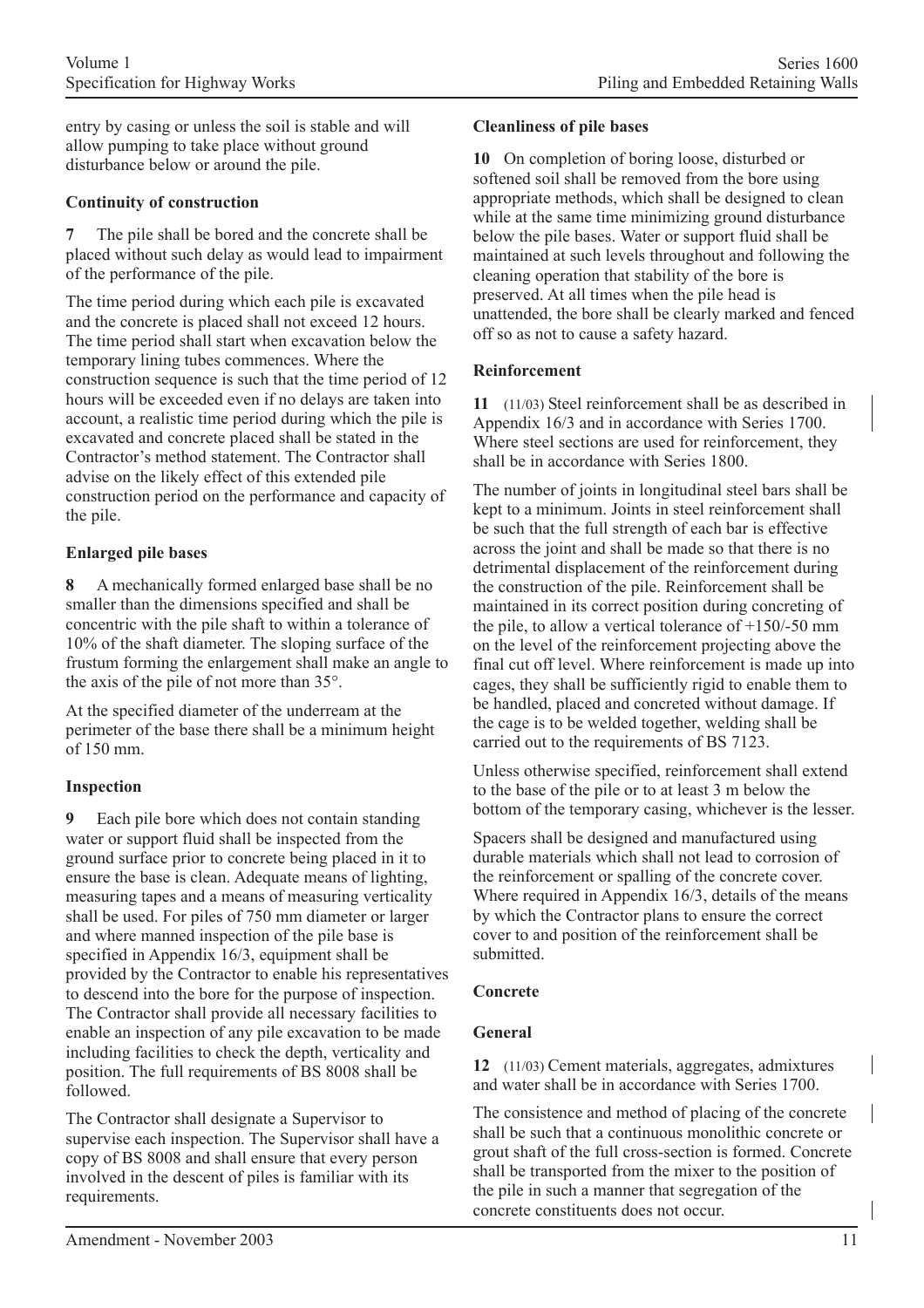The concrete shall be placed without such interruption as would allow the previously placed batch to have achieved a stiffness which prevents proper amalgamation of the two concrete batches.

The Contractor shall take all precautions in the design of the concrete mix and placing of the concrete to avoid arching of the concrete. No soil, liquid, or other foreign matter shall be permitted to contaminate the concrete.

### (11/03) **Consistence of concrete**

**13** Consistence measured at the time of discharge into the pile bore shall be in accordance with the limits shown in Table 16/2

### **Compaction**

**14** Internal vibrators shall not be used to compact concrete.

### **Placing concrete in dry borings**

**15** Measures shall be taken to ensure that the structural strength of the concrete placed in all piles is not impaired through grout loss, segregation or bleeding.

The method of placing shall be such as to ensure that the concrete or grout in its final position is dense and homogeneous. Concrete shall be introduced into the pile via a hopper and suitable length of rigid delivery tube to ensure that the concrete falls vertically and centrally down the shaft. The tube shall be at least 3 m long.

#### **Placing concrete under water or support fluid**

**16** (11/03) Before placing concrete, measures shall be taken in accordance with sub-Clause 1603.10 to ensure there is no accumulation of silt or other material at the base of the boring, and the Contractor shall ensure that heavily contaminated support fluid, which could impair the free flow of concrete from the tremie pipe, has not accumulated in the bottom of the hole.

A sample of support fluid shall be taken from the top and bottom of the boring using an appropriate device. The fluid shall be prepared, sampled and tested as stated in the Contractor's submission. If tests show the fluid does not comply with the limits stated by the Contractor for the particular type of support fluid, the fluid shall be wholly or partly replaced as appropriate before concrete is placed.

Concrete to be placed under water or support fluid shall be placed by tremie in one continuous operation and shall not be discharged freely into the water or support fluid. Pumping of concrete may be used where appropriate. The bottom end of the tremie must be square to the axis of the tremie and its circumference must be continuous. The tremie must be fully charged with concrete before it is lifted off the base of the pile.

The concrete shall be of high consistence and cement content in accordance with Series 1700 and Table 16/2 mix C.

The concrete shall be placed in a manner that shall not cause segregation of the constituents of concrete mix.

| Piling mix<br>Consistence | Consistence                   |                                   | <b>Typical conditions of use</b><br>(The concrete and aggregate size must be                                                                                                                                                                                           |  |
|---------------------------|-------------------------------|-----------------------------------|------------------------------------------------------------------------------------------------------------------------------------------------------------------------------------------------------------------------------------------------------------------------|--|
|                           | <b>Flow class Range</b><br>mm | <b>Slump class</b><br>Range<br>mm | compatible with the reinforcement spacing)                                                                                                                                                                                                                             |  |
| A                         | Not                           | $S2-S4$<br>applicable             | Placed into water-free unlined or permanently lined bore of<br>600 mm diameter or over, or where casting level lies below<br>temporary casing; reinforcement spaced at 100 mm centres or<br>greater, leaving ample room for free movement of concrete<br>between bars. |  |
| B                         | $F3-F4$                       | $*$ S3-S5b $*$ *                  | Where reinforcement is spaced at less than 100 mm centres;<br>where cut-off level of concrete is within temporary casing.<br>where pile bore is water-free and the diameter is less than<br>$600$ mm.                                                                  |  |
|                           | F4-F5                         | *S4 or more                       | Where concrete is to be placed by tremie under water or<br>support fluid or by pumping or by continuous flight auger.                                                                                                                                                  |  |

### **TABLE 16/2:** (11/03) **Piling Mix Consistence**

**Notes**: 1. (11/03) \*The slump test method is not suited to these very high consistence and the flow test is to be preferred. 2. (11/03) \*\*The test method may lack sensitivity with this class.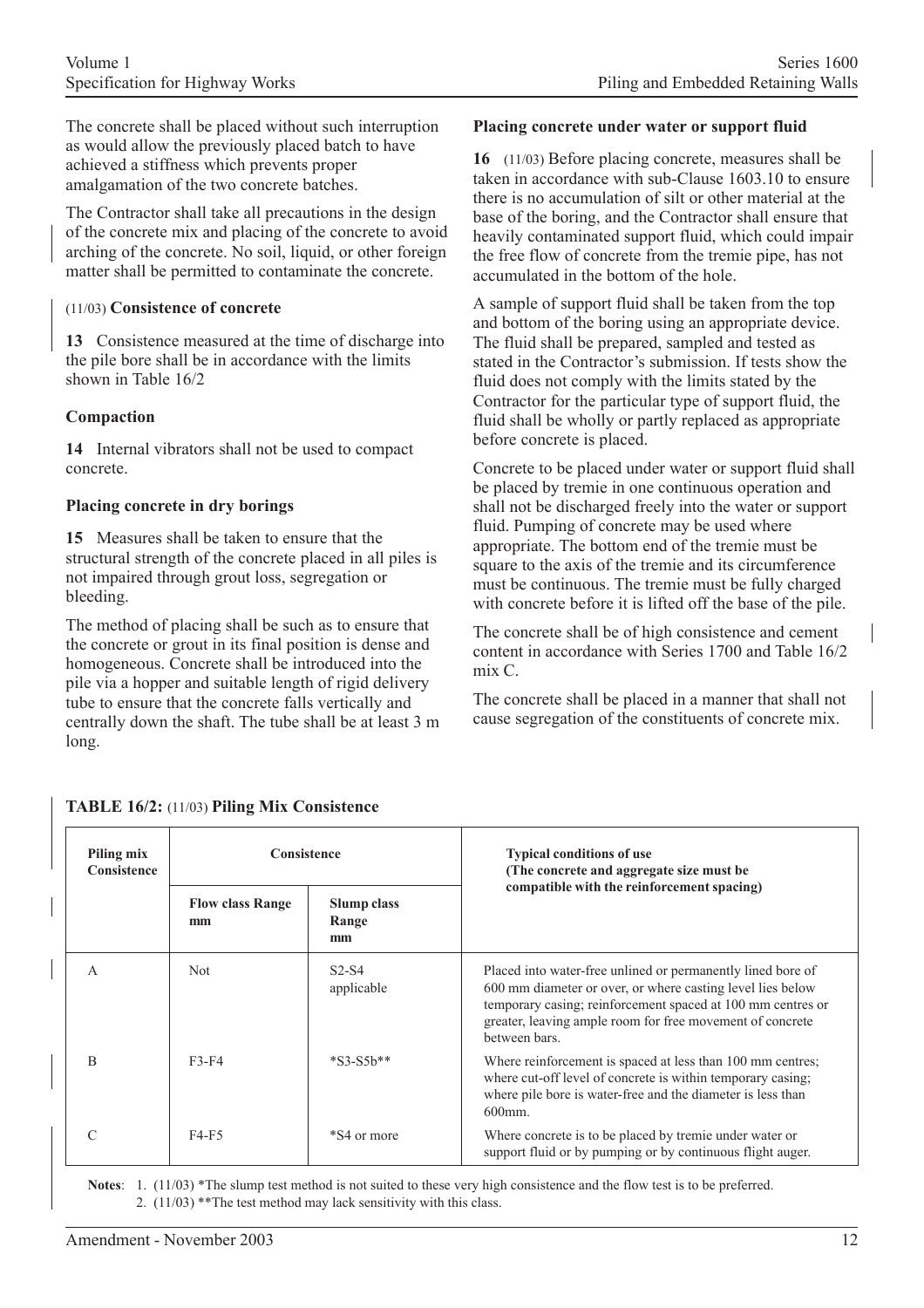The depths to the surface of the concrete shall be measured and the length of the tremie tubes recorded at regular intervals corresponding to the placing of each batch of concrete. The depths measured and volumes placed shall be plotted immediately on a graph and compared with the theoretical relationship of depth against volume.

The hopper and pipe of the tremie shall be clean and watertight throughout. The pipe shall extend to the base of the bore and a sliding plug or barrier shall be placed in the pipe to prevent direct contact between the first charge of concrete in the tremie and the water or support fluid. The pipe shall at all times penetrate the concrete which has previously been placed with a minimum embedment of 3 m and shall not be withdrawn from the concrete until completion of concreting. A sufficient quantity of concrete shall be maintained within the pipe to ensure that the pressure from it exceeds that from the water or support fluid. The internal diameter of the pipe of the tremie shall be not less than the greater of 150 mm or six times the maximum aggregate size. It shall be so designed that external projections are minimized, allowing the tremie to pass within reinforcing cages without causing damage. The internal face of the pipe of the tremie shall be free from projections.

#### **Extraction of casing**

### (11/03) **Consistence of concrete**

**17** (11/03) Temporary casings shall be extracted while the concrete within them remains sufficient consistence to ensure that the concrete is not lifted. During extraction the motion of the casing shall be maintained in an axial direction relative to the pile.

#### **Concrete level**

**18** When the casing is being extracted, a sufficient quantity of concrete shall be maintained within it to ensure that pressure from external water, support fluid or soil is exceeded and that the pile is neither reduced in section nor contaminated.

#### **TABLE 16/3: Casting Tolerance above Cut-off Level for Piles cast in Dry Bores using Temporary Casing and without the use of Permanent Lining**

| <b>Cut-off distance below</b>         | <b>Casting tolerance above</b>                                                                   |
|---------------------------------------|--------------------------------------------------------------------------------------------------|
| commencing surface, H, m <sup>+</sup> | cut-off level, m                                                                                 |
| $0.15 - 10.00$                        | $0.3 + H/12 + C/8$<br>where $C =$ length of<br>temporary casing below the<br>commencing surface* |

 $+$  Beyond H = 10 m, the casting tolerance applying to H = 10 m shall apply.

If  $H$  is greater than C, then this tolerance is no longer applicable and the tolerances in Table 16/4 will apply.

#### **TABLE 16/4: Casting Tolerance above Cut-off Level for Piles cast in Dry Bores within Permanent Lining tubes or Permanent casings, or where their Cut-off Levels are in Stable Ground below the Base of any Casing used**

| <b>Cut-off distance below</b> | <b>Casting tolerance above</b> |
|-------------------------------|--------------------------------|
| commencing surface, $H, m^+$  | cut-off level, m               |
| $0.15 - 10.00$                | $0.3 + H/10$                   |

 $+$  Beyond H = 10 m, the casting tolerance applying to H = 10 m shall apply.

#### **TABLE 16/5: Casting Tolerance above Cut-off Level for Piles cast under Water or Support Fluid\***

| <b>Cut-off distance below</b> | <b>Casting tolerance above</b>                                                                   |
|-------------------------------|--------------------------------------------------------------------------------------------------|
| commencing surface, $H, m^+$  | cut-off level, m                                                                                 |
| $0.15 - 10.00$                | $1.0 + H/12 + C/8$<br>where $C =$ length of<br>temporary casing below the<br>commencing surface* |

+ Beyond H = 10 m, the casting tolerance applying to H = 10 m shall apply.

In cases where a pile is cast so that the cut-off is within a permanent lining tube, the appropriate tolerance is given by deletion of the casing term C/8 in the table.

The concrete level within a temporary casing in a dry bore may be topped up where necessary during the course of casing extraction so that the base of the casing is always below the concrete surface until the casting of the pile has been completed.

Adequate precautions shall be taken in all cases where excess heads of water or support fluid could occur as the casing is withdrawn because of the displacement of water or fluid by the concrete as it flows into its final position against the walls of the pile bore. Where two or more discontinuous lengths of casing (double casing) are used in the construction the Contractor's method of working shall produce piles to their full designed crosssections. The depth to the average levels of the concrete surface of the pile shall be measured before and after each temporary casing is removed. These measurements shall be recorded on the pile record.

### **Pile head casting level tolerances**

**19** For piles cast in dry bores using temporary casing and without the use of a permanent casing, piles heads shall be cast to a level above the specified cut-off so that, after trimming, a sound concrete connection with the pile can be made. The casting level shall be above the cut-off level and within the tolerance shown in Table 16/3, but shall not be above the commencing surface level. No pile shall be cast with its cut-off level below standing water level unless appropriate measures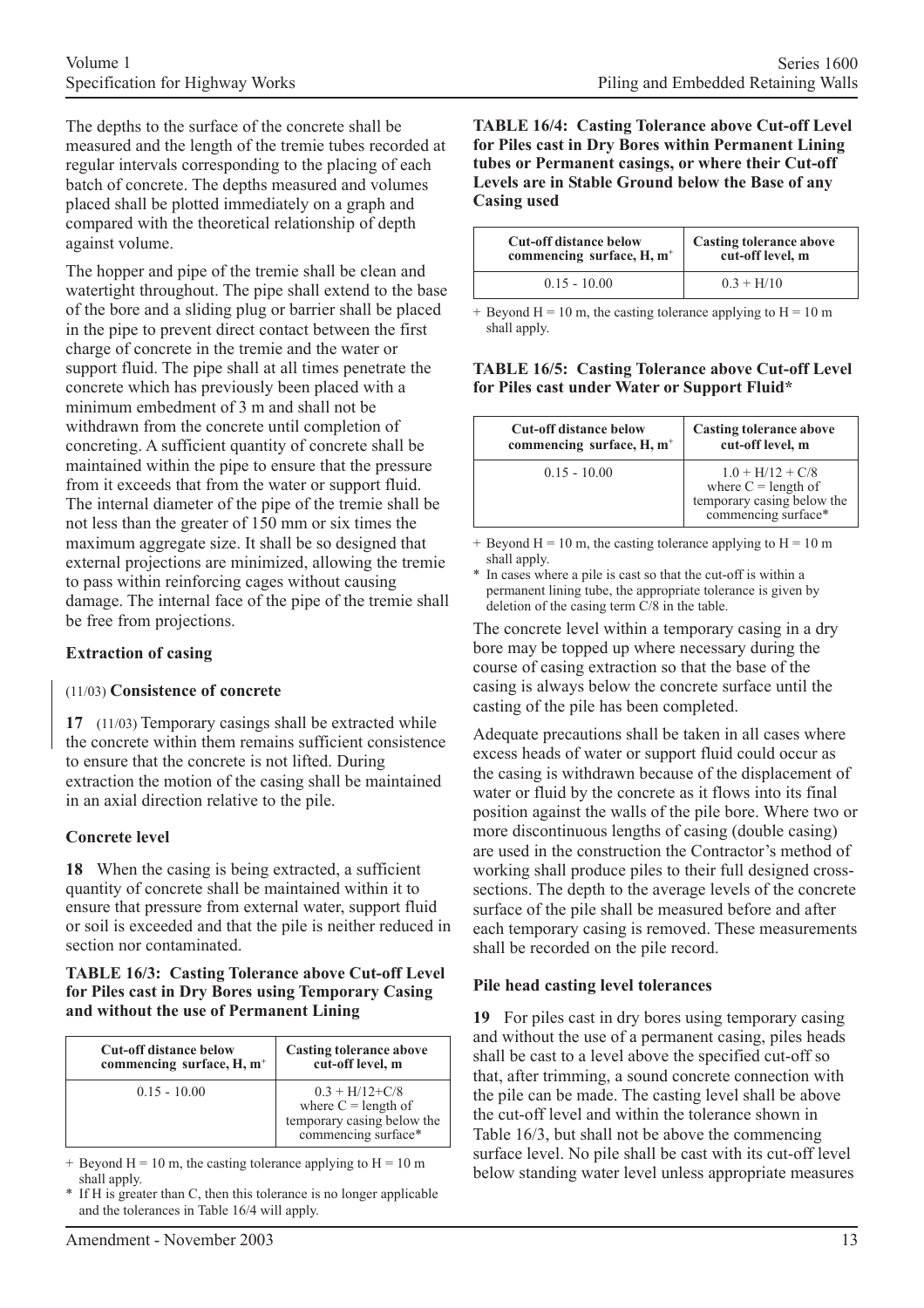are taken to prevent inflow of water causing segregation of the concrete as temporary casing is extracted.

For piles cast in dry bores within permanent lining tubes or permanent casings to where their cut-off levels are in stable ground below the base of any casing used, pile heads shall be cast to a level above the specified cut-off so that, after trimming, a sound concrete connection with the pile can be made. The casting level shall be above the cut-off level and within the tolerance shown in Table 16/4, but shall not be above the commencing surface level.

For piles cast under water or support fluid, the pile heads shall be cast to a level above the specified cut-off so that, after trimming to remove all debris and contaminated concrete, a sound concrete connection with the pile can be made. The casting level shall be above the cut-off level and within the tolerance shown in Table 16/5, but shall not be above the commencing surface level. Cut-off levels may be specified below the standing groundwater level, and where this condition applies the borehole fluid level shall not be reduced below the standing groundwater level until the concrete has set.

Where either support fluid or water is mixed in the ground by the drilling equipment to assist with the installation of temporary casings the casting level shall be coincident with the commencing surface.

# **Temporary backfilling above pile casting level**

**20** After each pile has been cast, any empty bore remaining shall be carefully backfilled as soon as possible with inert spoil.

# **Cutting off pile heads**

**21** When cutting off and trimming piles to the specified cut-off level, the Contractor shall take care to avoid shattering or otherwise damaging the rest of the pile. Any cracked or defective concrete shall be cut away and the pile repaired in a manner to provide a full and sound section at the cut-off level.

# **Grout**

**22** (11/03) The use of grout containing fine aggregate is permitted in place of concrete specified elsewhere in this Clause. The requirements of Clause 1602, sub-Clauses 15 to 22 shall apply. The sand shall be in accordance with the limits of 0/4 (CP) or 0/2 (MP) of BS EN 12620.

The moisture content of aggregates shall be measured immediately before mixing and as frequently thereafter as is necessary to maintain consistency of the mix. Allowance shall be made for the aggregate moisture when assessing batch weights.

Where the word "concrete" is used elsewhere in this Clause then "grout" shall be read in its place. In particular sub-Clauses 14 to 18 shall also apply to grout, except the requirement for grout consistence shall be that in Clause 1602, sub-Clause 16.

### **Pressure grouting**

# **Grouting of piles**

**23** Where bases or sides of piles are to be pressure grouted, as detailed in Appendix 16/3, the Contractor shall construct the piles with grout tubes and any other necessary equipment pre-installed so that piles may subsequently be grouted.

### **Method of grouting**

**24** The method of grouting shall be such that the completed pile meets the requirements of the Specification for load-settlement behaviour and that during grouting pile uplift is within the limits specified. Where required in Appendix 16/3, the Contractor shall submit full descriptions of the equipment, materials and methods that he plans to use before commencing grouting. The method statement shall comprise at least the following information:

- i) Details of specialist contractor for grouting (if applicable), names of key personnel and their curricula vitae and previous experience on similar types of work.
- ii) Details of grout pump, mixer, agitator and any other equipment used for mixing and injection of grout.
- iii) Full details of grout to be used, including admixtures.
- iv) Method of quality control on grout, including details of number of cubes taken and checks on density, flow and bleed of the grout.
- v) (11/03) Method of measuring grout take, which shall be automatic and include a physical method of checking grout take at the end of injection of each circuit.
- vi) (11/03) Method of measuring grout pressures which shall include a continuous record. Calibration certificates for pressure gauges.
- vii) Typical record sheet for grouting, which shall include records of grout take, grout pressure, residual pressure, times of grouting and pile uplift for each grouting circuit. Typical continuous records of grout pressure and pile uplift shall also be included.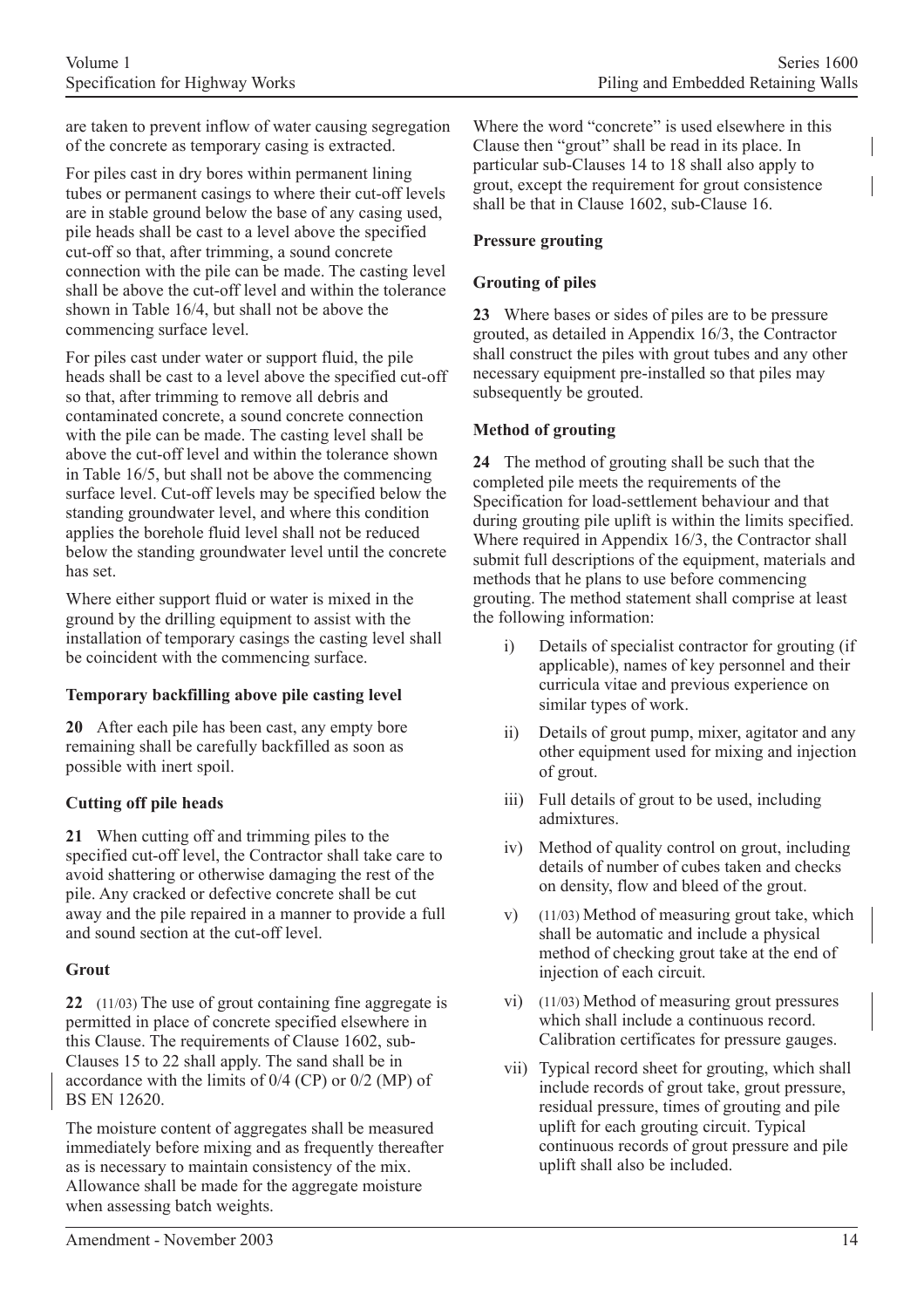- viii) Target minimum, maximum and residual grout pressures for each grout injection.
- ix) Method of grout injection, including full details of any packers. Target grout volumes for each injection.
- x) Method of measuring friction losses in the tubes/packers.

# **Grout tubes**

**25** The grouting tubes shall be tested to determine any grout leakage in joints under pressure prior to installation into the piles. The grout tubes must be capable of withstanding the pressures to which they will be subjected.

Robust threaded caps shall be provided to protect the top of the grouting tubes during concreting and afterwards.

The grouting tubes shall be flushed with water after each grouting operation.

If the target volumes or grout pressures are not achieved, or the specified uplift is not achieved, then the pile shall be regrouted within 24 hours.

The Contractor shall provide an engineer to monitor grout pressures and grout takes.

# **Pile uplift**

**26** During base grouting, the pile uplift shall be not less than 0.2 mm and shall not exceed 2.0 mm.

The Contractor shall provide an engineer to monitor the uplift of the piles during grouting.

The pile uplift shall be monitored with an appropriate level reading off a graduated scale attached to the pile head and by a dial gauge attached to a reference frame. A continuous record of pile uplift shall be made using a displacement transducer also attached to the reference frame. The accuracy of measurement shall be a minimum of 0.1 mm for each monitoring device. The design of the reference frame shall be made available on request.

# **Grout testing**

**27** Close control of the mixing of the grout shall be carried out. The Contractor shall provide and maintain on site all test facilities required to test and control the grout mixes.

# **Records**

March 1998

**28** In accordance with Appendix 16/3, the Contractor shall provide duplicate copies of all grouting records for each pile within 24 hours of the completion of grouting that pile.

- The records shall comprise the following information:
	- a) Pile number.
	- b) Date.
	- c) Leakage test on grout pipes.
	- d) Grout mix.
	- e) Continuous records of grout pressure and pile uplift to the same timescale. The records shall be annotated at regular intervals with physical measurements from pressure gauges and dial gauges including times of such measurements. Circuit number and pile number are also to be included.
	- f) For each circuit the peak and residual grout pressures including times and sequence of grouting.
	- g) The total pile uplift and the uplift after each circuit is grouted.
	- h) For each circuit the physical and automatic measurements for grout volume injected and derived injected volumes. The total grout volume.
	- i) All tests made on grout.

# **1604 Bored Piles Constructed Using Continuous Flight Augers and Concrete or Grout Injection Through Hollow Auger Stems**

# **Diameter of piles**

**1** The diameter of a pile shall be not less than the specified diameter.

The cutting head width shall be checked as necessary and recorded for each pile to ensure the specified diameter is achieved and that the width is greater than the diameter of the following flight. A tolerance of +5% -0 on the cutting head width is permissible.

# **Boring**

# **Boring near recently cast piles**

**2** Piles shall be formed in an order and in such a manner that no damage is sustained by previously formed piles.

# **Removal of augers from the ground**

**3** The auger shall not be extracted from the ground during the boring or construction of a pile in such a way that an open unsupported bore or inflow of water into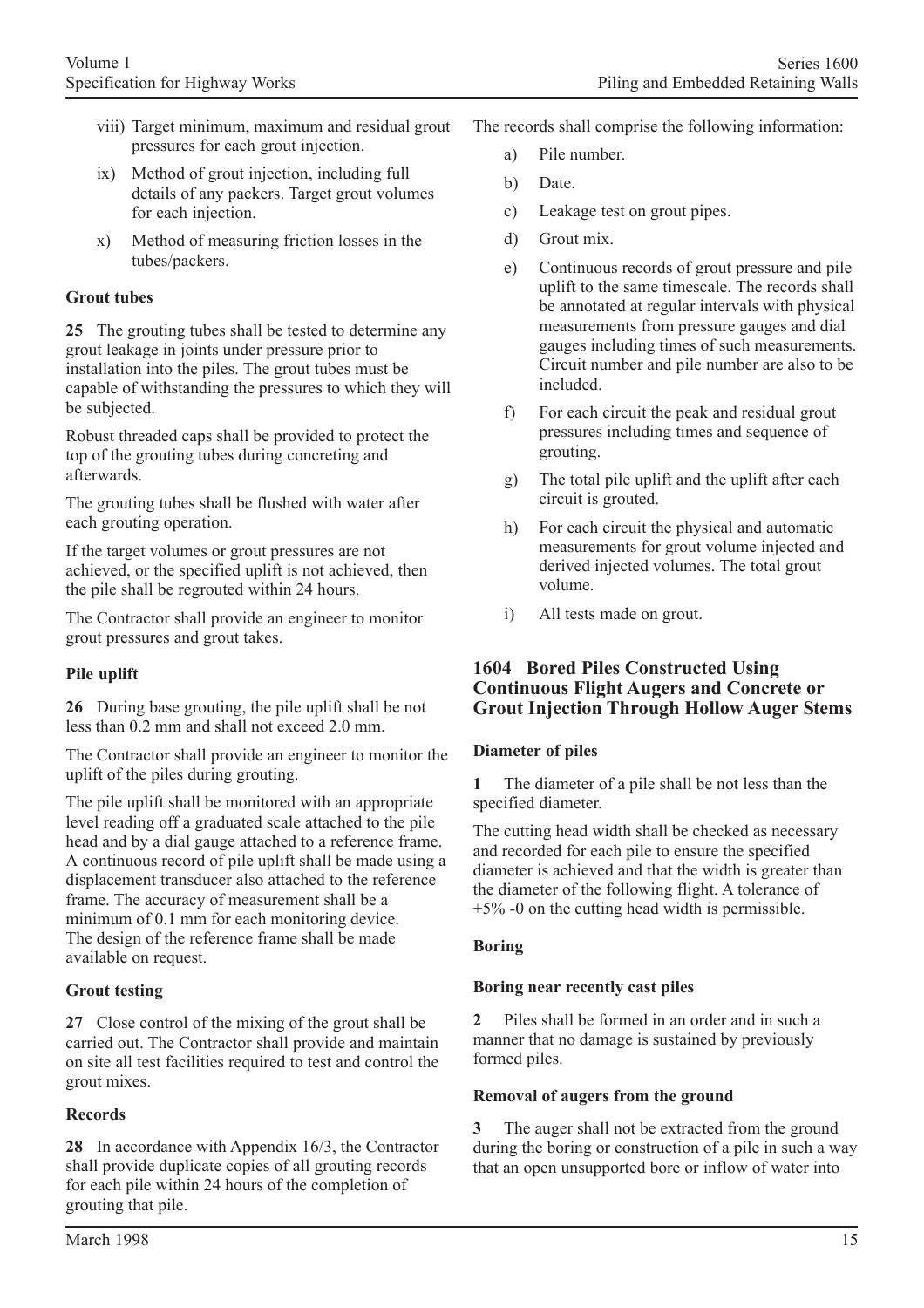the pile section would result. As the auger is withdrawn from the ground it shall be cleaned of all rising.

### **Suitability of boring equipment**

**4** The piles shall be bored using equipment capable of penetrating the ground without drawing surrounding soils laterally into the pile bore.

The Contractor shall record the fact if flighting of soil up the auger is excessive.

The verticality of the auger shall be checked at the commencement of boring. Should it deviate during boring so that the pile verticality is outside the specified tolerance the fact shall be recorded on the pile record.

#### **Sealing the base of the auger**

**5** The base of the auger stem shall be fitted with a suitable means of sealing it against ingress of water and soil during boring.

### **Depth of piles**

**6** Any failure of a pile to reach the required depth, as given in Appendix 16/4, shall be recorded by the Contractor and a full statement of the reasons included in the pile record.

#### **Placing of concrete or grout**

#### (11/03) **Mix design and consistence; concrete**

**7** (11/03) Where not otherwise stated in this section, the concrete shall comply with Series 1700. The design and consistence of concrete to be used in the formation of a pile shall produce a concrete mix which is suitable for pumping. It shall have a slump classs S4 or greater or flow classes F4 to F5 and a minimum cement content of  $340 \text{ kg/m}^3$ . The concrete shall be designed so that segregation does not occur during the placing process, and bleeding of the concrete shall be minimized.

The consistence of concrete mixes shall be measured by the method described in Appendix 16/4.

### **Equipment for supply of concrete or grout to piles**

**8** Grout or concrete shall be supplied to the pile through suitable concrete pump, tubing and the hollow auger stem. All pipe fitments and connections shall be so constructed that grout does not leak during the injection process.

#### **Commencement of concrete or grout supply to each pile**

**9** At the beginning of concrete or grout placing the sealing device at the base of the auger stem shall be removed by the application of concrete or grout

pressure. Care shall be taken to ensure that the auger is lifted only the minimum distance necessary to initiate the flow of concrete or grout, and that water inflow and soil movement at the base of the auger are minimized. The technique and equipment used to initiate and maintain the concrete or grout flow shall be such that a pile of the full specified cross-section is obtained from the maximum depth of boring to the final pile cut-off level.

#### **Rate of supply of concrete or grout**

**10** The concrete or grout shall be supplied to the pile at a sufficient rate during auger withdrawal to ensure that a continuous monolithic shaft of at least the full specified cross-section is formed, free from debris or any segregated concrete or grout.

### **Completion of concreting or grouting of piles**

**11** If the concrete or grout placing in any pile cannot be completed in the normal manner, then the pile shall be rebored to a safe level below the position of interruption in supply before the concrete or grout has achieved initial set and before further concrete or grout is injected. The method statement shall set out the procedure.

#### **Casting level of pile head**

**12** Concrete or grout shall be cast to the commencing surface level in all cases. The pile position shall be clearly marked and fenced off so as not to cause a safety hazard.

#### (11/03) **Mix design and consistence; grout**

**13** (11/03) Where not otherwise stated in this section, the grout shall comply with Clause 1602 sub-Clauses 15 to 22 with the exception that sand may be used. The sand shall be in accordance with the limits of 0/4 (CP) or 0/2 (MP) of BS EN 12620.

The moisture content of aggregates shall be measured immediately before mixing and as frequently thereafter as is necessary to maintain consistency of the mix. Allowance shall be made for the aggregate moisture content when assessing batch weights.

The procedure for monitoring the suitability of grout throughout the Works shall be established prior to commencement of the Works.

#### **Reinforcement**

**14** (11/03) Steel reinforcement shall be as described in Appendix 16/4 and in accordance with Series 1700. Where steel sections are used for reinforcement, they shall be in accordance with Series 1800.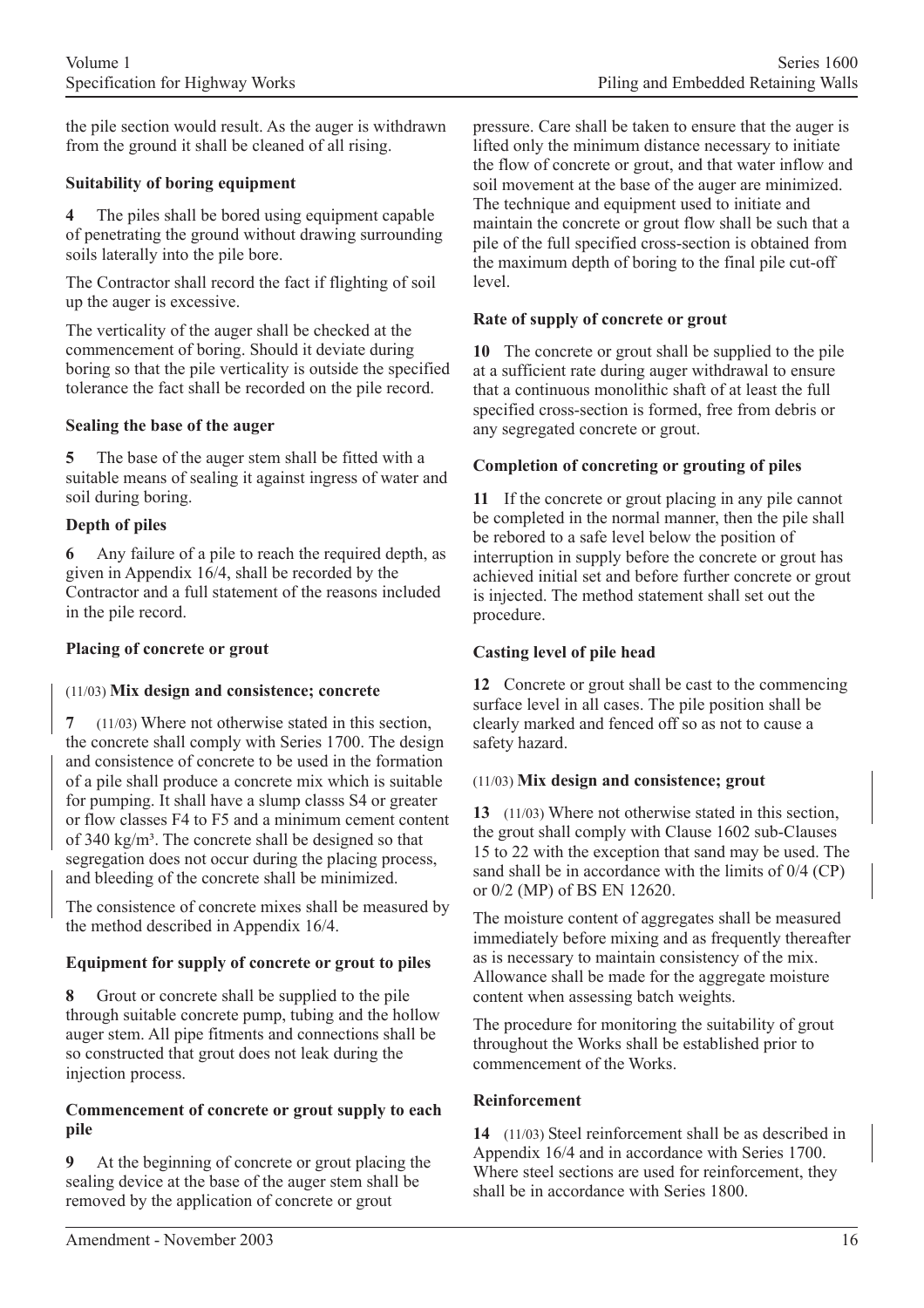All reinforcement shall be placed with the minimum delay after the completion of the concreting or grouting operation. It shall be fabricated in cages or bundles of bars fixed securely to permit it to be placed in the correct position and to the depth specified through the concrete or grout of the pile. Suitable spacers shall be provided to maintain the specified concrete or grout cover to steel.

The transverse reinforcement of any reinforcing cage shall meet the design requirements and shall maintain the longitudinal bars in position when the cage is inserted into the wet concrete or grout.

Longitudinal main steel reinforcement shall be continuous over the specified length. Where joints are necessary, no more than one joint shall be used and then only if the reinforcement cage length exceeds 12 m. Joints in steel reinforcement shall be such that the full strength of each bar is effective across the joint and shall be made so that there is no detrimental displacement of the reinforcement during placing in the pile. At the joint bars shall be welded to the requirement of BS 7123 or joined together in a suitable manner.

Reinforcement shall be placed and maintained in position to provide the specified projection of reinforcement above the final cut-off level. A vertical tolerance of +150/-50 mm on the level of reinforcement projecting above the final cut-off level shall be met.

The Contractor shall provide such additional reinforcement as he may require to suit his method of placing the reinforcing steel cage.

### **Monitoring system for pile construction**

**15** An automated system shall be provided for monitoring the construction of the piles. It shall provide the operator with information on the depth of the auger tip, flow of concrete and relative pressure of concrete as a minimum. In addition the automatic monitoring equipment shall monitor continuously with depth the following parameters.

- a) During boring:
	- auger penetration rate
- b) During concreting:
	- i) rate of extraction of the auger
	- ii) relative injection pressure of concrete or grout
	- iii) rate of supply of concrete or grout

Equipment used for monitoring shall be calibrated at the start of the piling works and calibration certificates issued before commencing piling. After the commencement of works, the monitoring equipment

shall be calibrated at the frequency specified below or at any time where there is reason to suspect malfunction.

Depth shall be calibrated once a week. At full auger length the tolerance is  $\pm$  0.1 m.

Concrete flow rate shall be calibrated once during the progress of the works by passing a known volume of concrete through the flow meter. The tolerance on flow is  $\pm$  5%.

The pressure transducer shall have a calibration certificate. The tolerance on pressure shall be stated in bars.

The automated monitoring system must be operational at the start of every pile. The following information shall be recorded during the construction of each pile:

- i) the incremental time of auger penetration during boring
- ii) final depth of the bore
- iii) time for each 0.5 m increment of auger extraction during concreting
- iv) the volume of concrete or grout pumped for each 0.5 m increment of auger extraction during concreting
- v) total volume of concrete or grout for completion of the pile
- vi) the time at the start and end of boring, concreting and insertion of the reinforcement cage and any time intervals for delays or stoppages
- vii) relative concrete pressure during concreting
- viii) the direction of rotation of the auger during concreting

If the number of auger revolutions relative to auger penetration becomes abnormally high at any stage during boring, the fact shall be recorded, as shall the occurrence of excessive flighting.

The rig operator shall be competent and experienced in the construction of continuous flight auger piles and a full time supervisor shall be devoted to pile construction. Where required in Appendix 16/4, details of their relevant experience shall be submitted prior to work commencing.

In accordance with Appendix 16/4, the Contractor shall submit proposals on how he shall complete a pile in the event of failure of all or part of the rig instrumentation system prior to work commencing. This proposal shall include the recording of the depth at which failure occurred, the time for auger extraction during concreting, and the total volume of concrete or grout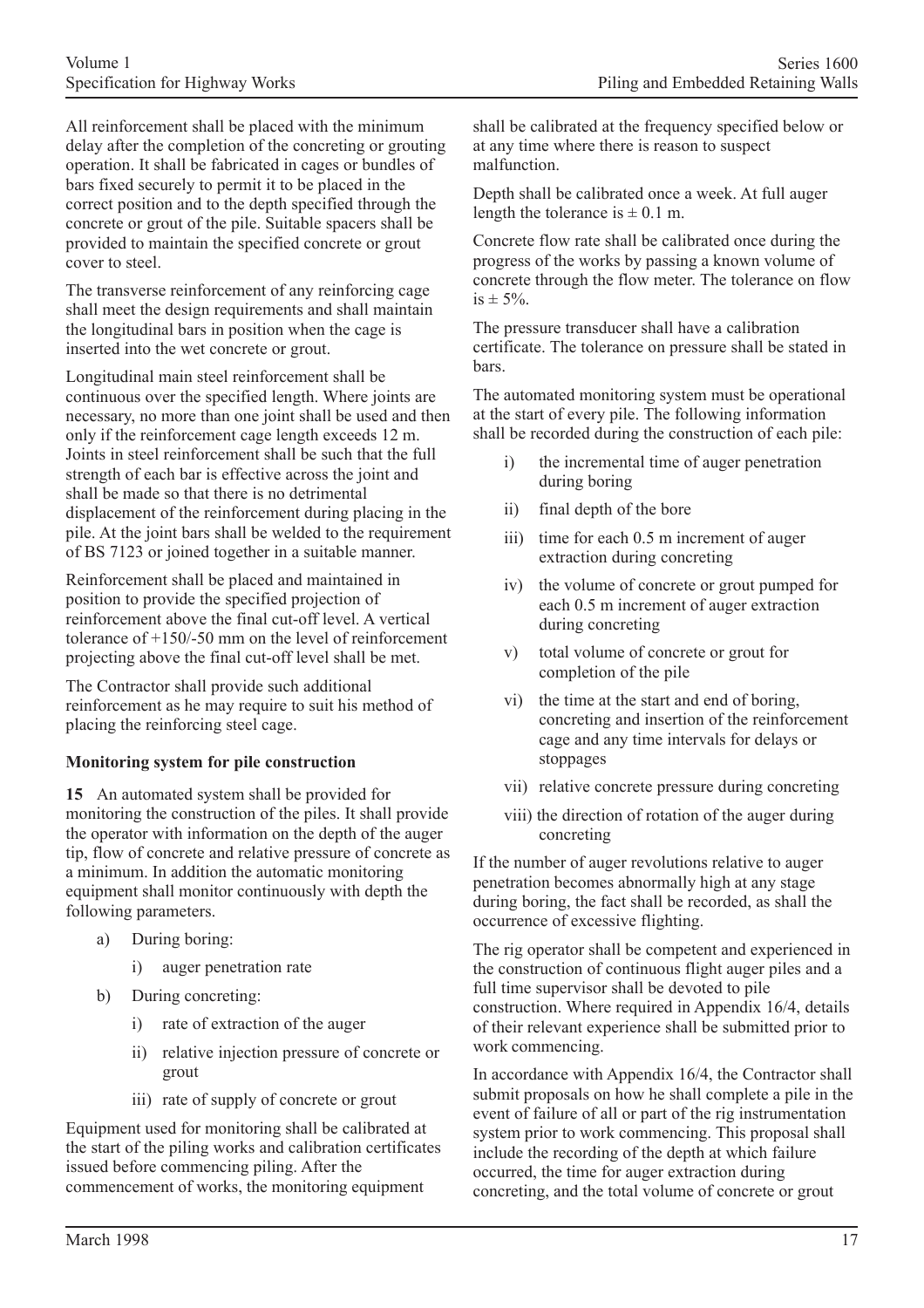delivered. Any pile which was subject to an instrumentation failure during construction shall be integrity tested in accordance with Clause 1608.

The monitoring results must be available immediately on completion of every pile.

# **Cutting off pile heads**

**16** When cutting off and trimming piles to the specified cut-off level, the Contractor shall take care to avoid shattering or otherwise damaging the rest of the pile. Any laitence, or contaminated, cracked or defective concrete shall be cut away and the pile made good in a manner to provide a full and sound section up to the cut-off level.

# **1605 Driven Cast-in-Place Piles**

# **Materials**

# **Permanent casings**

**1** Permanent casings shall be as specified in Appendix 16/5. Where a permanent casing is to be made from a series of short sections it shall be watertight. The dimensions and quality of the casing shall be adequate to withstand the stresses caused by handling and driving without damage or distortion.

# **Pile shoes**

**2** Pile shoes shall be manufactured from durable material capable of withstanding the stresses caused by driving without damage, and shall be designed to give a watertight joint during construction.

# **Diameter of piles**

**3** The diameter of a pile shall be not less than the specified diameter.

# **Temporary casings**

**4** Temporary casings shall be free from significant distortion. They shall be of uniform external crosssection throughout each continuous length and shall be of sufficient strength to withstand driving and ground forces without deformation. During concreting they shall be free from internal projections and encrusted concrete which might prevent the proper formation of piles.

# **Enlarged pile bases**

**5** Where the Contractor wishes to form a pile with an enlarged base or where such a base is specified in Appendix 16/5, details of the method of forming the

base and the materials to be used shall be included in the Contractor's method statement.

# **Driving piles**

### **Piling near recently cast piles**

**6** Casings shall not be driven or piles formed so close to other piles which have recently been cast and which contain workable or unset concrete that a flow of concrete could be induced from or damage caused to any of the piles.

### **Performance of driving equipment**

**7** Where required in Appendix 16/5, the Contractor shall provide information on the efficiency and energy of the driving equipment including when followers are used. Where required in Appendix 16/5, dynamic evaluation and analysis shall be provided.

Drop hammers shall not be used from floating craft in such a manner as to cause instability of the craft or damage to the pile.

# **Length of piles**

**8** The length of pile to be driven in any position shall be as specified in Appendix 16/5. During the execution of the Works any amendments to the scheduled lengths shall be recorded by the Contractor and a full statement of the reasons included in the pile record.

# **Driving procedure and redrive checks**

**9** Driving procedure and redrive checks shall be in accordance with sub-Clause 1602.30.

# **Set**

**10** The set shall be measured and recorded for each pile at the completion of driving unless otherwise stated in Appendix 16/5.

When a set is being measured, the following requirements shall be met.

- (a) The exposed part of the pile casing shall be in good condition, without damage or distortion.
- (b) The dolly, helmet and packing, if any, shall be in sound condition.
- (c) The hammer blow shall be in line with the pile axis and the impact surfaces shall be flat and at right angles to the pile and hammer axis.
- (d) The hammer shall be in good condition, delivering adequate energy per blow, and operating correctly.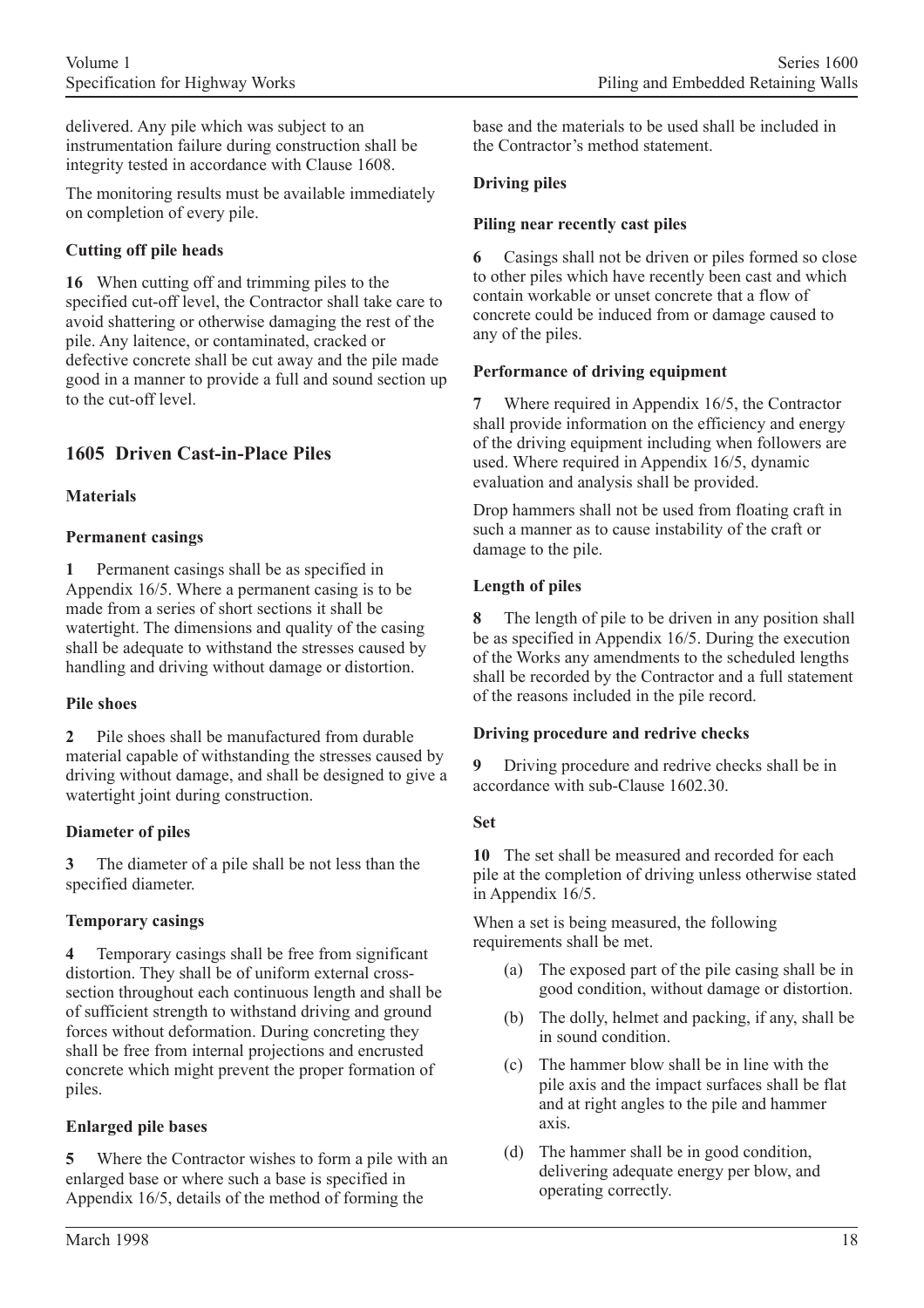The set shall be recorded either as the penetration in millimetres per 10 blows or as the number of blows required to produce a penetration of 25 mm.

### **Driving sequence and risen piles**

**11** Requirements for the driving sequence and risen piles shall be in accordance with sub-Clause 1602.32.

Laterally displaced piles shall not be corrected by forceable correction at the heads.

# **Preboring**

**12** If preboring is specified the pile casing shall be pitched after preboring to the depth and diameter stipulated in Appendix 16/5.

Other means to ease pile driveability may be used provided the completed piles meet their specified requirements.

### **Internal drop hammer**

**13** (11/03) Where a casing for a pile without an enlarged base is to be driven by an internal drop hammer, a plug consisting of concrete strength class C16/20 with a water/cement ratio not exceeding 0.25 shall be placed in the pile. This plug shall have a compacted height of not less than 2½ times the diameter of the pile. Fresh concrete shall be added to ensure that this height of driving plug is maintained in the casing throughout the period of driving, and in any event a plug of fresh concrete shall be added after 1½ hours of normal driving or after 45 minutes of hard driving, or, should the pile-driving be interrupted for 30 minutes or longer, fresh concrete shall be added prior to driving being resumed.

### **Repair of damaged pile heads and extending of piles to the cut-off level**

**14** (11/03) When repairing or extending the head of a pile, the head shall be cut off square at sound concrete, and all loose particles shall be removed by wirebrushing, followed by washing with water.

If the level of sound concrete of the pile is below the cut-off level, the pile shall be extended to the cut-off level with concrete of a strength class not inferior to that of the concrete of the pile so that it will safely withstand the specified working load.

#### **Lengthening of permanent pile casings during construction**

**15** The lengthening of permanent steel pile casings by adding an additional length of steel casing during construction shall be carried out in accordance with Clause 1606.

#### **Inspection and remedial work**

**16** Prior to placing concrete in a pile casing, the Contractor shall check that the casing is undamaged, and free from water or other foreign matter. In the event of water or foreign matter having entered the pile casing, the casing shall be withdrawn, repaired if necessary and redriven, or other action taken to continue the construction of the pile to meet the requirements of the Specification.

### **Reinforcement**

**17** (11/03) Steel reinforcement shall be as described in Appendix 16/5 and in accordance with Series 1700.

The number of joints in longitudinal steel bars shall be kept to a minimum. The full strength of each bar shall be effective across each joint, which shall be made so that there is no detrimental displacement of the reinforcement during the construction of the pile. Reinforcement shall be maintained in its correct position during concreting of the pile to allow a vertical tolerance of +150/-50 mm on the level of the reinforcement projecting above the final cut-off level to be met. Where reinforcement is made up into cages, they shall be sufficiently rigid to enable them to be placed, handled and concreted without damage. If the cage is to be welded together, welding shall be carried out to the requirements of BS 7123.

Spacers shall be designed and manufactured using durable materials which shall not lead to corrosion of the reinforcement or spalling of the concrete cover. Where required in Appendix 16/5, details of the means by which the Contractor plans to ensure the correct cover to and position of the reinforcement shall be submitted.

# **Concrete**

# **General**

**18** (11/03) Cement materials, aggregates, admixtures and water shall be in accordance with Series 1700.

The consistence and method of placing of the concrete shall be such that a continuous monolithic concrete shaft of the full cross-section is formed. Concrete shall be transported from the mixer to the position of the pile in such a manner that segregation of the constituents of concrete mix does not occur.

The concrete shall be placed without such interruption as would allow the previously placed batch to have hardened.

The Contractor shall take all precautions in the design of the concrete mix and placing of the concrete to avoid arching of the concrete in the casing. No spoil, liquid or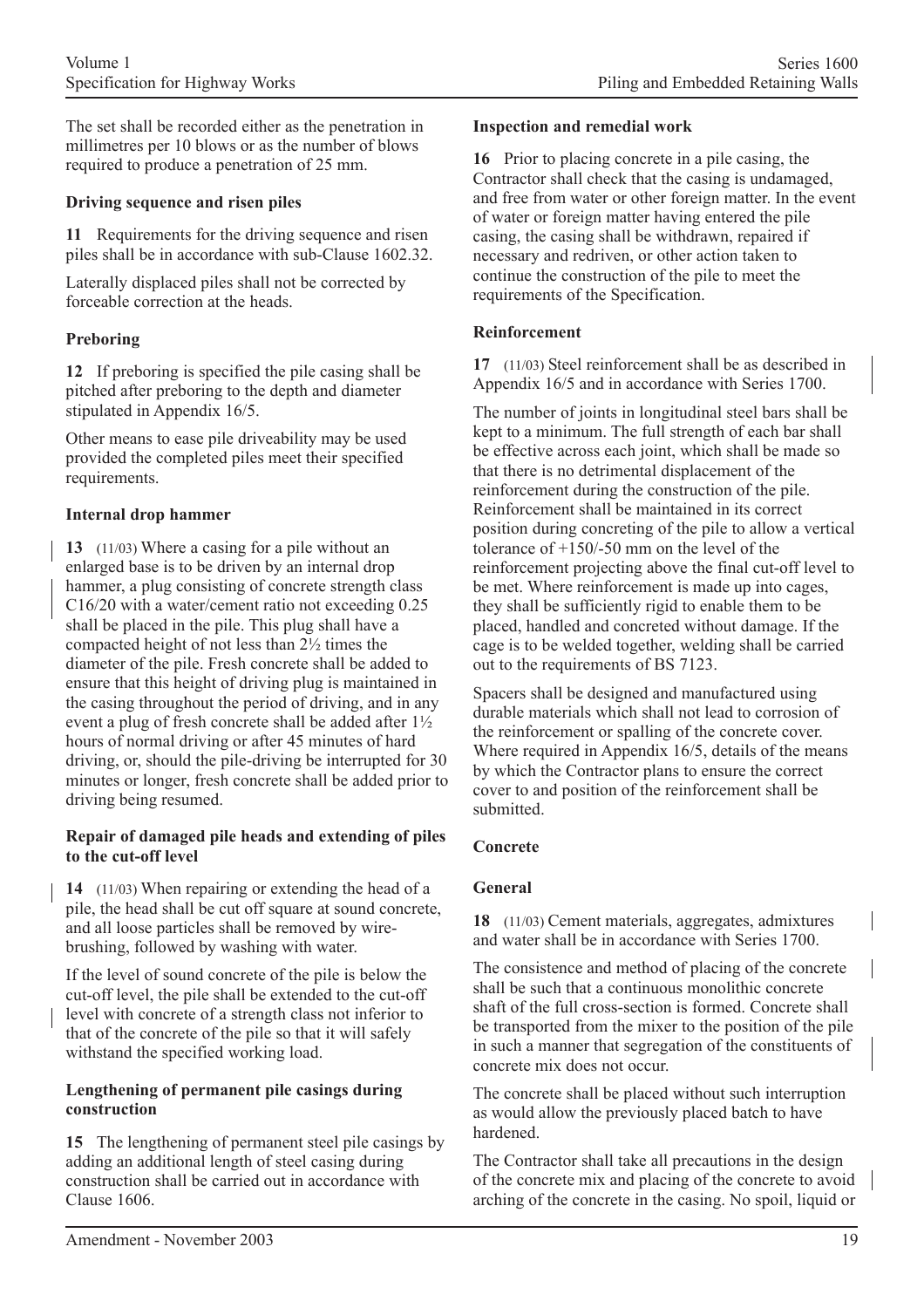other foreign matter shall be permitted to contaminate the concrete.

#### (11/03) **Consistence of concrete**

**19** (11/03) Consistence measured at the time of discharge into the pile casing shall be in accordance with the requirement shown in Table 16/2, except that these standards shall not apply to piling systems which use semi-dry concrete and employ special means for its compaction. The concrete shall be of the consistence specified when in its final position and until all construction procedures in forming the pile have been completed.

### **Compaction**

**20** Internal vibrators shall not be used to compact concrete cast-in-place.

### **Placing concrete**

**21** (11/03) Measures shall be taken as necessary in all piles to ensure that the structural strength of the placed concrete is not impaired through grout loss, segregation, or bleeding.

### **Extraction of casing**

#### (11/03) **Consistence of concrete**

**22** (11/03) Temporary casings shall be extracted while the concrete within them remains sufficiently workable to ensure that the concrete is not lifted. Should a semidry concrete mix have been used, the Contractor shall ensure the concrete shall not lift during extraction of the casing.

### **Concrete level**

**23** When the casing is being extracted, a sufficient quantity of concrete shall be maintained within it to ensure that pressure from external water or soil is exceeded and that the pile is neither reduced in section nor contaminated.

Concrete shall be topped up as necessary while the casing is extracted until the required head of concrete to complete the pile in a sound and proper manner has been provided. No concrete is to be placed once the bottom of the casing has been lifted above the top of the concrete.

### **Vibrating extractors**

**24** The use of vibrating casing extractors will be permitted subject to Clause 109 and Clause 1601 sub-Clause 28.

#### **Concrete casting tolerances**

**25** For piles constructed without the use of a rigid permanent lining, pile concrete shall be cast to the commencing surface level.

Where piles are constructed inside rigid permanent lining tubes or permanent casings, pile heads shall be cast to a level above the specified cut-off so that, after trimming, a sound concrete connection with the pile can be made. In this case the tolerance of casting above the cut-off level shall be determined according to Table 16/4.

#### **Temporary backfilling above pile casting level**

**26** After each pile has been cast, any hole remaining shall be protected and shall be carefully backfilled as soon as possible with appropriate materials.

### **Cutting off pile heads**

**27** When cutting off and trimming piles to the specified cut-off level, the Contractor shall take care to avoid shattering or otherwise damaging the rest of the pile. Any cracked or defective concrete shall be cut away and the pile repaired to provide a full and sound section to the cut-off level.

# **1606 Steel Bearing Piles**

### **Materials**

**1** (11/05) Steel for bearing piles shall be in accordance with Series 1800.

Cast steel shoes shall be of steel to BS EN 10293, Grade A1.

### **Strengthening of piles**

**2** (11/03) The strengthening to the toe of a pile in lieu of a shoe or the strengthening of the head of a pile shall be made using material of the same strength class as the pile.

#### **Manufacturing tolerances**

**3** All piles shall be of the type and cross-sectional dimensions as designed. For standard rolled sections the dimensional tolerances and weight shall comply with the relevant standard. Length tolerance of H-section steel bearing piles shall be  $\pm$  50 mm in accordance with BS EN 10034. The tolerance on length of other steel bearing piles shall be  $-0$  and  $+75$  mm unless otherwise specified. For proprietary sections the dimensional tolerances shall comply with the manufacturer's standards. The rolling or manufacturing tolerances for proprietary sections shall be such that the actual weight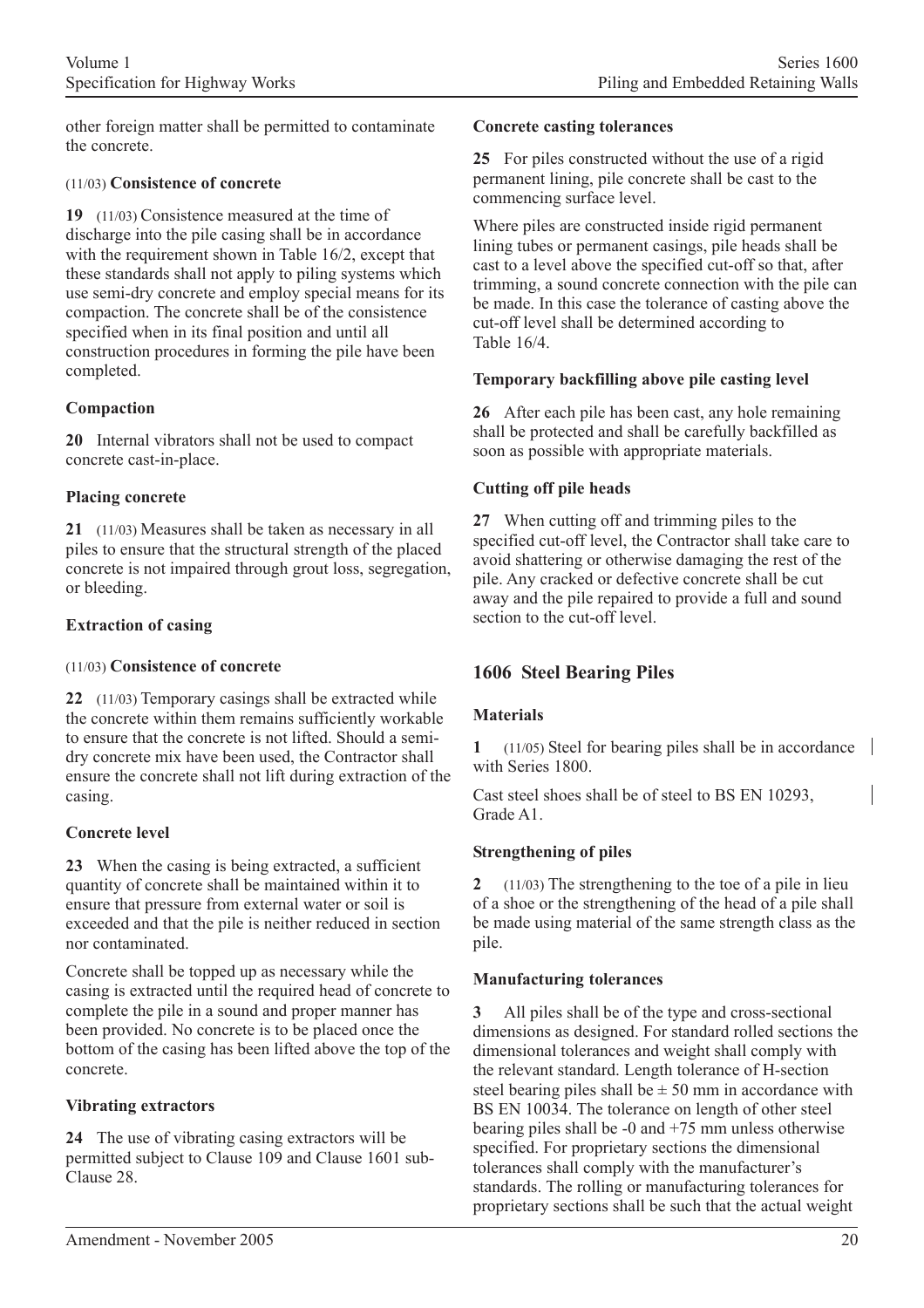of section does not differ from the theoretical weight by more than +4% or -2.5%. The rolling or manufacturing tolerances for steel tubular piles shall be such that the actual weight of section does not differ from the theoretical weight by more than  $\pm$  5%. The rolling or proprietary tolerances for H-section steel bearing piles shall be such that the actual weight of the section does not differ from the theoretical weight by more than  $\pm$  $2.5\%$ .

### **Straightness of sections**

**4** For standard rolled sections the deviation from straightness shall be within the compliance provisions of BS EN 10034. When two or more rolled sections are joined by butt-jointing, the deviation from straightness shall not exceed 1/600 of the overall length of the pile.

For proprietary sections made up from rolled sections and for tubular piles, the deviation from straightness on any longitudinal face shall not exceed 1/600 of the length of the pile nor 5 mm in any 3 m length.

### **Fabrication of piles**

**5** For tubular piles where the load will be carried by the wall of the pile, and if the pile will be subject to loads that induce reversal of stress during or after construction, the external diameter at any section as measured by using a steel tape on the circumference shall not differ from the theoretical diameter by more than  $\pm$  1%.

The ends of all tubular piles as manufactured shall be within a tolerance on ovality of  $\pm 1\%$  as measured by a ring gauge for a distance of 100 mm at each end of the pile length.

The root edges or root faces of lengths of piles that are to be shop butt-welded shall not differ by more than 25% of the thickness of pile walls not exceeding 12 mm thick or by more than 3 mm for piles where the wall is thicker than 12 mm. When piles of unequal wall thickness are to be butt-welded, the thickness of the thinner material shall be the criterion.

Pile lengths shall be set up so that the differences in dimensions are matched as evenly as possible.

# **Matching of pile lengths**

**6** Longitudinal seam welds and spiral seam welds of lengths of tubular piles forming a complete pile shall whenever possible be evenly staggered at the butt, but if, in order to obtain a satisfactory match of the ends of piles or the specified straightness, the longitudinal seams or spiral seams are brought closely to one alignment at the joint then they shall be staggered by at least 100 mm.

### **Welding**

**7** (11/03) All welding shall be to BS EN 1011-1 and BS EN 1011-2 and when appropriate shall be in accordance with Clause 1801.

For a tubular pile where the load will be compressive and non-reversible and will be carried by the wall of the pile or by a concrete core, the welding shall be to BS EN 1011-1 and BS EN 1011-2 or BS 6265.

### **Welders' qualifications**

**8** (11/05) Only welders who are qualified to BS EN 287-1 or who have attained a similar standard, shall be employed on the Works. Proof of welders' proficiency shall be made available on request.

#### **Welding procedures**

**9** (11/05) All welding procedures shall have been qualified to BS EN ISO 15607, BS EN ISO 15609-1, BS EN ISO 15613 and BS EN ISO 15614-1 and the Contractor shall make available full details of the welding procedures and electrodes, with drawings and schedules as may be necessary. Tests shall be undertaken as may be required by the relevant British Standard or as may be required in Appendix 16/6.

#### **Manufacturing processes**

### **Welded tube piles**

**10** Where required in Appendix 16/6, the Contractor shall submit details of the manufacturing and welding procedures before commencement of manufacture.

### **Welded box piles and proprietary sections**

**11** Welded box piles or proprietary sections made up from two or more hot-rolled sections shall be welded in accordance with the manufacturer's standards.

### **Non-destructive testing of welds**

**12** During production of welded tube piles, one radiograph or ultrasonic test of a length of approximately 300 mm shall be made at each end of a length as manufactured at the mill to provide a spot check on weld quality. In addition, on a spirally welded tube pile, a further check shall be made on welded joints between strip lengths.

All the circumferential welds shall be fully radiographed or ultrasonically tested by the method specified in Appendix 16/6.

Results shall be made available within 10 days of completion of the tests.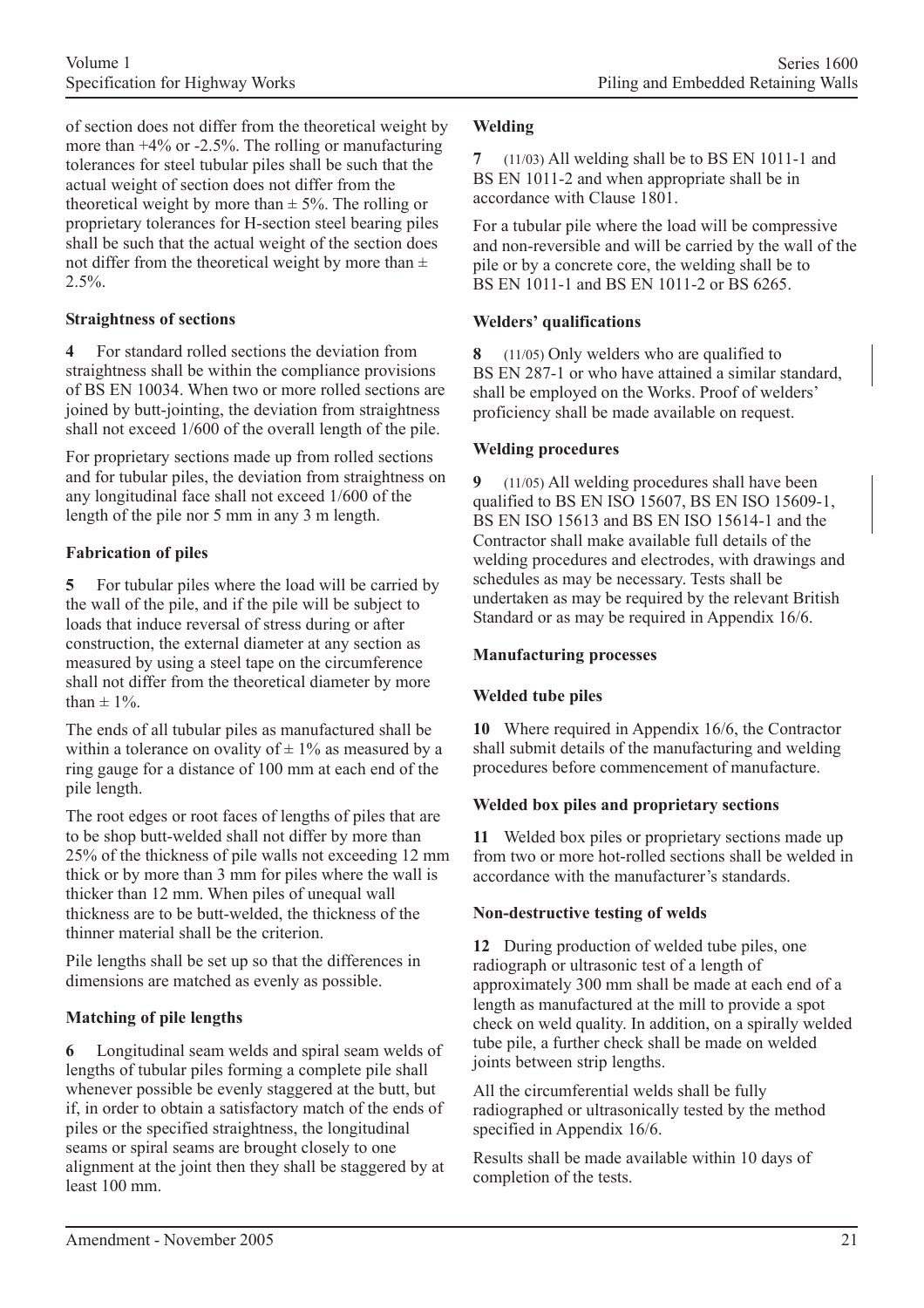If the results of any weld test do not conform to the specified requirements, two additional specimens from the same length of pile shall be tested. In the case of failure of one or both of these additional tests, the length of pile covered by the tests shall be rejected.

### **Standards for welds**

**13** *Longitudinal welds in tubular piles*. For piles of longitudinal or spiral weld manufacture where the load will be carried by the wall of the pile, and if the pile will be subject to loads which induce reversal of stress during or after construction other than driving stresses, the standard for interpretation of non-destructive testing shall be the American Petroleum Institute Specification 5L. The maximum permissible height of weld reinforcement shall not exceed 3.2 mm for wall thicknesses not exceeding 12.7 mm and 4.8 mm for wall thicknesses greater than 12.7 mm.

*Longitudinal welds in proprietary box piles and proprietary sections*. Longitudinal welds joining the constituent parts of the box or proprietary section shall be in accordance with the manufacturer's specification.

*Circumferential welds*. For circumferential welds in tubular piles the same maximum height of weld reinforcement as specified above for longitudinal welds in tubular piles shall apply, the standard for interpretation of non-destructive testing shall be the American Petroleum Institute Specification 5L.

# **Site-welded butt splices**

# **Support and alignment**

**14** When lengths of pile are to be butt-spliced on site, adequate facilities shall be provided for supporting and aligning them prior to welding such that the specified straightness criterion can be achieved.

### **Weld tests**

**15** Weld tests shall be performed by radiographic or ultrasonic methods as specified. Provided that satisfactory results are being obtained, one test of a length of 300 mm shall be made for 10% or more of the number of welded splices in the case where the load will be carried by the wall or section of the pile. Where the load will be carried by the concrete core of a pile the number of tests will be as specified in Appendix 16/6, but will not normally exceed 10% of the number of butt splices.

Results shall be made available within 10 days of completion of the tests.

Any defective weld shall be cut out, replaced and reinspected.

#### **Standards for site butt welds**

**16** Welds shall comply with the requirements of the weld quality standards for site butt welds, given in Series 1800.

### **Protection during welding**

**17** All work associated with welding shall be protected from the weather so that the quality of work meets the requirements of the Specification.

### **Coating piles for protection against corrosion**

### **Durability of coatings**

**18** Where coatings are specified they shall be provided in accordance with Appendix 16/6.

### **Definition**

**19** The term 'coating' shall include the primer and the coats specified.

### **Specialist labour**

**20** The preparation of surfaces and the application of the coats to form the coating shall be carried out by specialist labour having experience in the preparation of the surface and the application of the coating specified.

### **Protection during coating**

**21** All work associated with surface preparation and coating shall be undertaken inside a waterproof structure.

### **Surface preparation**

**22** All surfaces to be coated shall be clean and dry and prepared as follows:

Degreasing with detergent wash compatible with the coating shall be carried out where necessary.

All surfaces shall be blast cleaned to Sa 2.5 of BS 7079 Part A1. Blast-cleaning shall be done after fabrication. Unless an instantaneous-recovery blasting machine is used, the cleaned steel surface shall be air-blasted with clean dry air and vacuum-cleaned or otherwise freed from abrasive residues and dust immediately after cleaning.

### **Application and type of primer**

**23** Within 4 hours after surface preparation, before visible deterioration takes place, the surface shall be coated with an appropriate primer or the specified coating. No coating shall be applied to a metal surface which is not thoroughly dry.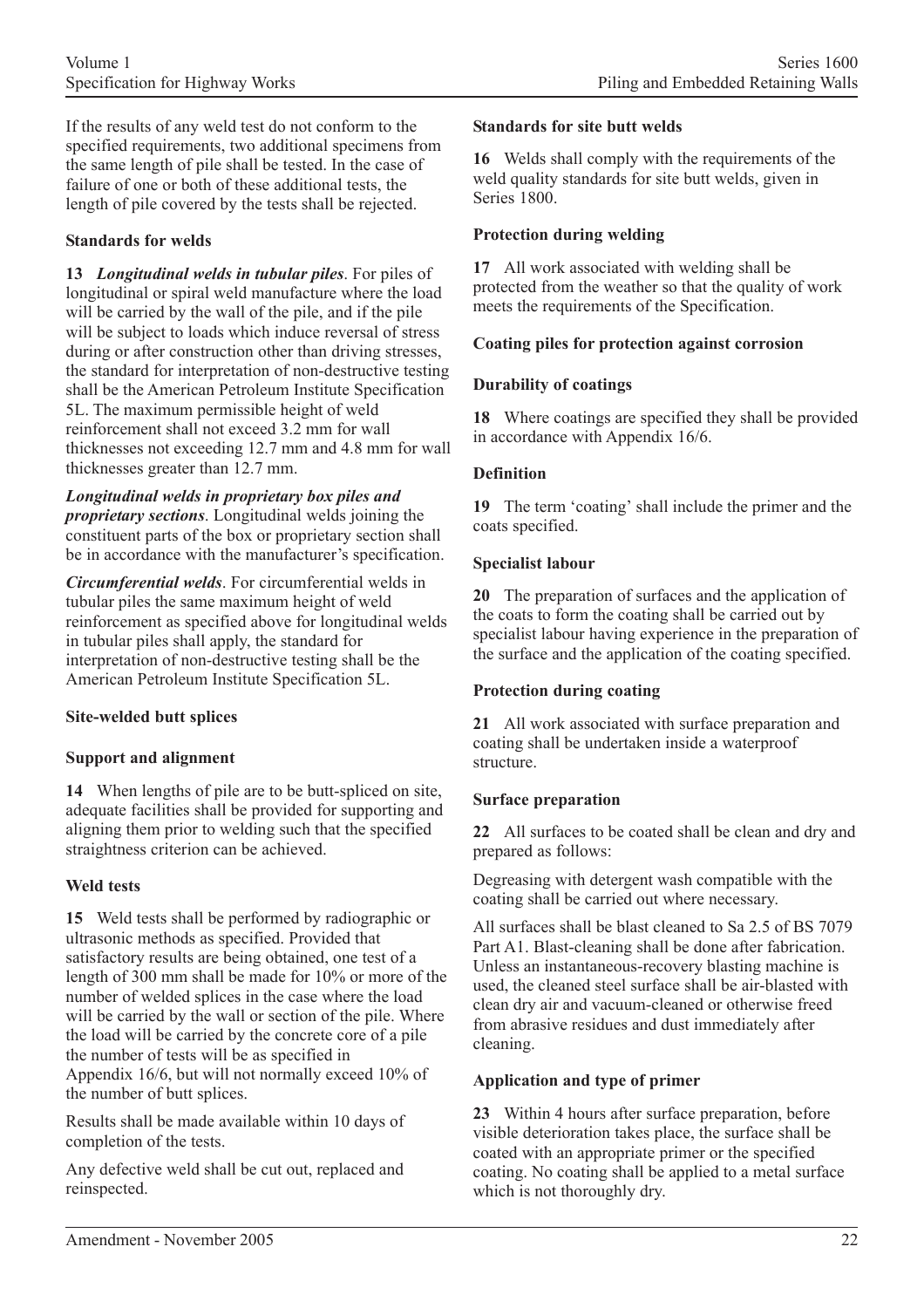The primer shall be compatible with the specified coating and shall be such that if subsequent welding or cutting is to be carried out it shall not emit noxious fumes or be detrimental to the welding.

### **Control of humidity during coating**

**24** No coating shall be applied when the surface metal temperature is less than 3°C above the dewpoint temperature or when the humidity could have an adverse effect on the coat.

When heating or ventilation is used to secure suitable conditions to allow coating to proceed, care shall be taken to ensure the heating or ventilation of a local surface does not have an adverse effect on adjacent surfaces or work already done.

### **Parts to be welded**

**25** The coating within 200 mm of a weld shall be applied after welding. The method of application shall comply with the manufacturer's recommendations.

### **Thickness, number and colour of coats**

**26** The nominal thickness of the finished coating and if necessary of each coat shall be as specified. The average coat or finished coating thickness shall be equal to or greater than the specified nominal thickness. In no case shall any coat or finished coating be less than 75% of the nominal thickness. Each coat shall be applied after an interval that ensures the proper hardening or curing of the previous coat.

Where more than one coat is applied to a surface, each coat shall, if possible, be of a different colour from the previous coat. The colour sequence and final coating colour shall be established prior to application of coatings.

### **Inspection of coatings**

**27** (11/05) The finished coating shall be generally smooth, of dense and uniform texture and free from sharp protuberances or pin-holes. Excessive sags, dimpling or curtaining shall be retreated.

Any coat damaged by subsequent processes or which has deteriorated to an extent such that proper adhesion of the coating is in doubt shall be removed, and the surface shall be cleaned to the original standard and recoated to provide the specified number of coats.

The completed coating shall be checked for thickness by a magnetic thickness gauge. Areas where the thickness is less than that specified shall receive additional treatment.

When specified, the completed coating shall be checked for adhesion by means of an adhesion test to 'BS EN ISO 2409, BS 3900-E6', carried out on 10% of the piles. The adhesion of any completed coating shall not be worse than Classification 2. If adhesion tests on the initial batch are satisfactory, then on further batches 1% of the piles shall be tested. Adhesion tests shall not be carried out until seven days after coating. On completion of testing the test area shall be made good to the standard specified in Appendix 16/6. Areas where the adhesion is defective shall be repaired and reinspected.

### **Marking, handling and storage of piles**

### **Marking of piles**

**28** Each pile shall be clearly numbered and its length shown near the pile head using white paint. In addition, before being driven, each pile shall be graduated along its length at intervals of 250 mm.

### **Handling and storage of piles**

**29** All piles within a stack shall be in groups of the same length and on appropriate supports. All operations such as handling, transporting and pitching of piles shall be carried out in a manner such that no damage occurs to piles and their coatings.

### **Driving of piles**

### **Leaders and trestles**

**30** At all stages during driving and until incorporation in the structure the free length of the pile shall be adequately supported and restrained by means of leaders, trestles, temporary supports or other guide arrangements to maintain position and alignment and to prevent buckling. In marine works, lengths which remain unsupported after driving shall be adequately restrained until incorporated into the Permanent Works. These constraint arrangements shall be such that no damage occurs to piles or their coatings.

### **Performance of driving equipment**

**31** Performance of driving equipment shall be in accordance with sub-Clause 1602.28 of this Specification.

### **Length of piles**

**32** The length of pile to be driven and any additional lengths of pile to be added during driving shall be as specified in Appendix 16/6. During the execution of the Works any amendments to the scheduled lengths shall be recorded by the Contractor and a full statement of the reasons included in the pile record.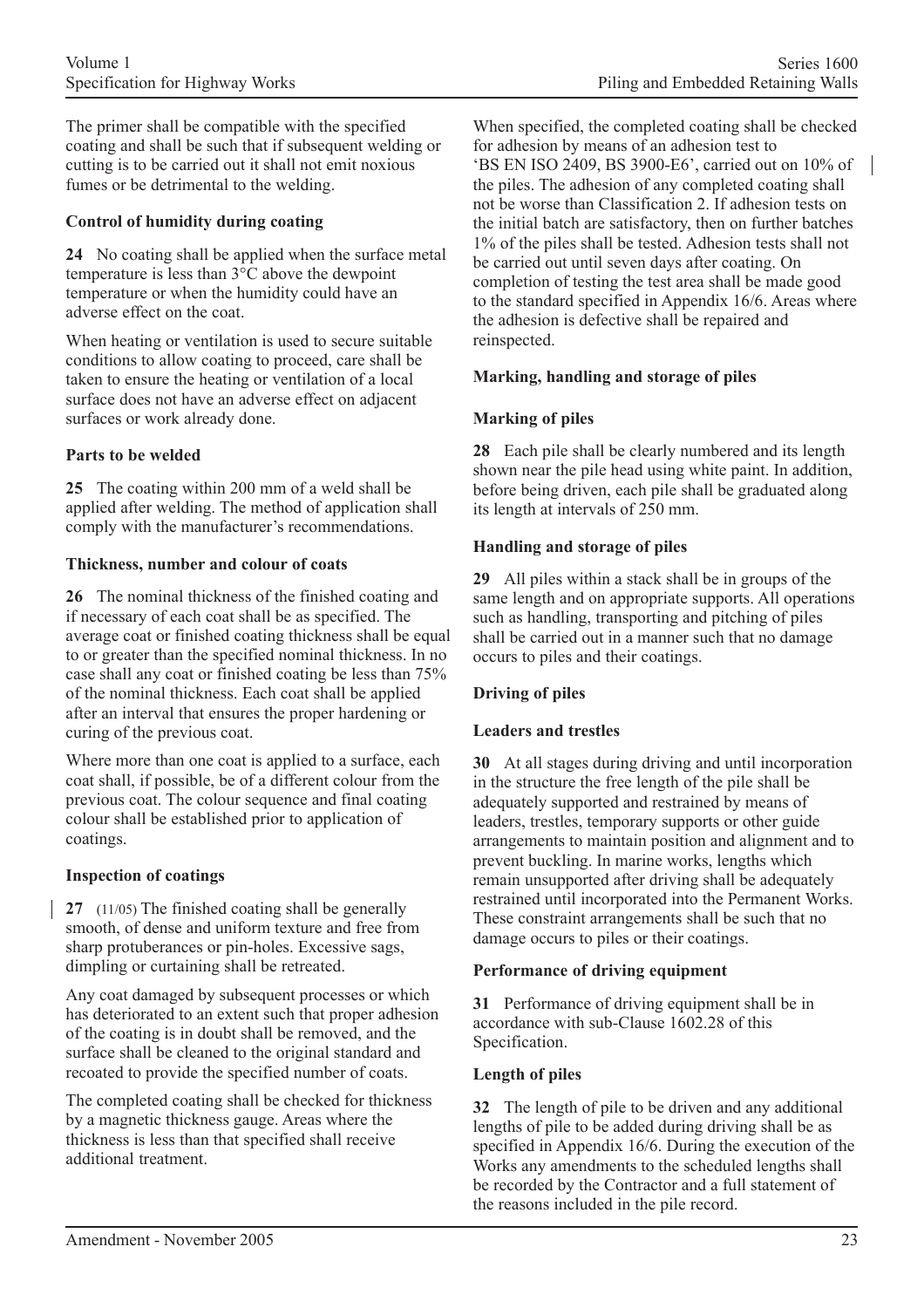### **Driving procedure and redrive checks**

**33** Driving procedure and redrive checks shall be in accordance with sub-Clause 1602.30.

### **Set**

**34** Requirements for set shall be in accordance with sub-Clause 1602.31.

### **Driving sequence and risen piles**

**35** Requirements for driving sequence and risen piles shall be in accordance with sub-Clause 1602.32.

Laterally displaced piles shall not be corrected by forceable correction at the heads, unless the Contractor can demonstrate that the integrity, durability and performance of the piles has not been adversely affected.

### **Preboring**

**36** If preboring is specified the pile shall be pitched after preboring to the depth and diameter stipulated in Appendix 16/6.

Other means to ease pile drivability may be used provided the completed piles meet the requirements of the Specification.

### **Preparation of pile heads**

**37** If a steel structure is to be welded to piles, the piles shall be cut square and to within  $\pm$  5 mm of the levels specified. If pile heads are to be encased in concrete they shall be cut to within  $\pm 20$  mm of the levels specified, and protective coatings shall be removed from the surfaces of the pile heads down to a level 100 mm above the soffit of the concrete.

# **1607 Reduction of Friction on Piles**

# **General**

**1** Where the particular method of reducing friction is not specified, the Contractor shall provide full details of the method which he plans to employ. The Contractor shall ensure that any product used will be compatible with the ground conditions into which it will be installed. Particular requirements are detailed in Appendix 16/7.

#### **Pre-applied bituminous or other friction-reducing coating materials**

### **General**

**2** Where a proprietary product is used, the process of cleaning pile surfaces, and the conditions and methods of application shall conform with the manufacturer's current instructions. All materials shall conform with the manufacturer's specification, which shall be made available before any coating is applied.

### **Protection from damage**

**3** Where a friction-reducing material has been applied to a preformed pile prior to installation, it shall be protected from damage during handling and transportation. In the event of damage to the coating, it shall be made good on site to the same specification as the original coating prior to the pile being driven.

Where bituminous materials are involved, precautions shall be taken as necessary in hot weather to prevent excessive flow or displacement of the coating. The coated piles shall be adequately protected against direct sunlight and, if stacked, they shall be separated to prevent their coatings sticking together.

### **Pile driving**

**4** In the case of applied coatings, the piles shall not be driven when the air temperature is such that the coating will crack, flake or otherwise be damaged prior to entry into the ground. Where bituminous materials are involved, driving shall be carried out while the temperature is at or above 5°C or as called for in the manufacturer's instructions.

### **Pre-applied low-friction sleeving**

**5** Where required in Appendix 16/7, detailed design of the pre-applied low-friction sleeving shall be submitted prior to driving the piles. All materials shall conform with the manufacturer's specification, which shall be made available before the material is used.

### **Formed-in-place low-friction surround**

**6** Where required in Appendix 16/7, detailed design of the formed-in-place low-friction surround shall be submitted prior to driving or forming the piles. All materials shall conform with the manufacturer's specification, which shall be made available before the material is used.

### **Pre-installed low-friction sleeving**

**7** Where required in Appendix 16/7, detailed design of the pre-installed low-friction sleeving shall be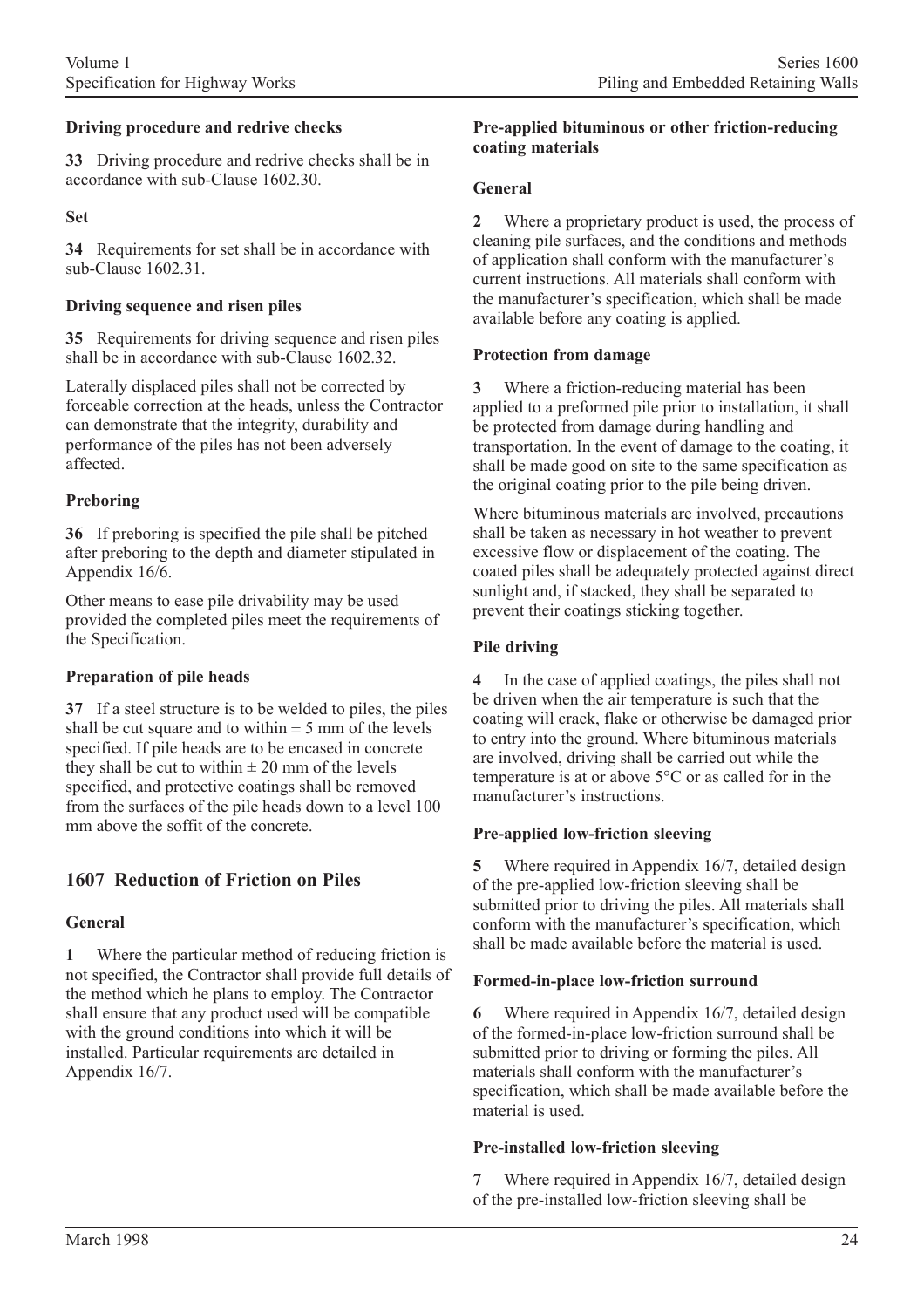submitted prior to driving or forming the piles. All materials shall conform with the manufacturer's specification, which shall be made available before the material is used.

### **Inspection**

**8** Where required in Appendix 16/7, piles shall be partially exposed or extracted. Where significant damage to the coating is found to have occurred the Contractor shall prepare a method statement for the repair or replacement of the coating prior to carrying out the work.

### **1608 Non-Destructive Methods for Testing Piles**

### **Integrity testing of piles**

### **Method of testing**

**1** Where integrity testing is called for, the method to be adopted shall be one of the following, as specified:

- (a) impulse method;
- (b) Sonic Echo, Frequency Response or Transient Dynamic steady state vibration method;
- (c) sonic logging method.

Other methods may be considered subject to satisfactory evidence of performance. Particular requirements are detailed in Appendix 16/8.

### **Age of piles at time of testing**

**2** In the case of cast-in-place concrete piles, integrity tests shall not be carried out until the number of days specified in Appendix 16/8 have elapsed since pile casting.

### **Preparation of pile heads**

**3** Where the method of testing requires the positioning of sensing equipment on the pile head, the head shall be broken down to expose sound concrete and shall be clean, free from water, laitence, loose concrete, overspilled concrete and blinding concrete and shall be readily accessible for the purpose of testing.

### **Specialist Sub-contractor**

**4** The testing shall be carried out by a specialist firm, subject to demonstration of satisfactory performance on other similar contracts before the commencement of testing.

Where required in Appendix 16/8, the Contractor shall submit the name of the specialist integrity testing firm, a description of the test equipment, a test method statement and a programme for executing the specified tests prior to commencement of the Works.

#### **Interpretation of tests**

**5** The interpretation of tests shall be carried out by competent and experienced persons.

The Contractor shall give all available details of the ground conditions, pile dimensions and construction method to the specialist firm before the commencement of integrity testing in order to facilitate interpretation of the tests.

#### **Report**

**6** Preliminary results of the tests shall be made available within 24 hours of carrying out the tests.

The test results and findings shall be recorded and made available within 10 days of the completion of each phase of testing.

The report shall contain a summary of the method of interpretation including all assumptions, calibrations, corrections, algorithms and derivations used in the analyses. If the results are presented in a graphical form, the same scales shall be used consistently throughout the report. The units on all scales shall be clearly marked.

#### **Anomalous results**

**7** In the event that any anomaly in the acoustic signal is found in the results indicating a possible defect in the pile the Contractor shall demonstrate that the pile is satisfactory for its intended use or shall carry out remedial works to make it so. Sonic logging tubes shall be grouted up after the Contractor has demonstrated that the pile is satisfactory.

### **Dynamic pile-testing**

### **General**

**8** Particular requirements are detailed in Appendix 16/8.

### **Measuring instruments**

**9** Current calibration certificates shall be made available for all instruments and monitoring equipment before testing commences.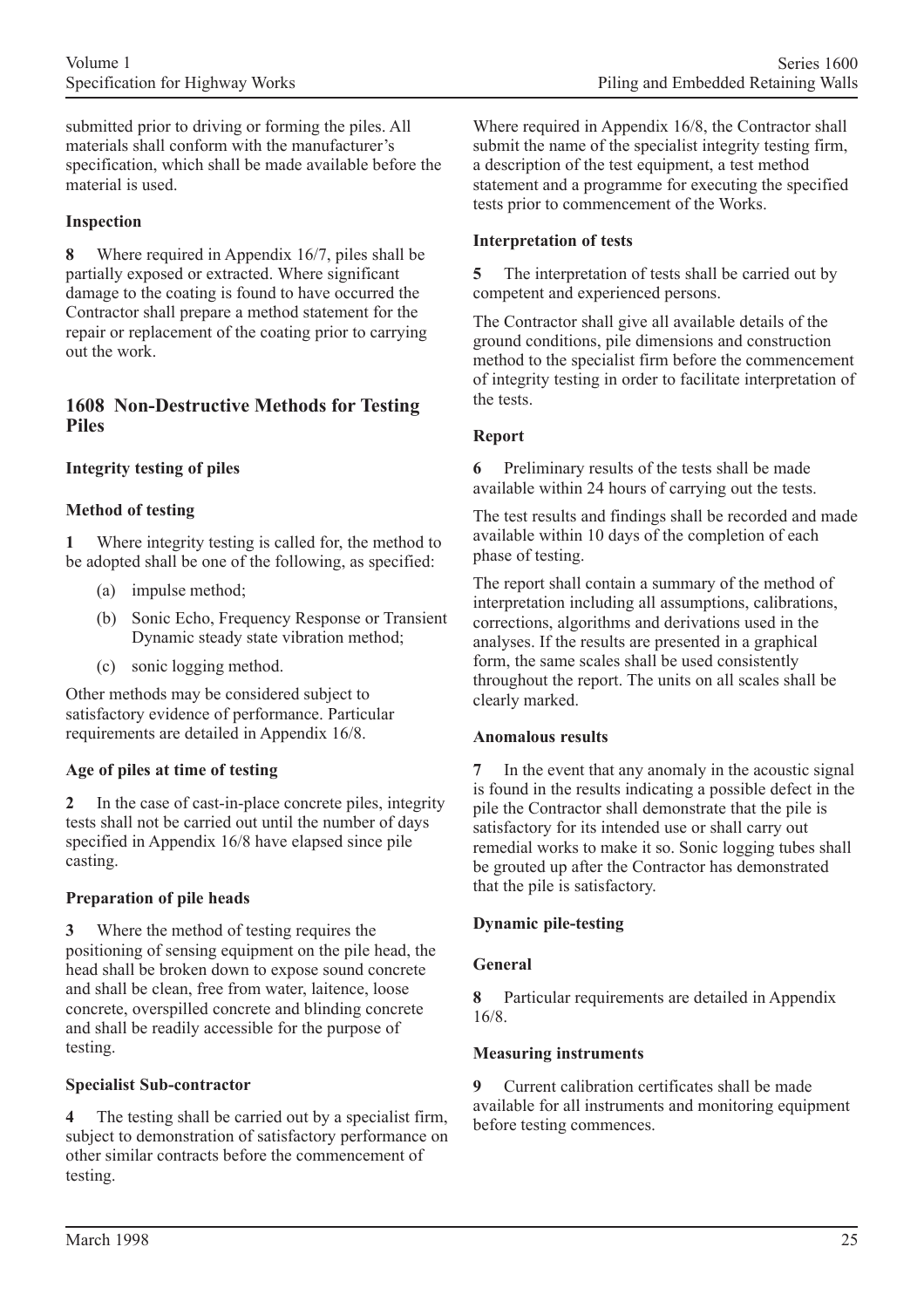### **Hammer**

**10** The hammer and all other equipment used shall be capable of delivering an impact force sufficient to mobilize the equivalent specified dynamic test load without damaging the pile.

#### **Preparation of the pile head**

**11** The preparation of the pile head for the application of the dynamic test load shall involve trimming the head, cleaning and building up the pile using materials which will at the time of testing safely withstand the impact stresses. The impact surface shall be flat and at right angles to the pile axis. Where pile preparation requires drilling holes or welding, this preparation shall not adversely affect the performance of the pile when in service.

#### **Interpretation of tests**

**12** The interpretation of the tests shall be carried out by competent and experienced persons.

The Contractor shall give all available details of the ground conditions, pile dimensions and construction method to the specialist firm carrying out the testing in order to facilitate interpretation of tests.

#### **Time of testing**

**13** The time between the completion of installation and testing for a preformed pile shall be more than 12 hours, and in the case of a cast-in-place pile shall be such that the pile is not damaged under the impact stresses.

#### **Measurement of set**

**14** If specified, the permanent penetration per blow and temporary compression of the pile and soil system shall be measured independently of the instruments being used to record the dynamic test data from a fixed reference point unaffected by the piling operations.

#### **Results**

**15** Initial results shall be made available within 24 hours of the completion of a test. These shall include:

- (a) the maximum force applied to the pile head
- (b) the maximum pile head velocity
- (c) the maximum energy imparted to the pile.

Subsequently a full report shall be made available, within 10 days of the completion of testing, including:

- (a) date of pile installation
- (b) date of test
- (c) pile identification number and location
- (d) length of pile below commencing surface
- (e) total pile length, including projection above commencing surface at time of test
- (f) length of pile from instrumentation position to toe
- (g) hammer type, drop and other relevant details
- (h) blow selected for analysis
- (i) test load achieved (ie. total mobilised deduced static load)
- (j) pile head movement at equivalent Design Verification Load
- (k) pile head movement at equivalent Design Verification Load plus 50% of Specified Working Load
- (l) pile head movement at maximum applied test load
- (m) permanent residual movement of pile head after each blow
- (n) temporary compression.

For all piles tested the following information shall be provided for typical blows:

- (a) date of pile installation
- (b) date of test
- (c) pile identification number and location
- (d) length of pile below commencing surface
- (e) total pile length, including projection above commencing surface at time of test
- (f) length of pile from instrumentation position to toe
- (g) hammer type, drop and other relevant details
- (h) permanent set per blow
- (i) maximum force at pile head
- (j) maximum velocity at pile head
- (k) maximum downward energy imparted to the pile
- (l) dynamic soil resistance mobilised during the blow
- (m) static soil resistance mobilised during the blow assuming that soil damping is proportional to pile velocity
- (n) magnitude and location of possible pile damage.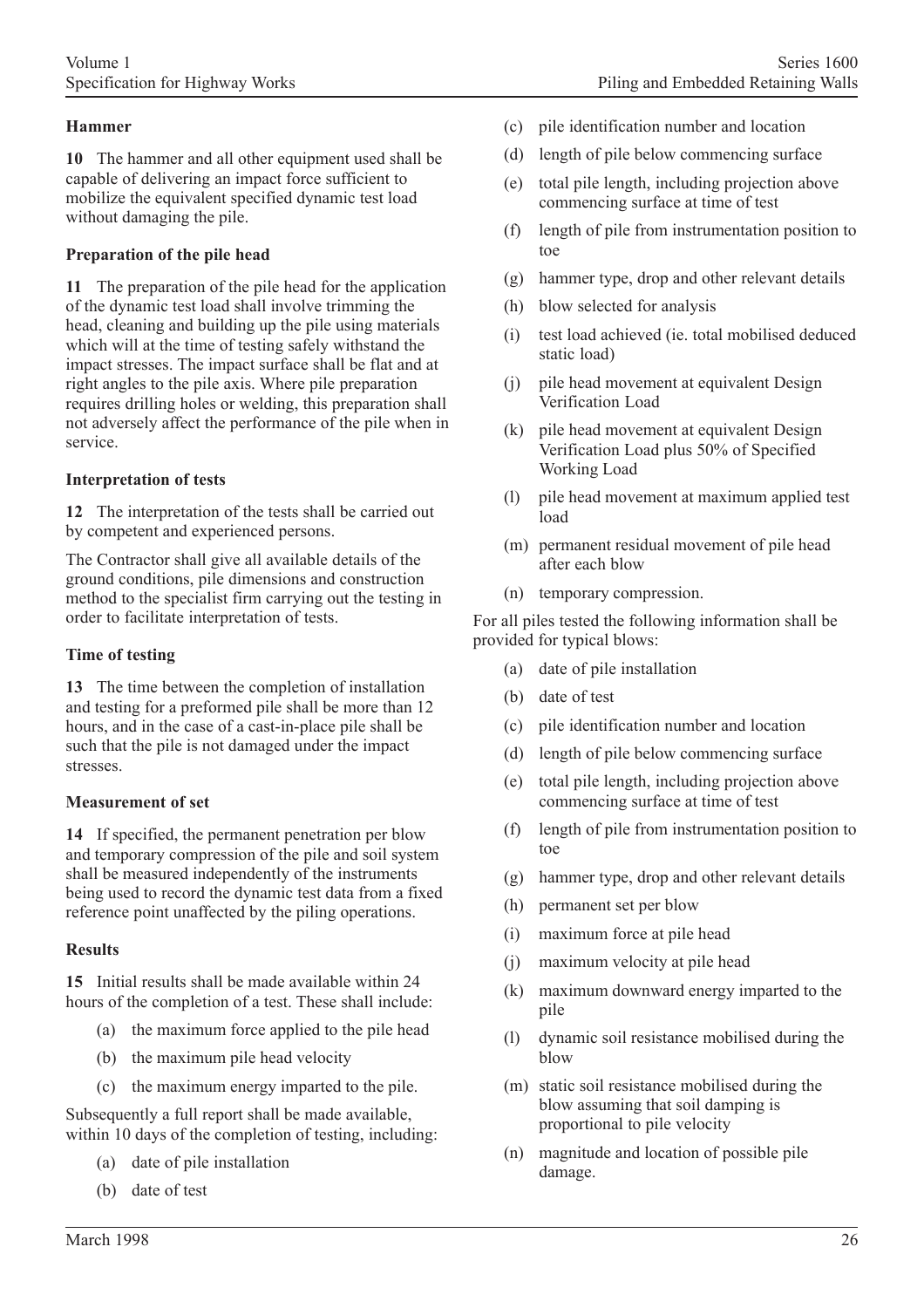Where required in Appendix 16/8, an analysis of measurements from selected blows shall be carried out using a numerical model of the pile and soil to provide the following information.

- (a) Magnitude and distribution of mobilised static soil resistance
- (b) Magnitude and distribution of soil stiffness and damping
- (c) Deduced static load deflection behaviour of the pile at the head and toe
- (d) Assumptions made in the analysis
- (e) Limitations of the method.

# **1609 Static Load Testing of Piles**

### **General**

**1** The design and construction of the load application system shall be satisfactory for the required test. These details shall be made available prior to the commencement of testing. Particular requirements are detailed in Appendix 16/9.

### **Construction of a pile to be tested**

### **Notice of construction**

**2** The Contractor shall give at least 48 hours notice of the commencement of construction of any preliminary pile which is to be test-loaded.

# **Method of construction**

**3** Each preliminary test pile shall be constructed in a manner similar to that to be used for the construction of the working piles, and by the use of similar equipment and materials. Extra reinforcement and concrete of increased strength will be permitted in the shafts of preliminary piles where necessary for carrying out the testing.

# **Boring or driving record**

**4** For each preliminary pile which is to be tested a detailed record of the conditions experienced during boring, or of the progress during driving, shall be made available daily, not later than noon on the next working day. Where soil samples are required to be taken or in situ tests to be made, the Contractor shall present the results without delay.

### **Concrete test cubes**

**5** (11/03) Four test cubes shall be made from the concrete used in the preliminary test pile and from the concrete used for building up a working pile. If a concrete pile is extended or capped for the purpose of testing, a further four cubes shall be made from the corresponding batch of concrete. The cubes shall be made and tested in accordance with BS EN ISO 12390-2.

The pile test shall not be started until the strength of the cubes taken from the pile exceeds twice the average direct stress in any pile section under the maximum required test load, and the strength of the cubes taken from the cap exceeds twice the average stress at any point in the cap under the same load.

### **Preparation of working pile to be tested**

**6** If a test is required on a working pile the Contractor shall cut down or otherwise prepare the pile for testing in accordance with Appendix 16/9 and sub-Clauses 13 and 14.

# **Cut-off level**

**7** The cut-off level for a preliminary test pile shall be as specified in Appendix 16/9.

Where the cut-off level of working piles is below the ground level at the time of pile installation and where it is required to carry out a proof test from that installation level, either allowance shall be made in the determination of the design verification load for friction which may be developed between the cut-off level and the existing ground level, or the pile may be sleeved appropriately or otherwise protected to eliminate friction which develops over the extended length.

### **Supervision**

**8** The setting-up of pile testing equipment shall be carried out under competent supervision and the equipment shall be checked to ensure that the setting-up is satisfactory before the commencement of load application.

All tests shall be carried out only under the direction of an experienced and competent supervisor conversant with the test equipment and test procedure. All personnel operating the test equipment shall have been trained in its use.

### **Safety precautions**

### **General**

**9** Design, erection and dismantling of the pile test reaction system and the application of load shall be carried out according to the requirements of the various applicable statutory regulations concerned with lifting and handling heavy equipment and shall safeguard operatives and others who may from time to time be in the vicinity of a test from all avoidable hazards.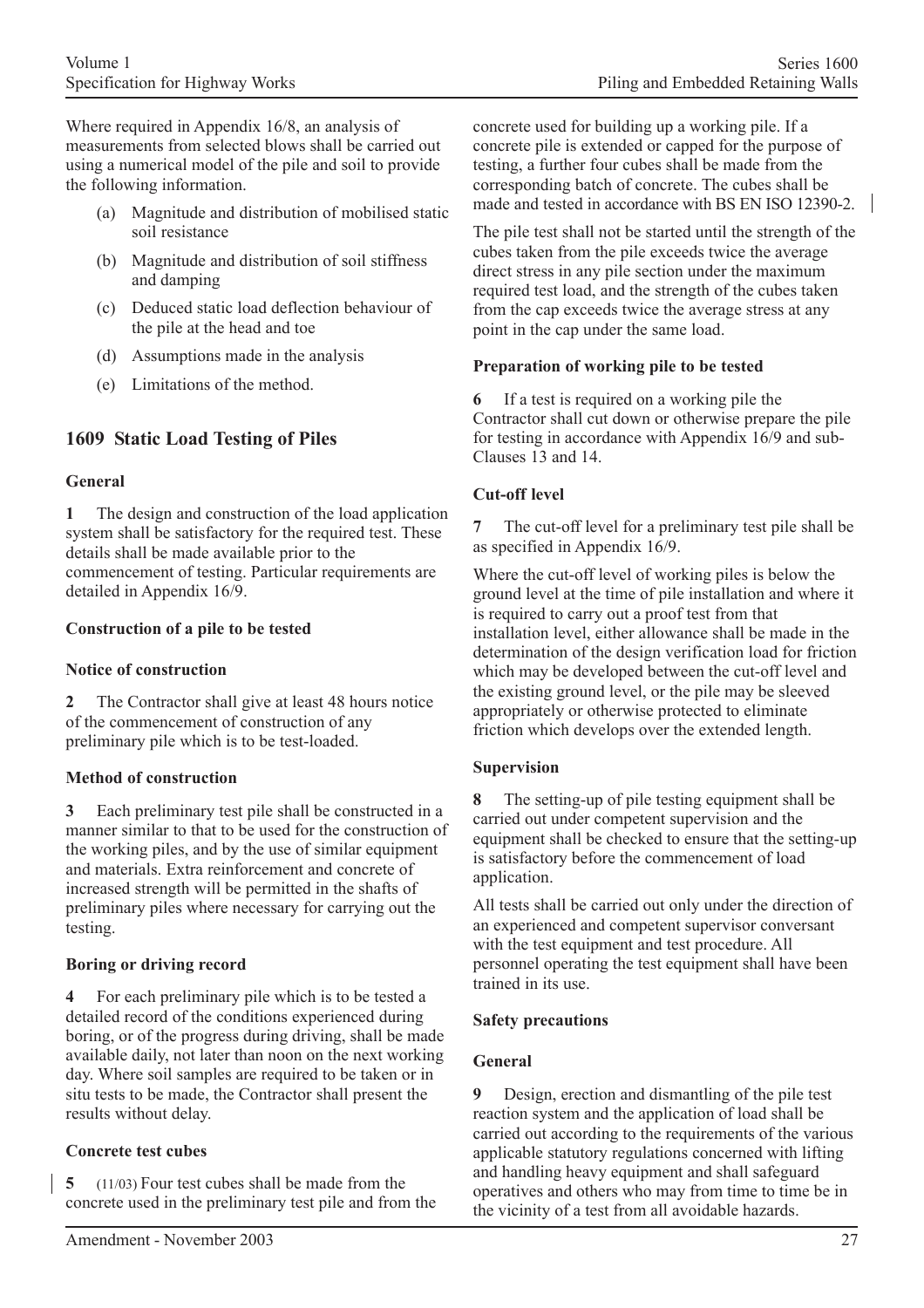# **Kentledge**

**10** Where kentledge is used the Contractor shall construct the foundations for the kentledge and any cribwork, beams or other supporting structure in such a manner that there will not be differential settlement. bending or deflection of an amount that constitutes a hazard to safety or impairs the efficiency of the operation. The kentledge shall be adequately bonded, tied or otherwise held together to prevent it becoming unstable because of deflection of the supports or for any other reason.

The weight of kentledge for each test shall be greater than the maximum test load for that test, and if the weight is estimated from the density and volume of the constituent materials an adequate factor of safety against error shall be allowed. Additional kentledge required shall be determined taking into account the accuracy of positioning of the centre of gravity of the stack.

### **Tension piles, reaction piles and ground anchorages**

**11** Where tension piles, reaction piles or ground anchorages are used to provide the necessary load reaction, they shall be so designed that they will resist the forces applied to them safely and without excessive deformation which could cause a safety hazard during the work. Such piles or anchorages shall be placed in the specified positions, and bars, tendons or links shall be aligned to give a stable reaction in the direction required. Any welding employed to extend or to fix anchorages to a reaction frame shall be carried out so that the full strength of the system is adequate and unimpaired.

# **Testing equipment**

**12** (11/03) In all cases the Contractor shall ensure that when the hydraulic jack and load-measuring device are mounted on the pile head the whole system will be stable up to the maximum load to be applied.

If in the course of carrying out a test any unforeseen occurrence should take place, further loading shall not be applied until a proper engineering assessment of the condition has been made and steps have been taken to rectify any fault. Reading of gauges shall, however, be continued where possible and if it is safe to do so.

Where an inadequacy in any part of the system might constitute a hazard, means shall be provided to enable the test to be controlled from a position clear of the kentledge stack or test frame.

The hydraulic jack, pump, hoses, pipes, couplings and other apparatus to be operated under hydraulic pressure shall be capable of withstanding a pressure of  $1\frac{1}{2}$  times the maximum pressure used in the test without leaking.

The maximum test load expressed as a reading on the gauge in use shall be displayed and all operators shall be made aware of this limit.

### **Pile head for compression test**

**13** For a pile that is tested in compression, the pile head or cap shall be formed to give a plane surface which is normal to the axis of the pile, sufficiently large to accommodate the loading and settlement measuring equipment and adequately reinforced or protected to prevent damage from the concentrated application of load from the loading equipment.

Any pile cap shall be concentric with the test pile; the joint between the cap and the pile shall have a strength equivalent to that of the pile.

Sufficient clear space shall be made under and around any part of the cap projecting beyond the section of the pile so that, at the maximum expected settlement, load is not transmitted to the ground by the cap.

### **Pile connection for tension test**

**14** For a pile that is tested in tension, means shall be provided for transmitting the test load axially without inducing moments in the pile. The connection between the pile and the loading equipment shall be constructed in such a manner as to provide a strength equal to the maximum load which is to be applied to the pile during the test, with an appropriate factor of safety on the structural design.

### **Reaction systems**

# **Compression tests**

**15** Compression tests shall be carried out using kentledge, tension piles or specially constructed anchorages. Kentledge shall not be used for tests on raking piles.

Where kentledge is to be used, it shall be supported on cribwork and positioned so that the centre of gravity of the load is as close as possible to the axis of the pile. The bearing pressure under supporting cribs shall be such as to ensure stability of the kentledge stack.

# **Tension tests**

**16** Tension tests may be carried out using compression piles, rafts or grillages constructed on the ground to provide the necessary reaction. In all cases the resultant force of the reaction system shall be coaxial with the test pile.

Where inclined piles or reactions are specified or their use is planned by the Contractor, full details shall be made available prior to the commencement of testing.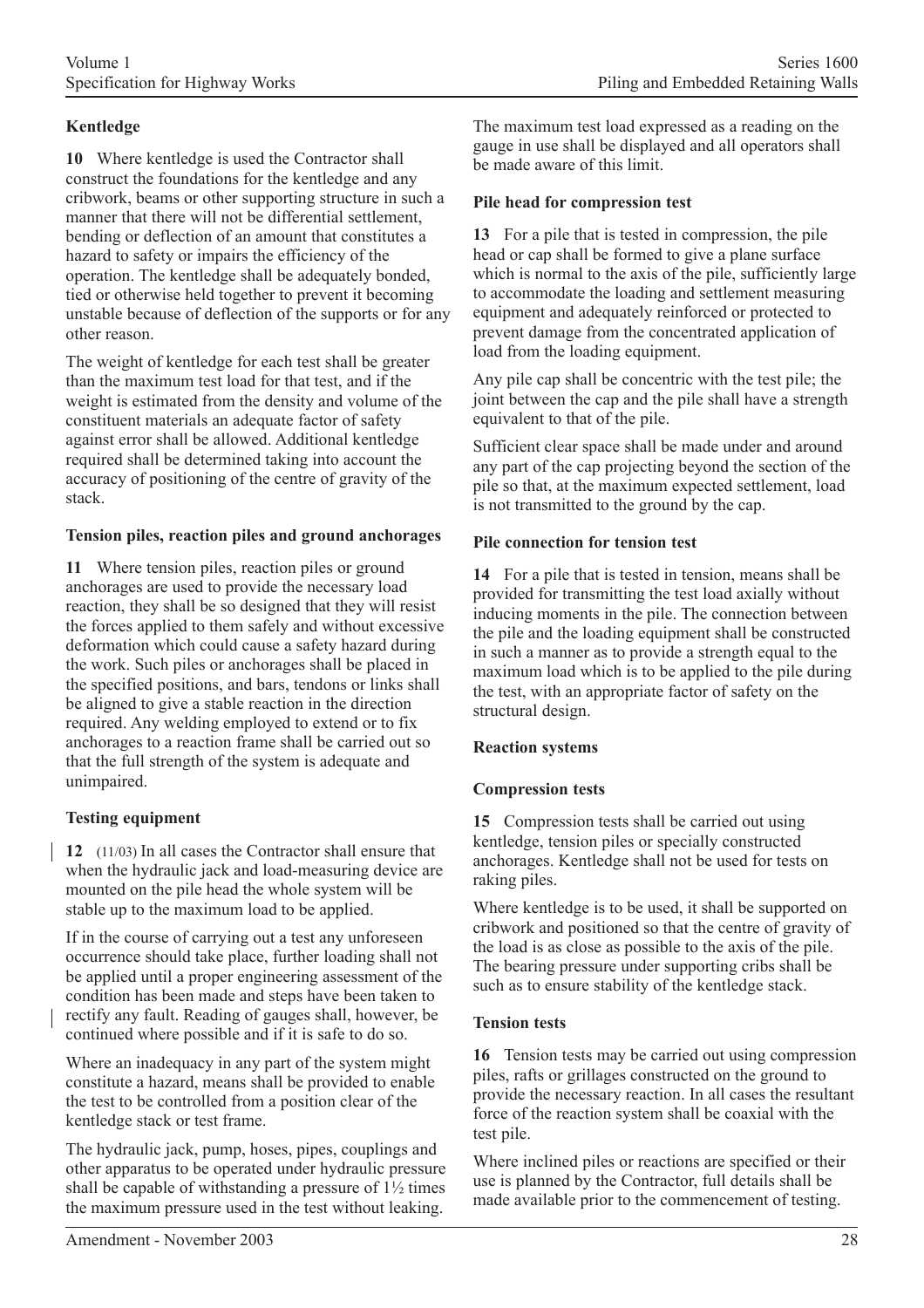# **Working piles**

**17** If the Contractor plans to use working piles as reaction piles, he shall notify his intention prior to commencement of work. Working reaction piles shall not uplift by more than half their specified permissable settlement at working load. The integrity of all working piles used as reaction piles shall be checked on completion of static load testing.

Where working piles are used as reaction piles their movement shall be measured and recorded to within an accuracy of  $\pm$  0.5 mm.

### **Spacing**

**18** Where kentledge is used for loading vertical piles in compression, the distance from the edge of the test pile to the nearest part of the crib supporting the kentledge stack in contact with the ground shall be not less than  $1.3 \text{ m}$ .

The centre-to-centre spacing of vertical reaction piles, including working piles used as reaction piles, from a test pile shall be not less than three times the diameter of the test pile or the reaction piles or 2 m whichever is the greatest. Where a pile to be tested has an enlarged base, the same criterion shall apply with regard to the pile shaft, with the additional requirement that no surface of a reaction pile shall be closer to the base of the test pile than one half of the enlarged base diameter. Where vertical reaction piles penetrate deeper than the test pile, the centre-to-centre spacing of the reaction piles from the test pile shall be not less than five times the diameter of the test pile or the reaction piles whichever is the greatest unless the base capacity of the test pile is less than 20% of the total ultimate capacity.

Where ground anchorages are used to provide a test reaction for loading in compression, no section of fixed anchor length transferring load to the ground shall be closer to the test pile than three times the diameter of the test pile. Where the pile to be tested has an enlarged base the same criterion shall apply with regard to the pile shaft, with the additional requirement that no section of the fixed anchor transferring load to the ground shall be closer to the pile base than a distance equal to the base diameter.

# **Adequate reaction**

**19** The reaction frame support system shall be adequate to transmit the maximum test load in a safe manner without excessive movement or influence on the test pile. Calculations shall be provided when required to justify the design of the reaction system.

### **Care of piles**

**20** The method employed in the installation of the reaction system shall be such as to prevent damage to any test pile or working pile.

### **Equipment for applying load**

**21** The equipment used for applying load shall consist of a hydraulic ram or jack. The jacking system shall be arranged in conjunction with the reaction system to deliver an axial load to the test pile and maintain it constant when required. The complete system shall be capable of safely transferring the maximum load required for the test. The length of stroke of a ram shall be sufficient to cater for deflection of the reaction system under load plus a deflection of the pile head up to 15% of the pile shaft diameter unless otherwise specified in Appendix 16/9.

### **Measurement of load**

**22** The test load shall be measured by a single load cell or proving ring calibrated in divisions not exceeding 1% of the maximum load to be applied. If an electronic transducer is used each reading shall be immediately stored magnetically so that in case of power failure the readings are not lost.

The load cell or proving ring shall be calibrated immediately prior to the test and a certificate of calibration shall be made available.

All increments of load shall be maintained to within  $1\%$ of the specified load.

A spherical seating of appropriate size shall be used to avoid eccentric loading. Care shall be taken to avoid any risk of buckling of the load application and measuring system. Load measuring and application devices shall be short in axial length in order to secure stability. The Contractor shall ensure that axial loading is maintained.

# **Control of loading**

**23** The loading equipment shall enable the load to be increased or decreased smoothly or to be held constant at any required value.

### **Measuring pile head movement**

### **Maintained load test**

**24** In a maintained load test, movement of the pile head shall be measured by the method in sub-Clause 26 and by one of the methods in sub-Clauses 27, 28 and 29 in the case of vertical piles, or by one of the methods in sub-Clauses 27, 28 and 29 in the case of the raking piles, as required.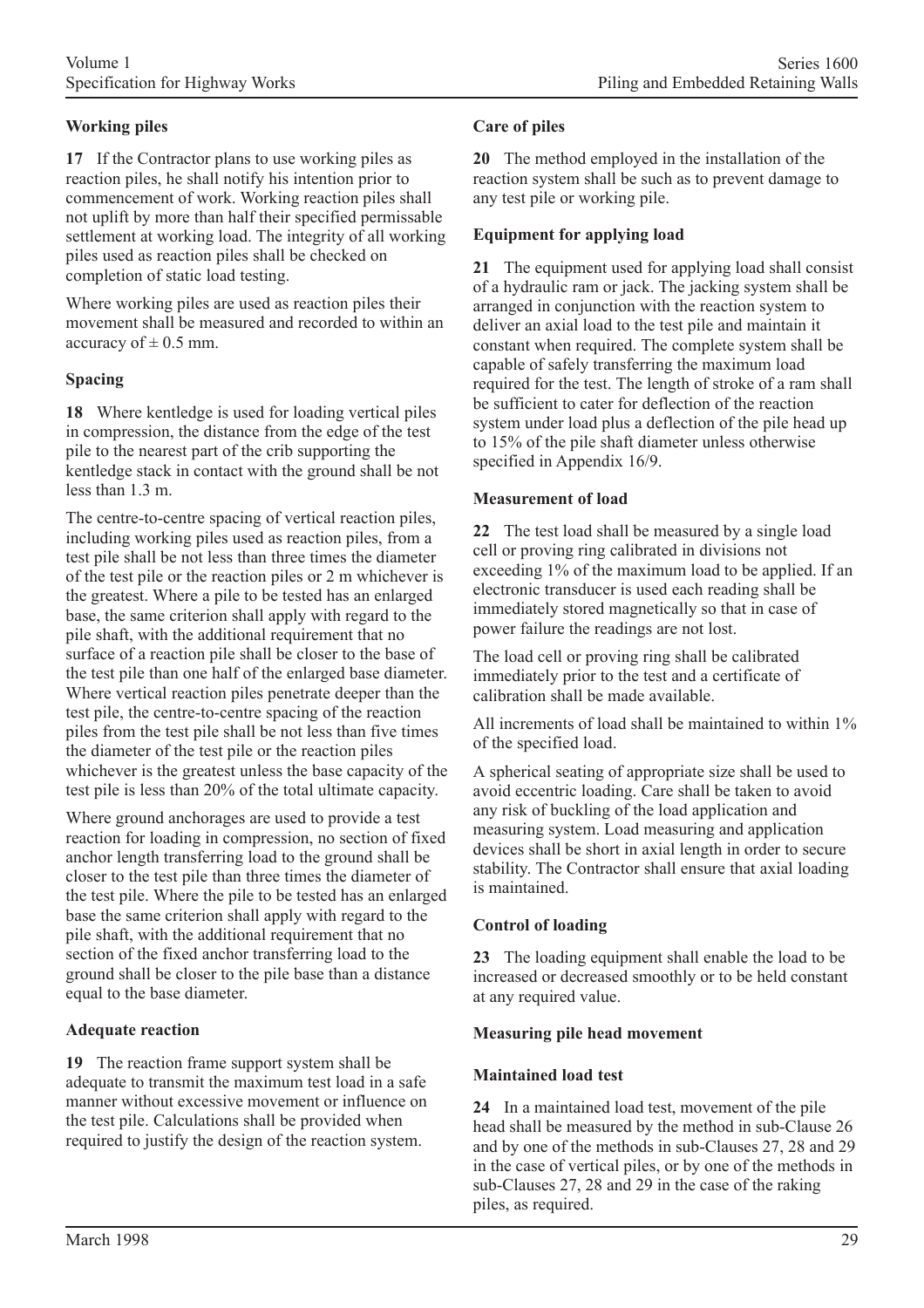# **CRP and CRU test**

**25** In a constant rate of penetration (CRP) or a constant rate of uplift (CRU) test the method in sub-Clause 26 shall be used. Check-levelling of the reference frame or the pile head shall not be required. The dial gauge shall be graduated in divisions of 0.02 mm or less.

### **Optical levelling method**

**26** An optical levelling method by reference to a remote datum may be used.

Where a level and staff are used, the level and scale of the staff shall be chosen to enable readings to be made to within an accuracy of 0.5 mm. A scale attached to the pile or pile cap may be used instead of a levelling staff. At least two reliable independent datum points shall be established. Each datum point shall be so situated as to permit a single setting-up position of the level for all readings.

No datum point shall be located where it can be affected by the test loading or other operations on or off the Site.

### **Reference beams and dial gauges**

**27** An independent reference beam or beams shall be set up to enable measurement of the movement of the pile to be made to the required accuracy. The supports for a beam shall be founded in such a manner and at such a distance from the test pile and reaction system that movements of the ground do not cause movement of the reference beam or beams which will affect the accuracy of the test. The supports of the beam or beams shall be at least three test pile diameters or 2 m from the centre of the test pile, whichever distance is the greater. The beam must be free to move horizontally at one end.

Check observations of any movements of the reference beam or beams shall be made and a check shall be made of the movement of the pile head relative to a remote reference datum at the start and end and at maximum load for each loading cycle.

The measurement of pile movement shall be made by four dial gauges rigidly mounted on the reference beam or beams, bearing on prepared flat surfaces fixed to the pile cap or head and normal to the pile axis. Alternatively, the gauges may be fixed to the pile and bear on prepared surfaces on the reference beam or beams. The dial gauges shall be placed equidistant from the pile axis and from each other. The dial gauges shall enable readings to be made to an accuracy of at least 0.1 mm and have a stem travel of at least 25 mm. Machined spacer blocks may be used to extend the range of reading. Equivalent electrical displacementmeasuring devices may be substituted.

#### **Reference wires and scales**

**28** Two parallel reference wires, one on either side of the pile, shall be held under constant tension at right angles to the test pile axis between supports formed as in the method in sub-Clause 27. The wires shall be positioned against scales fixed to the test pile head in an axial direction and the movements of the scales relative to the wires shall be determined.

Check observations of any movements of the supports of the wires shall be made and a check shall be made on the movement of the pile head at appropriate time intervals. Readings shall be taken to within an accuracy  $of 0.5$  mm.

### **Other methods**

**29** Where appropriate the Contractor may use an alternative method of measuring the movement of the test pile head. The method shall be accurate to within 0.5 mm of the pile head movement.

### **Protection of testing equipment**

### **Protection from weather**

**30** Throughout the test period all equipment for measuring load and movement and beams shall be protected from adverse effects of sun, wind and precipitation. Temperature reading shall be taken at the start, end and at the maximum load of each loading cycle.

### **Prevention of disturbance**

**31** Construction activity and persons who are not involved in the testing process shall be kept at a sufficient distance from the test to avoid disturbance to the measuring apparatus. Full records shall be kept of any unavoidable activity and its effects.

### **Notice of test**

**32** The Contractor shall give at least 24 hours notice of the commencement of the test. No load shall be applied to the test pile before the commencement of the specified test procedure.

### **Test procedure**

### **Proof load test procedure (working compression piles)**

**33** The maximum load which shall be applied in a proof test shall normally be the sum of the design verification load (DVL) plus 50% of the specified working load (SWL). The loading and unloading shall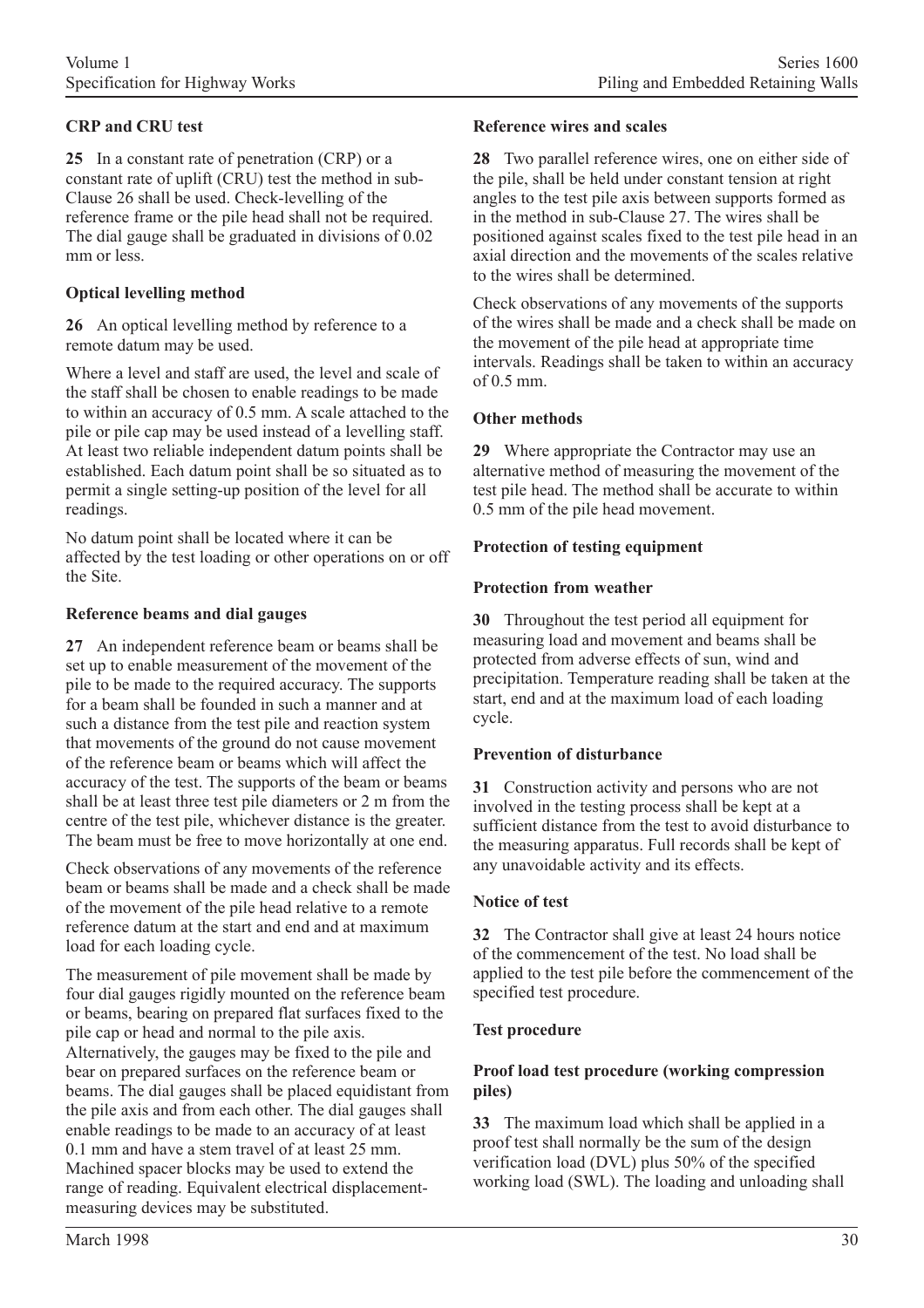**TABLE 16/6: Minimum Loading Times for Pile Test**

| Load*                    | <b>Minimum Time of Holding Load</b> |
|--------------------------|-------------------------------------|
| 25% DVL                  | 30 minutes                          |
| 50% DVL                  | 30 minutes                          |
| 75% DVL                  | 30 minutes                          |
| 100% DVL                 | 6 hours                             |
| 75% DVL                  | 10 minutes                          |
| 50% DVL                  | 10 minutes                          |
| 25% DVL                  | 10 minutes                          |
| 0                        | 1 hour                              |
| 100% DVL                 | 1 hour                              |
| $100\%$ DVL $+ 25\%$ SWL | 1 hour                              |
| $100\%$ DVL + 50% SWL    | 6 hours                             |
| $100\%$ DVL + 25% SWL    | 10 minutes                          |
| $100\%$ DVL              | 10 minutes                          |
| 75% DVL                  | 10 minutes                          |
| 50% DVL                  | 10 minutes                          |
| 25% DVL                  | 10 minutes                          |
|                          | 1 hour                              |

\*SWL denotes specified working load; DVL denotes design verification load.be carried out in stages as shown in Table 16/6.

Any particular requirements given in Appendix 16/9 shall be complied with.

Following each application of an increment of load, the load shall be maintained at the specified value for not less than the period shown in Table 16/6 and until the measured rate of settlement in a period of 30 minutes is less than 0.5% of the current cumulative settlement which has occurred, subject to a minimum settlement rate of 0.05 mm in 30 minutes. The rate of settlement shall be calculated from the slope of the line obtained by plotting values of settlement versus time and drawing a smooth curve through the points.

Each stage of unloading shall proceed after the expiry of the period shown in Table 16/6.

For any period when the load is constant, time and settlement shall be recorded immediately on reaching the load, at not more than five minute intervals up to 15 minutes, at approximately 15 minutes intervals up to one hour, at 30 minute intervals between one hour and four hours, and 1 hour intervals between four hours and 12 hours after the application of the increment of load.

Where the methods of measuring pile head movement given in sub-Clauses 26, 28 and 29 are used, the periods of time for which loads must be held constant to achieve the specified rates of settlement shall be extended as necessary to take into account the lower levels of accuracy available from these methods and to allow correct assessment of the settlement rate.

# **Test procedure for preliminary compression piles**

**34** The procedure to be adopted for carrying out preliminary load tests on compression piles shall be in

accordance with the requirements specified in Appendix 16/9 and either the extended proof load test procedure or the constant rate of penetration testing procedure given below. A normal proof load test will constitute the first stage of such a preliminary test unless otherwise specified.

### **Extended proof load test procedure**

Where verification of the required minimum load factor is called for, the loading procedure may be carried out as a continuation of the proof load testing procedure given in sub-Clause 33.

Following the completion of the proof load test, the load shall be restored in two stages (DVL, DVL + 50% SWL), and shall subsequently be increased by stages of 25% of the specified working load or other specified amount until the maximum specified load for the test is reached. Following each application of an increment of load, the load shall be maintained at the specified value for not less than 30 minutes and until the additional measured settlement in a period of 30 minutes is less than 0.5% of the current cumulative settlement which has occurred since the start of the current load increment, subject to a minimum settlement rate of 0.05 mm in 30 minutes. The rate of settlement shall be calculated from the slope of the line obtained by plotting values of settlement versus time and drawing a smooth curve through the points. Reduction of load at the end of the test shall be gradual as required by sub-Clause 36 and the final recovery of the pile head shall be recorded.

Permissible settlement at the load corresponding to the required minimum factor of safety called for in the design will not normally be specified. (The mobilization of ultimate load for compression piles normally involves settlements of at least 10% of the pile base diameter in clay and more in granular soils. The settlement of piles bearing on rock requires special consideration, and failure of pile materials may precede failure of the rock).

### **Constant rate of penetration (CRP) testing procedure**

The rate of movement of the pile head shall be maintained constant in so far as is practicable and shall be approximately 0.01 mm/s for piles in predominantly cohesive soils and 0.02 mm/s for piles in predominantly cohesionless soils.

Readings of loads, penetration and time shall be made simultaneously at regular intervals; the interval chosen shall be such that a curve of load versus penetration can be plotted without ambiguity.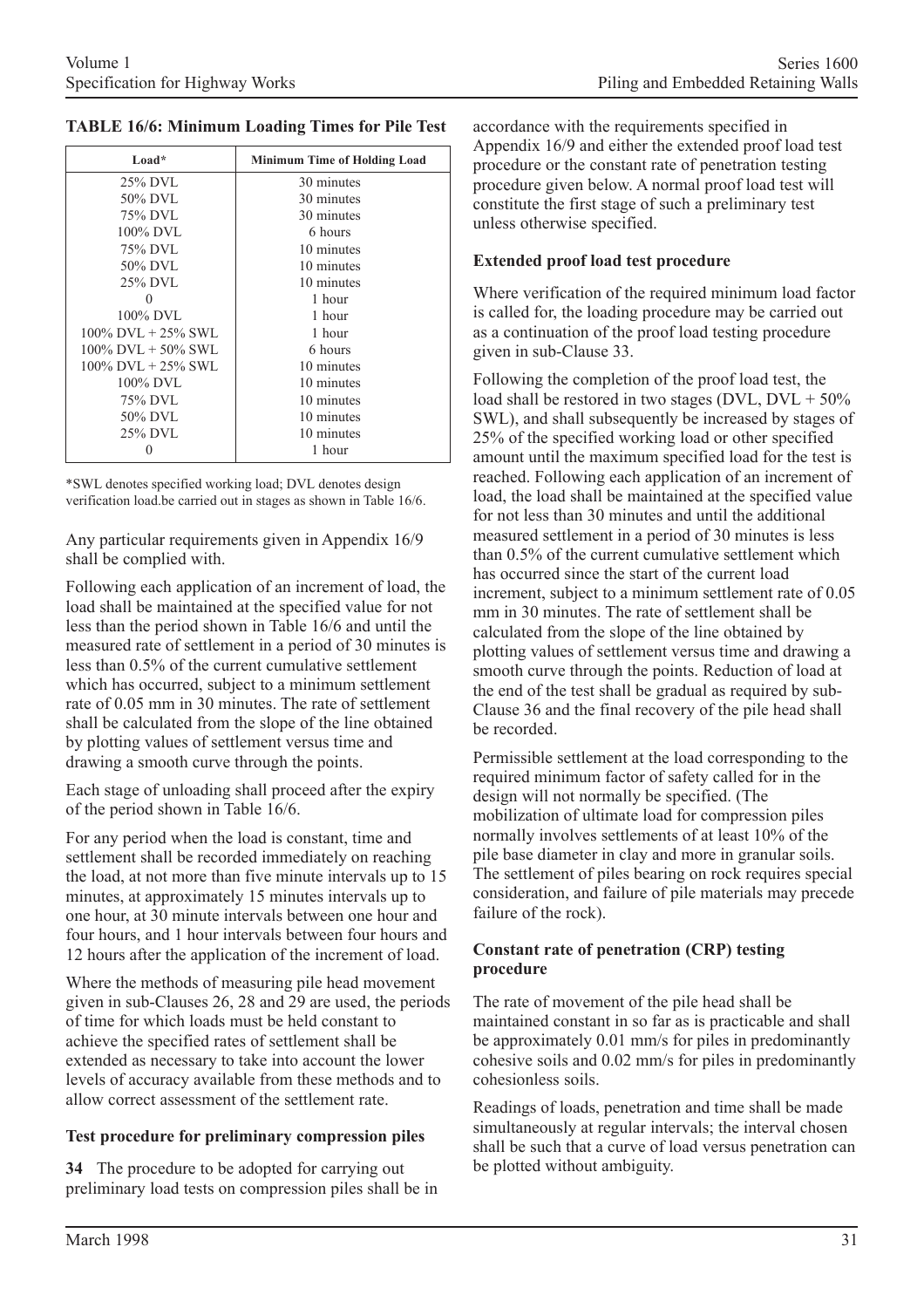Loading shall be continued until one of the following results is obtained:

- a) the maximum required test load as specified in accordance with Appendix 16/9 is reached
- b) a constant or reducing load has been recorded for an interval of penetration of 10 mm
- c) a total movement of the pile base equal to 10% of the base diameter, or any other greater value of movement specified in Appendix 16/9, has been reached.

The load shall then be reduced in five approximately equal stages to zero load, penetration and load at each stage and at zero load being recorded.

### **Testing of piles designed to carry load in tension**

**35** The testing of piles designed to carry load in tension shall follow the same procedure as specified in sub-Clauses 33 and 34.

The rate of movement of the pile head shall be maintained at approximately 0.005 mm/s in so far as is practicable.

### **Presentation of results**

### **Results to be submitted**

**36** During the progress of a test, all records taken shall be available for inspection.

Results shall be made available as follows:

- a) a preliminary copy of the test records, unless otherwise directed, within 24 hours of the completion of the test, which shall show
	- i) for a test by maintained load: for each stage of loading, the period for which the load was held, the load and the maximum pile movement at the end of the stage
	- ii) for a CRP or CRU test: the maximum load reached and a graph of load against penetration or load against uplift
- b) the completed schedule of recorded data as prescribed in sub-Clause 37 within 10 days of the completion of the test.

#### **Schedule of recorded data**

**37** The Contractor shall provide information about the test pile in accordance with the following schedule where applicable.

(a) (11/03) **General** Site location Contract identification Proposed structure Main contractor Piling contractor Client/Overseeing Organisation Date and time of test

#### (b) (11/03) **Pile details All types of pile**

Identification (number and location) Specified working load (SWL) Design verification load (DVL) Commencing surface level at pile position Head level at which test load was applied Type of pile Vertical or raking, compression or tension Shape and size of cross-section of pile, and position of any change in cross-section Shoe or base details Head details Length in ground Level of toe Dimensions of any permanent casing

### **Concrete Piles**

Concrete mix/strength class Aggregate type and source Cement type and cement replacement and type where used Admixtures Slump class Cube test results for pile and cap Date of casting of precast pile Reinforcement

### **Steel piles**

Steel quality Coating Filling or core materials - type and quality

### (c) **Installation details**

### **All piles**

Dates and times of boring, driving and concreting of test pile Difficulties and delays encountered Date and time of casting concrete pile cap

### **Bored piles**

Type of equipment used and method of boring Temporary casing - diameter, type and length Full log of pile borehole Method of placing concrete Volume of concrete placed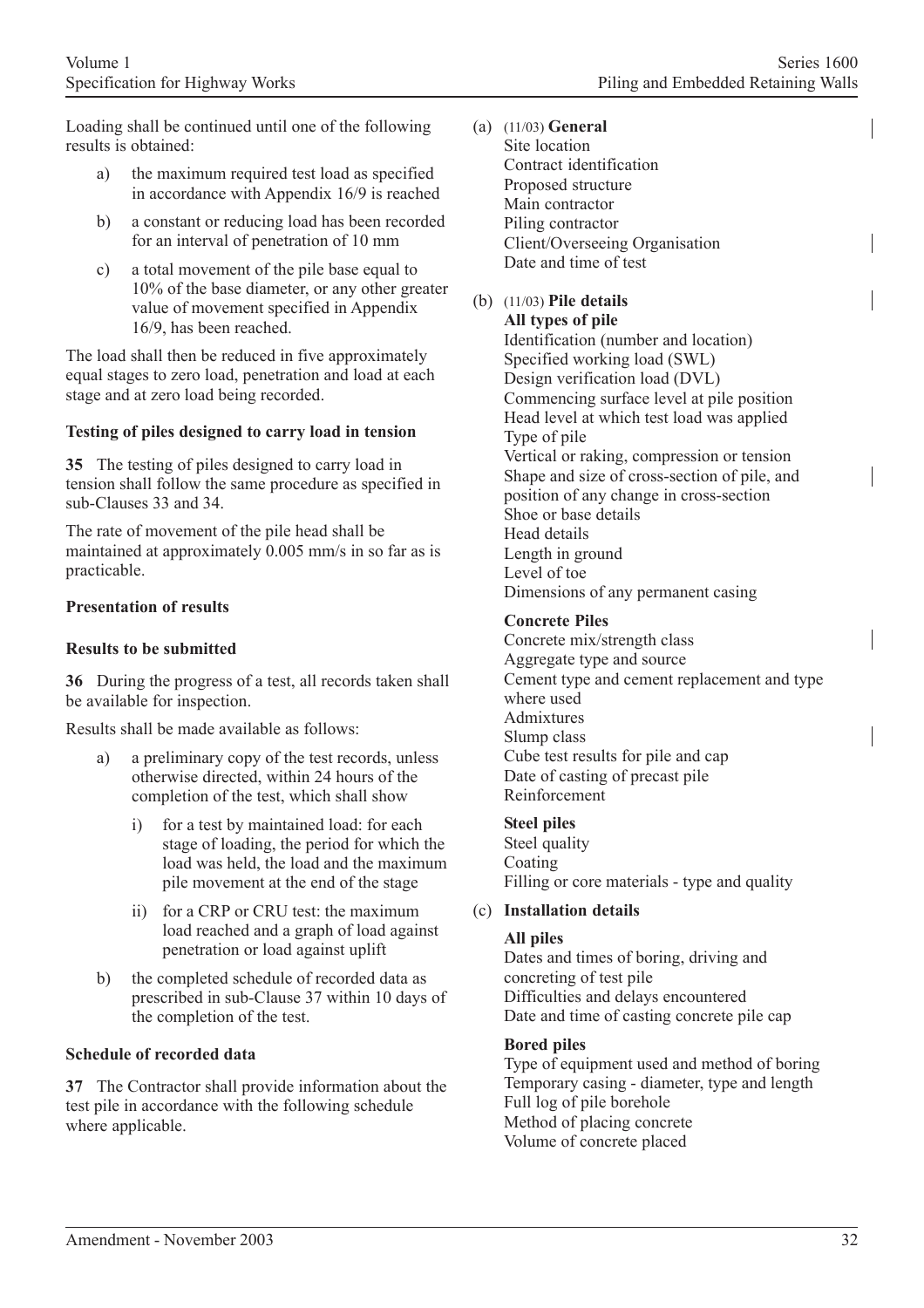### **Driven preformed and driven cast-in-place piles**

Method of support of hammer and pile Driven length of pile or temporary casing at final set

Hammer type, and size or weight Dolly and packing, type and condition Driving log (depth, hammer drop, blows per 250 mm, interruptions or breaks in driving) Final set in number of blows to produce penetration of 25 mm

Redrive check, time interval and set in number of blows to produce penetration of 25 mm At final set and at redrive set, for a drophammer or for a single acting hammer the length of the drop or stroke, for a diesel hammer the length of the stroke and the blows per minute, for a double acting hammer the operating pressure and the number of blows per minute.

Condition of pile head or temporary casing after driving Use of a follower Use of preboring Use of jetting Lengthening Method of placing concrete

### (d) **Test procedure**

Mass of kentledge

Tension pile, ground anchorage or compression pile details

Plan of test arrangement showing position and distances of kentledge supports, rafts, tension or compression pile or ground anchorages, and supports to pile movement reference system Jack capacity Method of load measurement Method(s) of penetration or uplift measurement Calibration certificates

Temperature readings

### (e) **Test results**

In tabular form In graphical form: load plotted against pile head movement, load plotted against time Ambient temperature records during test

# **Completion of a test**

# **Removal of test equipment**

**38** On completion of a test all measuring equipment and load application devices shall be dismantled and checked. All other test equipment, including kentledge, beams and supporting structures shall be removed from the test pile location. Measuring and other demountable equipment shall be stored in a safe manner so that it is available for further tests, if required, or removed from site.

Temporary tension piles and ground anchorages shall be cut off below ground level, and off-cut materials removed from the Site. The ground shall be made good to the original commencing surface level.

### **Preliminary test pile head**

**39** Unless otherwise specified, the head of each preliminary test pile shall be cut off below ground level, off-cut material shall be removed from the Site and the ground made good to the original commencing surface level.

### **Proof test pile head**

**40** On completion of a test on a proof pile, the test pile head shall be prepared as specified and left in a state ready for incorporation into the Permanent Works.

# **1610 Diaphragm Walls**

### **Guide walls**

**1** The design and construction of the guide walls shall be the responsibility of the Contractor and shall take into account the actual site and ground conditions and the equipment to be used on site to ensure stability and avoid undercutting. Guide walls shall be constructed in reinforced concrete or other suitable materials. The minimum depth of guide wall shall be 1.0 m.

# **Materials**

# **Concrete : supply, mixing and testing**

**2** Cement materials, aggregates, admixtures and water shall be in accordance with Series 1700.

### **Steel reinforcement : supply, fixing and welding**

**3** (11/03) Steel reinforcement shall be as described in Appendix 16/10 and in accordance with Series 1700. Where steel sections are used for reinforcement, they shall be in accordance with Series 1800.

# **Support fluid**

**4** Bentonite and/or alternative fluid support materials, admixtures, mixing and testing and clean water shall be in accordance with Clause 1618.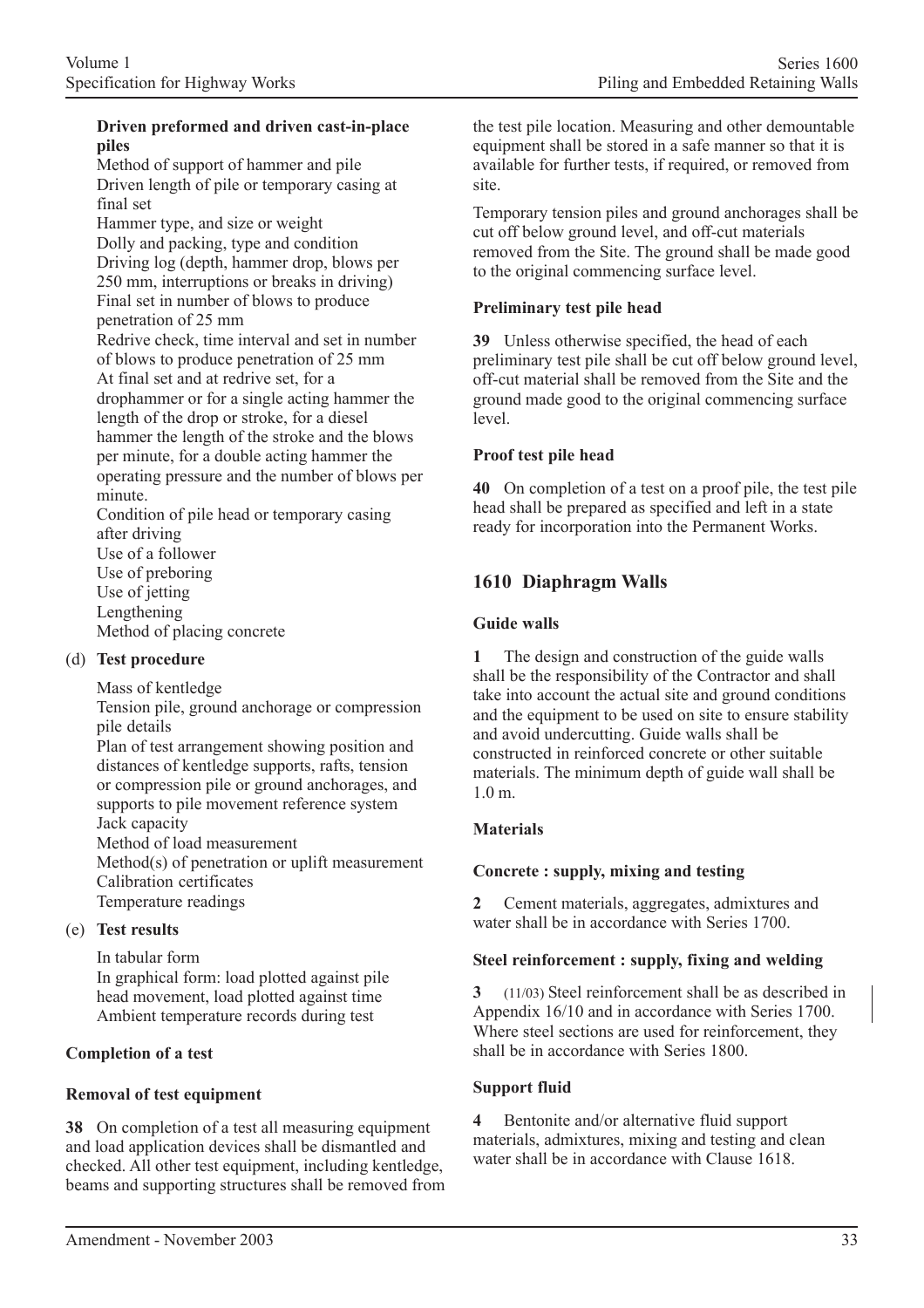### **Dimensions of panels**

**5** The thickness of a panel shall be not less than the specified thickness. The length of panel may be varied to suit an individual Contractor's equipment but any upper limits on length because of geological or other external factors shall be specified in Appendix 16/10. Within these constraints the Contractor shall be responsible for selecting panel dimensions which ensure stability and that movements remain within the criteria set in Appendices 16/1 and 16/10.

### **Excavation**

### **Excavation near recently cast panel**

**6** Panels shall not be excavated so close to other panels which have recently been cast and which contain workable or unset concrete that a flow of concrete or instability could be induced from or damage caused to any panel. The Contractor's sequence of construction shall be submitted prior to work commencing in accordance with Clause 1601.

### **Stability of the excavation**

**7** Support fluid for maintaining the stability of an excavation shall be in accordance with Clause 1618 of this Specification. A suitable guide wall shall be used in conjunction with the method to ensure stability of the strata near ground level until concrete has been placed. During construction the level of support fluid in the excavation shall be maintained within the guide wall or stable ground so that it is not less than 1.5 m above the level of external standing groundwater at all times.

In the event of a loss of support fluid from an excavation, the Contractor shall include a full statement of the reasons in the pile record.

### **Cleanliness of base**

**8** Prior to placing steel or concrete the Contractor shall clean the base of the excavation of as much loose, disturbed and remoulded materials as practical and in accordance with the method of construction and shall wholly or partly remove and replace support fluid while maintaining the fluid head if it does not comply with the Contractor's stated limits for support fluid prior to concreting.

### **Steel reinforcement**

**9** The number of joints in longitudinal steel bars shall be kept to a minimum. Joints in steel reinforcement shall be such that the full strength of each bar is effective across the joint and shall be made so that there is no detrimental displacement of the reinforcement during the construction of the panel. Reinforcement

shall be maintained in its correct position during concreting of the panel. Where it is made up into cages, they shall be sufficiently rigid to enable them to be handled, placed and concreted without damage. If the cage is to be welded together, welding shall be carried out to the requirements of BS 7123.

Spacers shall be designed and manufactured using durable materials which shall not lead to corrosion of the reinforcement or spalling of the concrete cover. Where required in Appendix 16/10, details of the means by which the Contractor plans to ensure the correct cover to and position of the reinforcement shall be submitted.

The minimum projecting bond lengths required by Appendix 16/10 shall be observed.

The Contractor shall prepare reinforcement detail construction drawings for each panel and these shall be made available.

### **Placing concrete**

### **General**

**10** (11/03) The consistence and method of placing of the concrete shall be such that a continuous monolithic concrete panel of the full cross-section is formed, and that the concrete in its final position is dense and homogenous. Concrete shall be transported from the mixer to the position of the wall in such a manner that segregation of the concrete mix does not occur.

Before commencement of concreting of a panel, the Contractor shall satisfy himself that the supplier will have available sufficient quantity of concrete to construct the panel in one continuous operation.

The concrete shall be placed without such interruption as would allow the previously placed batch to have achieved a stiffness which prevents proper amalgamation of the two concrete batches.

No spoil, liquid or other foreign matter shall be allowed to contaminate the concrete.

### (11/03) **Consistence of concrete**

**11** (11/03) The concrete consistence shall be determined using the slump or flow classes in accordance with BS EN 12390-2 and BS EN 12390-5 respectively. The slump or flow classes for concrete placed through support fluid using a tremie pipe shall be class S4 or greater or classes F4 to F5 respectively or as specified in Appendix 16/10.

### **Compaction**

**12** Internal vibrators shall not be used to compact concrete within a cast in place panel.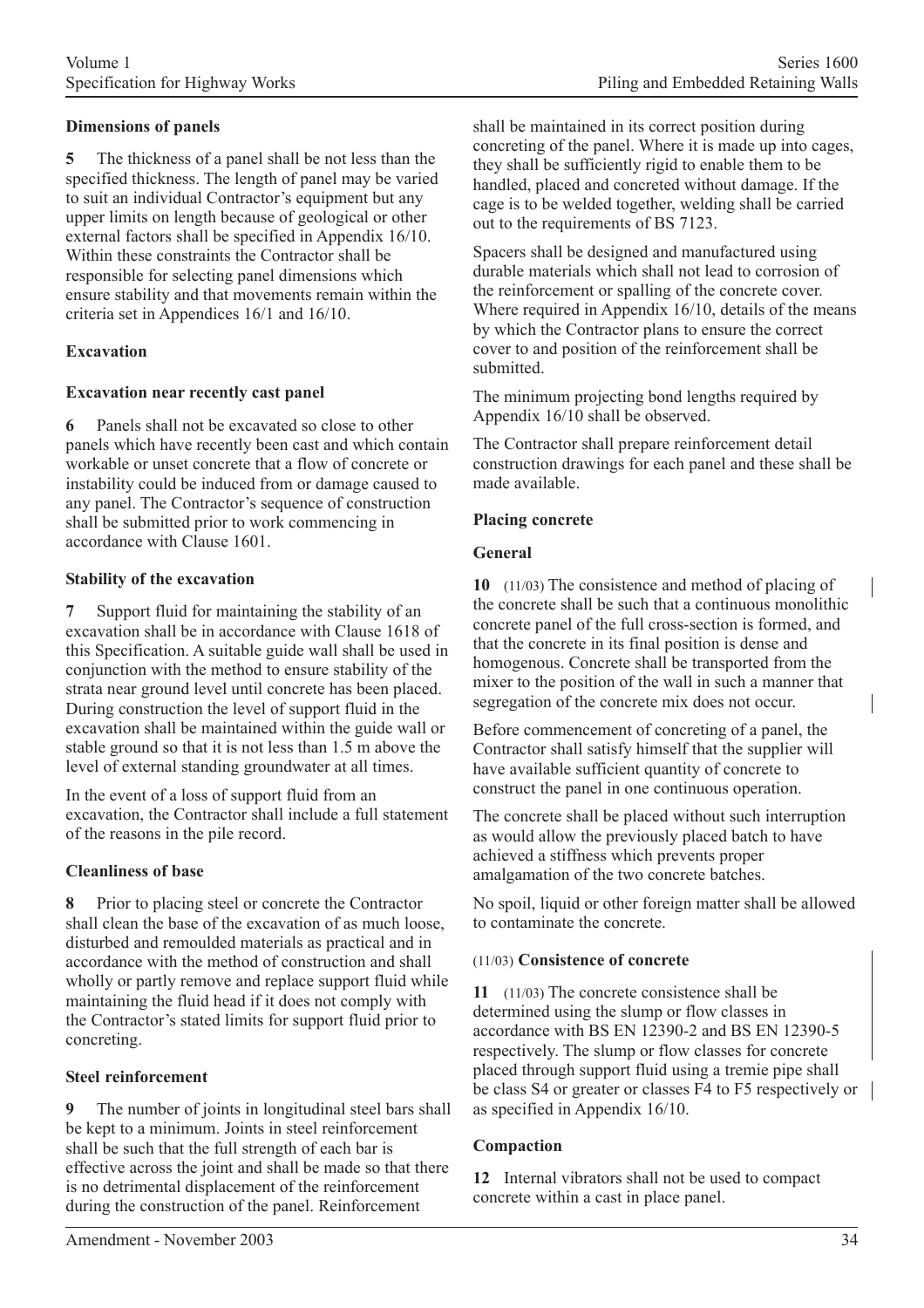# **Placing concrete**

**13** The concrete shall be placed through a tremie pipe in one continuous operation. Where two or more pipes are used in the same panel simultaneously, care shall be taken to ensure that the concrete level at each pipe position is maintained nearly equal.

The hopper and pipe of the tremie shall be clean and watertight throughout. The pipe shall extend to the base of the panel and a sliding plug or barrier shall be placed in the pipe to prevent direct contact between the first charge of concrete in the tremie and the support fluid.

The pipe shall at all times penetrate the concrete which has previously been placed with a minimum embedment of 3 m and shall not be withdrawn from the concrete until completion of concreting. At all times a sufficient quantity of concrete shall be maintained within the pipe to ensure that the pressure from it exceeds that from the support fluid and workable concrete above the tremie base. The internal diameter of the pipe of the tremie shall be not less than the greater of 150 mm or six times the maximum aggregate size. It shall be so designed that external projections are minimised, allowing the tremie to pass within reinforcing cages without causing damage. The internal face of the pipe of the tremie shall be free from projections.

The depth of the surface of the concrete shall be measured and the embedded length of the tremie pipe recorded at regular intervals corresponding to each batch of concrete. The depths measured and volumes placed shall be plotted immediately on a graph and compared with the theoretical relationship of depth against volume.

### **Tolerances**

# **Guide wall**

**14** The finished face of the guide wall towards the excavation and on the side of the excavation nearest to any subsequent main excavation shall be vertical to within a tolerance of 1 in 200 and the top edge of the wall shall represent the reference line. There shall be no ridges or abrupt changes on the face and its variation from its specified position shall not exceed  $\pm$  15 mm in 3 m.

The minimum clear distance between the guide walls shall be the specified diaphragm wall thickness plus 25 mm and the maximum distance shall be the specified diaphragm wall thickness plus 50 mm.

# **Diaphragm wall**

**15** At cut-off level the maximum deviation of the centre line of each panel from the specified position shall be 15 mm and an additional tolerance of 8 mm for each 1.0 m that the cut-off level is below the top of the guide wall shall be permitted unless otherwise stated in Appendix 16/10.

The exposed wall face and the ends of panels shall be vertical within a tolerance of 1:120 for walls constructed using grabs. A tolerance of 1:200 may be specified if there is a special need and an expectation of reverse circulation cutters being used. An additional tolerance of 100 mm will be allowed for concrete protrusions resulting from cavities formed by overbreak in the ground. Where very soft clay layers or peat layers are anticipated or obstructions are to be removed during trench excavation, an additional overbreak tolerance shall be stated in Appendix 16/10.

### **Recesses**

**16** Where recesses are to be formed by inserts in the wall, the vertical tolerance shall be that of sub-Clause 17 and the horizontal tolerance shall be that of sub-Clause 17 plus the horizontal tolerance resulting from sub-Clause 15.

#### **Steel reinforcement**

**17** The longitudinal tolerance of the cage head at the top of the guide wall measured along the excavation shall be  $\pm$  75 mm.

The vertical tolerance of the cage head measured relative to the guide wall shall be +150/-50 mm. The reinforcement shall be maintained in position during concreting of a panel.

### **Temporary stop-ends in diaphragm panels**

**18** Temporary stop-ends shall be of the length, thickness and quality of material adequate for the purpose of preventing water and soil from entering the panel excavations.

Each temporary stop-end shall be straight and true throughout. The external surface shall be clean and free from distortions that may affect panel integrity during removal of the temporary stop-end.

Stop-ends shall be rigid and adequately restrained to prevent horizontal movement during concreting.

### **Concrete level**

**19** If the cut off level for the panel is less than 1 m below the top level of the guide walls, uncontaminated concrete shall be brought to the top of the guide walls. If the cut off level is greater than 1m below the top level of the guide walls, concrete shall be brought to 1 m above the cut off level specified, with a tolerance of  $\pm$ 150 mm. An additional tolerance of  $+$  150 mm over the above tolerances shall be permitted for each 1.0 m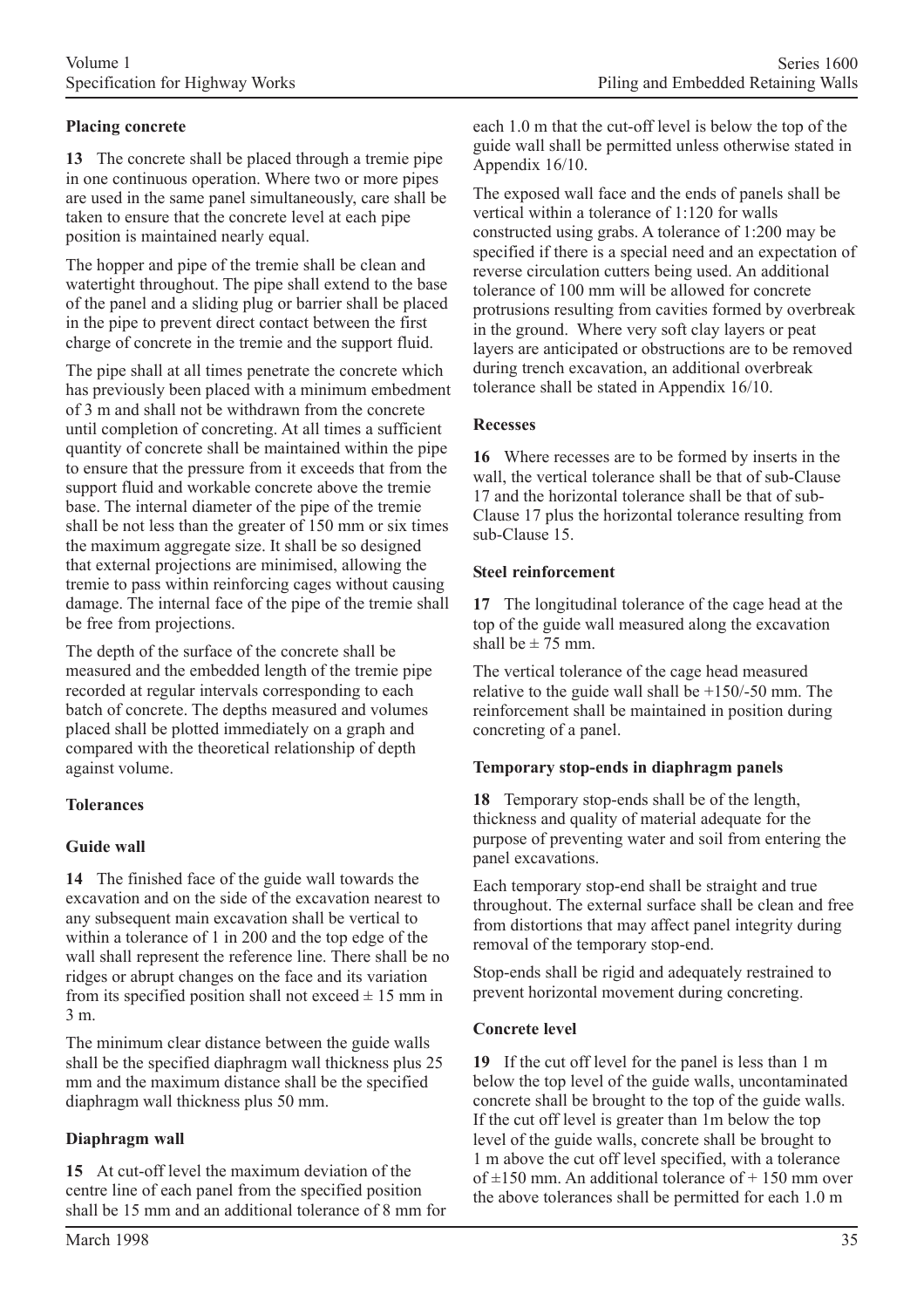of depth by which the cut off level is below the top of the guide wall.

Where more than one tremie pipe is used the concrete shall be brought up to 1000 mm above the cut off level specified with a tolerance of  $\pm$  250 mm.

### **Temporary backfilling above panel casting level**

**20** After each panel has been cast, it shall be protected and shall be carefully backfilled as soon as possible, with material in accordance with Appendix 16/10. All panels shall be clearly marked and fenced off so as not to cause a safety hazard.

### **Water retention**

**21** The complete retaining wall shall be considered to have satisfactory water retaining properties if overall the leakage of water per square metre of exposed wall does not exceed the volume stated in Appendix 16/10. The Contractor shall be responsible for the repair of any joint, defect or panel where on exposure of the wall visible water leaks are found. Any leak which results in water flow emanating from the surface of the retaining wall shall be sealed.

### **Instrumentation**

**22** Movement of the wall, the surrounding ground and existing structures shall be monitored in accordance with Appendix 16/10 and Clause 1617.

# **Preparation of wall surfaces**

**23** All surfaces buried or constructed as buried during execution of the Works but which subsequently are to be partially or totally uncovered as part of the construction shall be cleaned, trimmed of all detritus and obstructions to the appropriate line and level as described in Appendix 16/10 (or 16/11, 16/12, 16/13 as appropriate).

# **1611 Hard/Hard Secant Pile Walls**

# **Guide walls**

**1** The design and construction of guide walls, if the use of guide walls is specified in Appendix 16/11 or is required by the Contractor, shall be the responsibility of the Contractor and shall take into account the actual site and ground conditions and the equipment to be used on site to ensure stability and avoid undercutting as appropriate. Guide walls shall be constructed in reinforced concrete (or other suitable materials). The minimum depth of guide wall shall be 0.5 m, and the minimum shoulder width shall be 0.3 m for walls in reinforced concrete.

### **Materials**

### **Concrete : supply, mixing and testing**

**2** Cement materials, aggregates, admixtures and water shall be in accordance with Series 1700.

### **Steel reinforcement : supply, fixing and welding**

**3** (11/03) Steel reinforcement shall be as described in Appendix 16/11 and in accordance with Series 1700. Where steel sections are used for reinforcement, they shall be in accordance with Series 1800.

### **Support fluid**

**4** Where support fluid is used to maintain the stability of the pile bore it shall be in accordance with Clause 1618.

### **Boring**

### **Boring near recently cast piles**

**5** Piles shall not be bored so close to other piles which have recently been cast and which contain workable or partially set concrete that a flow of concrete or instability could be induced or damage caused to any installed piles. The Contractor's sequence of construction shall be submitted prior to work commencing in accordance with Clause 1601.

### **Stability of bore**

Temporary casing shall be used in unstable ground with or without support fluid to maintain the stability of the bore unless continuous flight augers are used. The casing shall extend to the full depth of each bore or to the depth to which the minimum overlap has to be provided. The process of advancing the bore and the temporary casing shall be such that soil is not drawn into the bore from outside the area of the pile and cavities are not created outside the temporary casing.

### **Cleanliness of pile base**

**7** Prior to placing steel or concrete, the Contractor shall remove from the base of the pile as much loose disturbed and remoulded materials as practical and in accordance with the method of construction.

# **Cleaning of support fluid**

**8** Prior to placing steel or concrete, any support fluid including water shall be wholly or partly removed and replaced while maintaining the fluid head if it does not comply with the Contractor's stated limits for support fluid prior to concreting.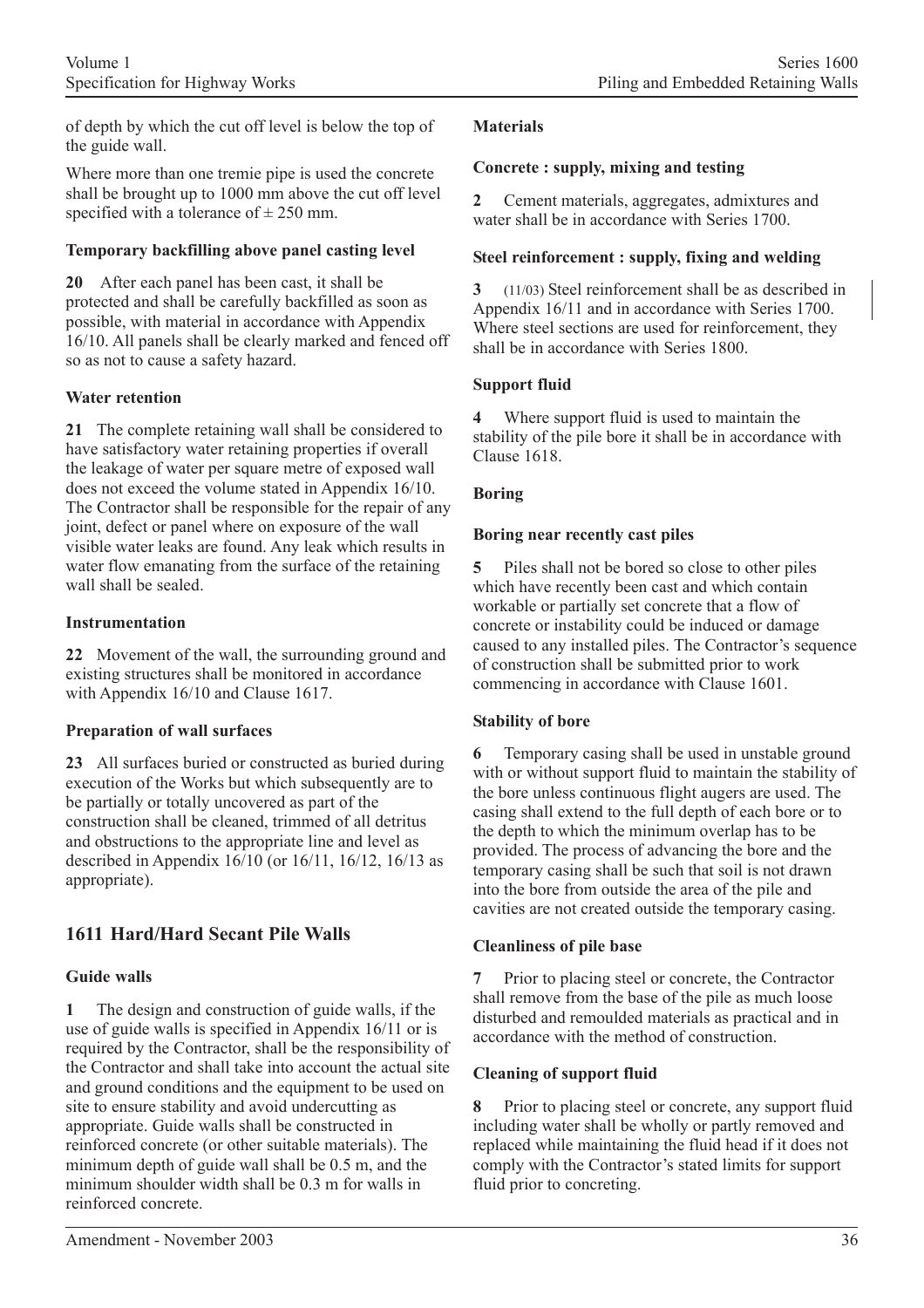### **Steel reinforcement**

**9** The number of joints in longitudinal steel bars shall be kept to a minimum. Joints in steel reinforcement shall be such that the full strength of each bar is effective across the joint and shall be made so that there is no detrimental displacement during the construction of the pile. Reinforcement shall be maintained in its correct position during concreting of the pile or wall element. Where reinforcement is made up into cages, they shall be sufficiently rigid to enable them to be handled, placed and concreted without damage. If the cage is to be welded together, welding shall be carried out to the requirements of BS 7123.

Spacers shall be designed and manufactured using durable materials which shall not lead to corrosion of the reinforcement or spalling of the concrete cover. Where required in Appendix 16/11, details of the means by which the Contractor plans to ensure the correct cover to and position of the reinforcement shall be submitted.

The minimum projecting bond lengths required by Appendix 16/11 (and 16/12, 16/13 or 16/14 as appropriate) shall be maintained.

For continuous flight auger piles steel reinforcement cages shall be inserted into the pile shaft immediately after completion of concreting. The method of insertion of reinforcement cages shall avoid distortion or damage to the steel reinforcement and ensure accurate positioning of the cage within the pile shaft.

### **Placing and compacting concrete**

### **General**

**10** (11/03) The consistence and method of placing of the concrete shall be such that a continuous monolithic concrete shaft of the full cross section is formed, and that the concrete in its final position is dense and homogenous. Concrete shall be transported from the mixer to the position of the pile in such a manner that it does not cause segregation of the constituents of the concrete mix.

Before commencement of concreting of a pile, the Contractor shall satisfy himself that the Supplier will have available a sufficient quantity of concrete to construct the pile in one continuous operation.

Each batch of concrete in a pile shall be placed before the previous batch has achieved a stiffness which prevents proper amalgamation of the two concrete batches. Removal of temporary casings, when used, shall be completed before the concrete within the casing loses its consistence.

For continuous flight auger piles injection of concrete shall continue up to the commencing surface or above so that free discharge from the delivery pipe can be observed to be taking place, and reinforcement placed after concreting.

No spoil, liquid or other foreign matter shall be allowed to contaminate the concrete.

### (11/03) **Consistence of concrete**

**11** (11/03) The concrete consistence shall be determined using the slump or flow classes in accordance with BS EN 12350-2 and BS EN 12350-5 respectively. The slump or flow shall be measured at the time of discharge into the pile boring and shall be in accordance with the limits shown in Table 16/2, or as specified in Appendix 16/11 (and 16/12, 16/13 or 16/14 as appropriate).

### **Compaction**

**12** Internal vibrators shall not be used to compact concrete.

#### **Placing concrete in dry boreholes**

**13** (11/03) The concrete shall be placed through a hopper attached to a length of tremie pipe and in such a way that the flow is directed and does not hit reinforcing bars or the side of the bore.

The tremie pipe shall be at least 3 m long.

### **Placing concrete under water or support fluid**

**14** Concrete to be placed under water or support fluid shall be placed through a tremie pipe in one continuous operation.

The hopper and pipe of the tremie shall be clean and watertight throughout. The pipe shall extend to the base of the boring and a sliding plug or barrier shall be placed in the pipe to prevent direct contact between the first charge of concrete in the pipe of the tremie and the water or support fluid. The pipe shall at all times penetrate the concrete which has previously been placed with a minimum penetration of 3 m and shall not be withdrawn from the concrete until completion of concreting.

At all times a sufficient quantity of concrete shall be maintained within the tremie pipe to ensure that the pressure from it exceeds that from the water or support fluid and workable concrete above the tremie base.

The internal diameter of the pipe of the tremie shall be not less than the greater of 150 mm or six times the maximum aggregate size. It shall be so designed that external projections are minimised, allowing the tremie to pass through reinforcing cages without causing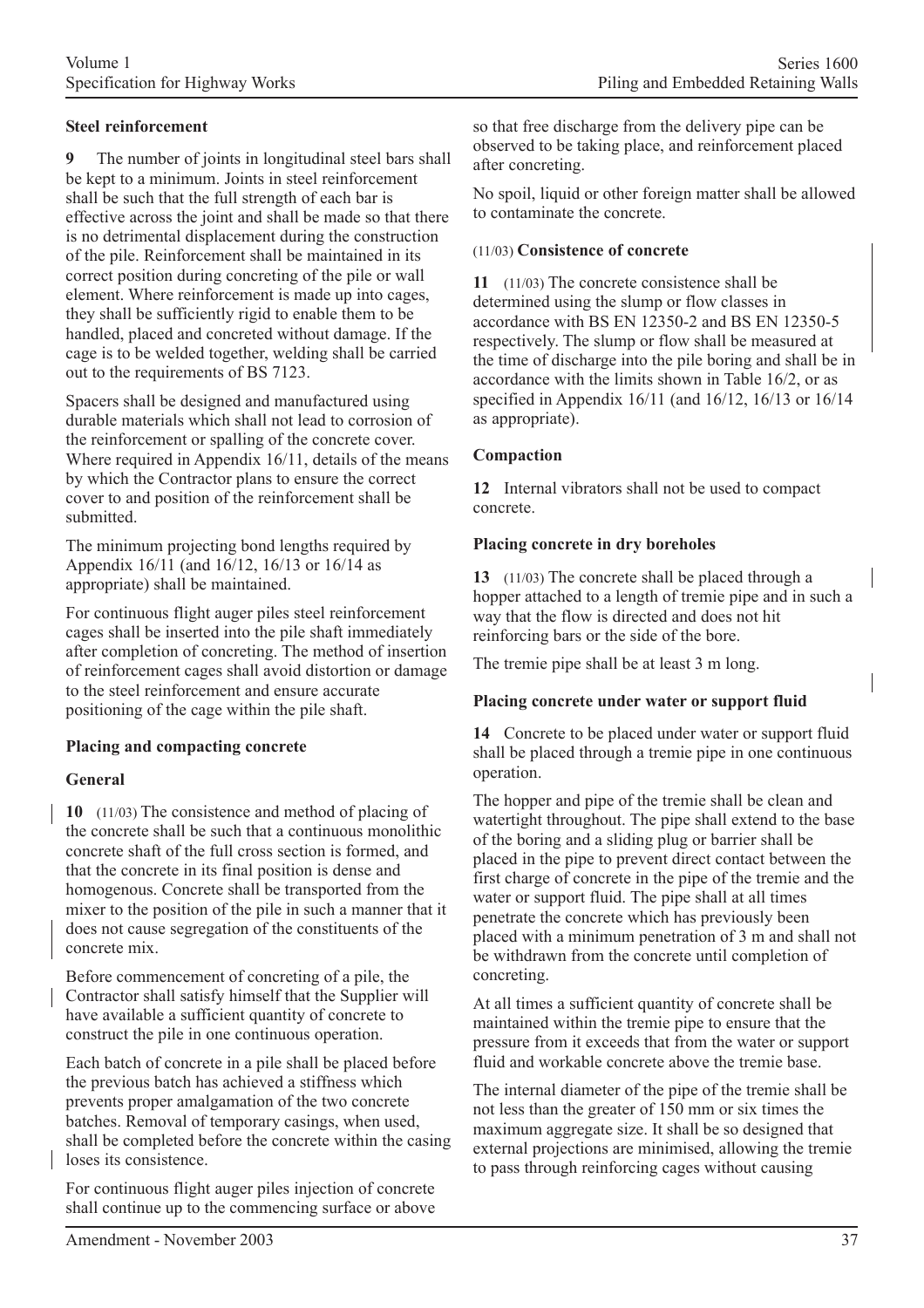damage. The internal face of the pipe of the tremie shall be free from projections.

The depths to the surface of the concrete shall be measured and the embedded length of the tremie pipe recorded at regular intervals corresponding to the placing of each load of concrete. The depth measured and volumes of concrete placed shall be plotted immediately on a graph and compared with the theoretical relationship of depth against volume.

The foregoing is not applicable to piles constructed using continuous flight augers. For such piles the full monitoring requirements of Clause 1604 shall be met.

### **Time period for excavation and placing concrete**

**15** The time period after a pile is excavated and before the concrete is placed shall not exceed 12 hours unless otherwise specified in Appendix 16/11 (and 16/12, 16/13 or 16/14 as appropriate).

If temporary casing is used, this period shall start when excavation below the temporary casing commences.

# **Tolerances**

### **Guide wall**

**16** The finished face of each guide wall towards the excavation shall be vertical to a tolerance of 1 in 200 and shall represent the reference line. There shall be no ridges on the face and the centre line of the guide wall shall not deviate from its specified position by more than  $\pm$  15 mm in 3 m.

The minimum clear distance between the guide walls shall be the pile diameter plus 25 mm and the maximum distance shall be the pile diameter plus 50 mm.

### **Secant piles**

**17** At cut-off level the maximum permitted deviation of the pile centre from the centre point shown on the setting out drawings shall be 25 mm in any direction except that an additional tolerance of 5 mm shall be permitted for each 1.0 m that the cut-off level is below the top of the guide wall unless otherwise specified in Appendix 16/11.

In the case of construction by continuous flight augers the additional tolerance shall be 8 mm for each 1.0 m below top of guide wall.

The exposed face of the pile shall be vertical within a tolerance of 1:200 for secant walls constructed with temporary casings and 1:120 for secant walls constructed with continuous flight augers in any direction.

An additional tolerance of 100 mm will be allowed for concrete protrusions resulting from cavities formed by overbreak in the ground. Where very soft clay layers or peat layers are anticipated or obstructions are to be removed prior to or during boring, an additional overbreak tolerance shall be stated in Appendix 16/11.

### **Recesses**

**18** If recesses in the form of box outs are to be formed within a pile shaft, the vertical tolerance shall be in accordance with sub-Clause 19 and rotational tolerance shall be 10 degrees.

### **Steel reinforcement**

**19** A vertical tolerance of +150 mm/-50 mm shall generally be permitted on the level of steel projecting from a pile cut off, except where a pile is constructed to a higher level for reasons associated with ground conditions, or technique (continuous flight auger), where additional steel projection may be necessary.

### **Concrete level**

**20** No pile shall be cast with its final cut off level below standing water level unless the Contractor's method of construction includes measures to prevent inflow of water that may cause segregation of the concrete as temporary casing is withdrawn. The standing water level will be treated as the cut off level for the purpose of calculating casting level.

For piles cast in dry bores using temporary casing, and for piles cast under water the casting level shall be above the cut off level and within the tolerances shown in Table 16/7 except for continuous flight auger piles which shall be cast to ground level.

### **Backfilling of empty bore**

**21** Where concrete is not brought to the top of the guide wall, the empty pile bore shall be backfilled as soon as possible with material in accordance with Appendix 16/11 (and 16/12 or 16/13 as appropriate). Prior to backfilling the bore shall be clearly marked and fenced off so as not to cause a safety hazard.

### **Water retention**

**22** The completed retaining wall shall be considered to have satisfactory water retaining properties if the leakage of water per square metre of exposed wall does not exceed the volume specified in Appendix 16/11 or 16/12. The Contractor shall be responsible for the repair of any joint, defect or pile where on exposure of the wall visible water leaks are found. Any leak which results in water flow emanating from the surface of the retaining wall shall be sealed.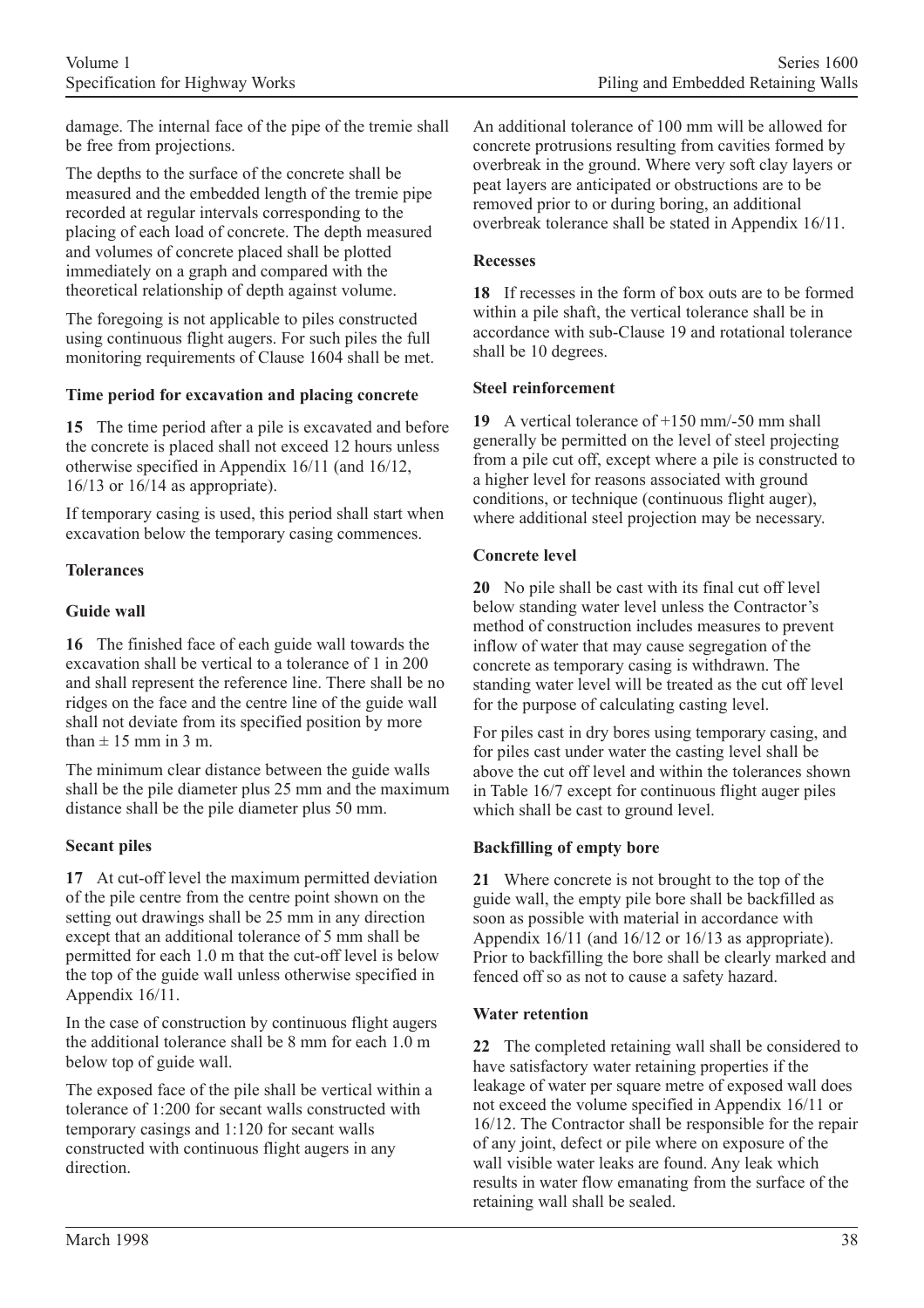### **TABLE 16/7: Casting Tolerance Above Cut Off Levels for Specified Conditions**

| <b>Cut off Level Below</b><br>Commencing<br>Surface, H, m* | <b>Casting Tolerance</b><br>Above Cut off<br>Level, m                                                 | <b>Condition</b>                                 |  |  |
|------------------------------------------------------------|-------------------------------------------------------------------------------------------------------|--------------------------------------------------|--|--|
| $0.15$ to any depth                                        | $0.3 + H/10$                                                                                          | Permanent casing and<br>dry bore                 |  |  |
| $0.15 - 10.00$                                             | $0.3 + H/12 + C/8$                                                                                    | Piles cast in dry bore<br>using temporary casing |  |  |
| $0.15 - 10.00$                                             | $1.0 + H/12 + C/8$<br>Where $C =$ length<br>of temporary<br>casing below the<br>commencing<br>surface | Pile cast under water or<br>support fluid        |  |  |

\* Beyond H = 10 m, the casting tolerance applying to H = 10 m shall apply.

### **Instrumentation**

**23** Movement of the wall, the surrounding ground and existing structures shall be monitored in accordance with Appendix 16/11 (and 16/12 or 16/13 as appropriate) and Clause 1617.

### **Preparation of wall surfaces**

**24** Preparation of wall surfaces shall be in accordance with sub-Clause 1610.23.

# **1612 Hard/Soft Secant Pile Walls**

### **Guide walls**

**1** The design and construction of guide walls shall be in accordance with Appendix 16/12 and sub-Clause 1611.1.

### **Materials**

### **General**

**2** (11/03) Concrete, steel reinforcement and support fluid shall be in accordance with sub-Clauses 1611.2, 3 and 4 and as described in Appendix 16/12.

### **Self hardening slurry mixes**

**3** (11/03) The Contractor shall submit details for the self hardening slurry mix (soft pile) proportions to be used as required by Clause 1601.

Cement materials, aggregates (if used), admixtures and water shall be in accordance with Series 1700.

Trial concrete mixes shall be prepared for each mix unless there are existing data showing that the concrete mix proportions and method of manufacture will produce hardened material of the strength, permeability, shrinkage properties and durability required, having adequate consistence for compaction by the method to be used in placing. The performance requirements are set out in Appendix 16/12. Limits on consistence and time for placement are included. The requirements for testing will be set out in Appendix 16/12.

Where a trial concrete mix is required after commencement of the works the above procedure shall be adopted.

The consistence of each batch of a trial concrete mix shall be determined by the method as specified in Appendix 16/12.

Trial concrete mix proportions shall be regarded as satisfactory if the compliance requirements set out in Appendix 16/12 are met.

No variations outside the limits set out in the proportions shall be made nor in the original source of the materials without demonstrating compliance with this Specification.

Self hardening concrete mixes shall be checked for compliance with the mix proportions. Cylindrical samples shall be made at the rate of four samples for each 50 m<sup>3</sup> of self hardening slurry or part thereof in each day's work. Testing will be made in accordance with the requirements of Appendix 16/12. The results shall comply with Appendix 16/12.

The Contractor shall keep a detailed record of the results of all tests on self hardening mixes and their ingredients. Each test shall be clearly identified with the pile to which it relates and the date it was carried out.

### **Boring**

### **General**

**4** Boring near recently cast piles, cleanliness of pile base, and cleaning of support fluid shall be in accordance with sub-Clauses 1611.5, 7 and 8.

### **Stability of bore**

**5** Temporary casing shall be used in unstable ground with or without support fluid to maintain the stability of the bore unless continuous flight augers are used. The process of advancing the bore and the temporary casing shall be such that soil is not drawn into the bore from outside the area of the pile and cavities are not created outside the temporary casing.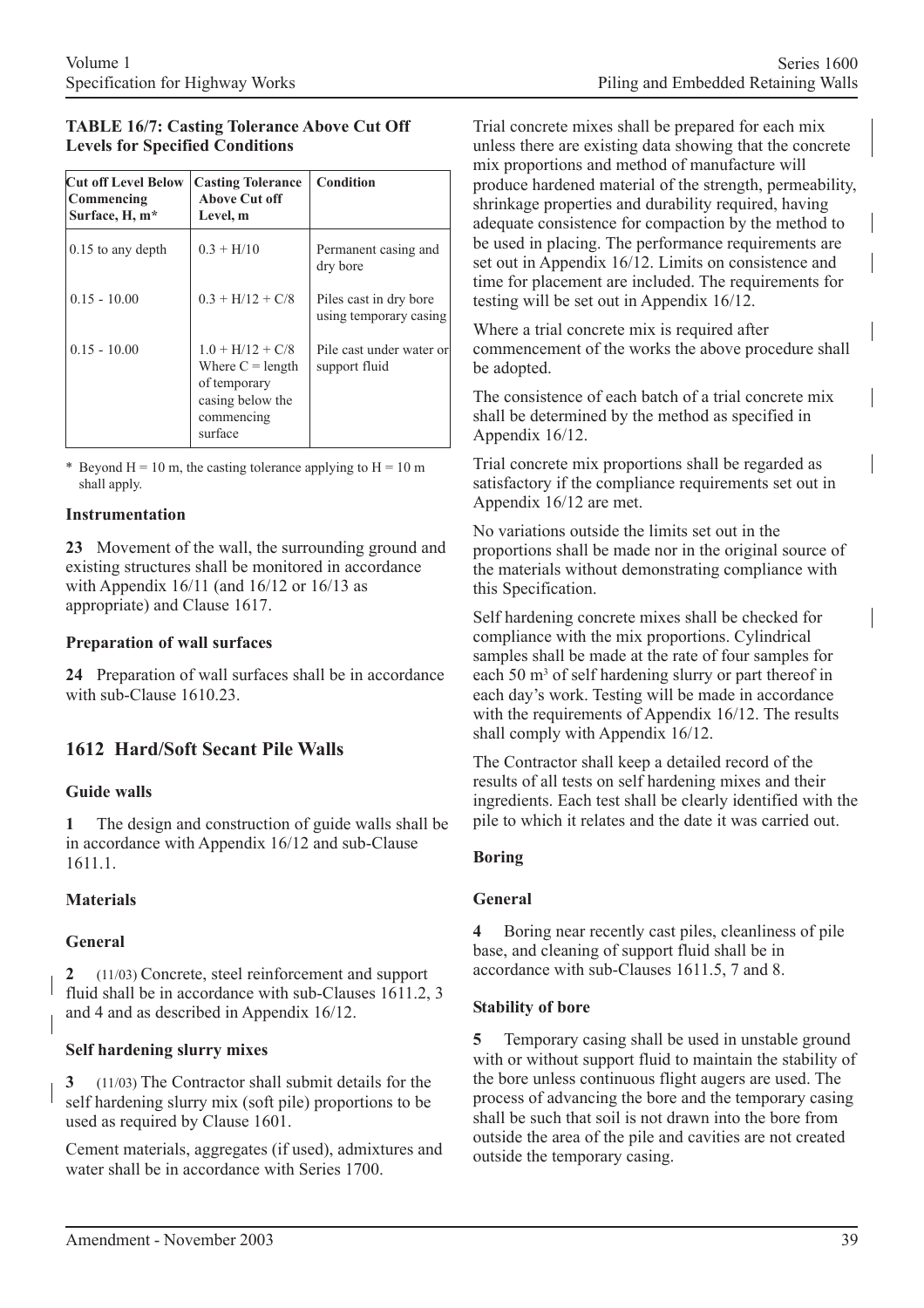**6** (11/03) Steel reinforcement shall be in accordance with sub-Clause 1611.9 and as described in Appendix 16/12.

### **Placing and compacting concrete**

**7** Placing and compacting concrete shall be in accordance with sub-Clauses 1611.10 to 15 inclusive.

### **Placing and compacting self hardening slurry mixes**

### **General**

**8** The method of placing and the workability of a self hardening slurry mix shall be such that a continuous monolithic shaft of the full cross section is formed and that it shall be homogeneous in its final position.

Before commencing the filling of the pile the Contractor shall plan and reasonably demonstrate that a sufficient quantity of self hardening mix is available to construct the pile in one continuous operation.

Removal of temporary casing, when used, shall be completed before the self hardening mix within the casing loses its workability.

For continuous flight auger piles injection of self hardening mix shall continue up to the commencing surface or above so that free discharge from the delivery pipe can be observed to be taking place.

No spoil, liquid or other foreign matter shall be allowed to contaminate the mix.

### (11/03) **Consistence of self hardening concrete mix**

**9** (11/03) Self hardening concretes shall be coherent and of a consistence such that when in its final position and after all constructional procedures in forming the pile have been completed it shall remain sufficient consistence.

### (11/03) **Placing self hardening concrete**

**10** (11/03) The self hardening concrete mix shall be placed using methods appropriate to the composition of the concrete mix. These may include placing through a hopper attached to a length of tremie pipe and tremie methods in which case placement shall be in accordance with sub-Clauses 1611.14 and 15. Other self hardening concrete mixes use proprietary methods which shall be set out by the Contractor in his method of construction. Continuous flight auger piles shall use an appropriate pump which shall be kept charged continuously throughout pile construction.

### **Time period for excavation and placing self hardening mix**

**11** (11/03) The time period after a pile is excavated and before the self hardening concrete mix is placed shall not exceed 12 hours unless otherwise specified in Appendix 16/12. If temporary casing is used, this period shall start when excavation below the temporary casing commences.

### **Tolerances**

### **General**

**12** Guide wall, recesses and steel reinforcement tolerances shall be in accordance with sub-Clauses 1611.16, 18 and 19.

### **Secant piles**

**13** At cut-off level the maximum permitted deviation of the pile centre from the centre point shown on the setting out drawings shall be 25 mm in any direction except that an additional tolerance of 10 mm shall be permitted for each 1.0 m that the cut-off level is below the top of the guide wall unless otherwise specified in Appendix 16/12.

The exposed face of the pile shall be vertical within a tolerance of 1:100 in any direction.

An additional tolerance of 100 mm will be allowed for concrete protrusions resulting from cavities formed by overbreak in the ground. Where very soft clay layers or peat layers are anticipated or obstructions are to be removed prior to or during boring, an additional overbreak tolerance will be stated in Appendix 16/12.

# **General**

**14** Concrete level, backfilling of empty bore, water retention, instrumentation and preparation of wall surfaces shall be in accordance with sub-Clauses 1611.20, 21, 22, 23 and 24.

# **1613 Contiguous Bored Pile Walls**

# **Guide walls**

**1** The design and construction of guide walls shall be in accordance with Appendix 16/13 and sub-Clause 1611.1.

# **Materials**

**2** (11/03) Concrete, steel reinforcement and support fluid shall be in accordance with sub-Clauses 1611, 2, 3 and 4 and as described in Appendix 16/13.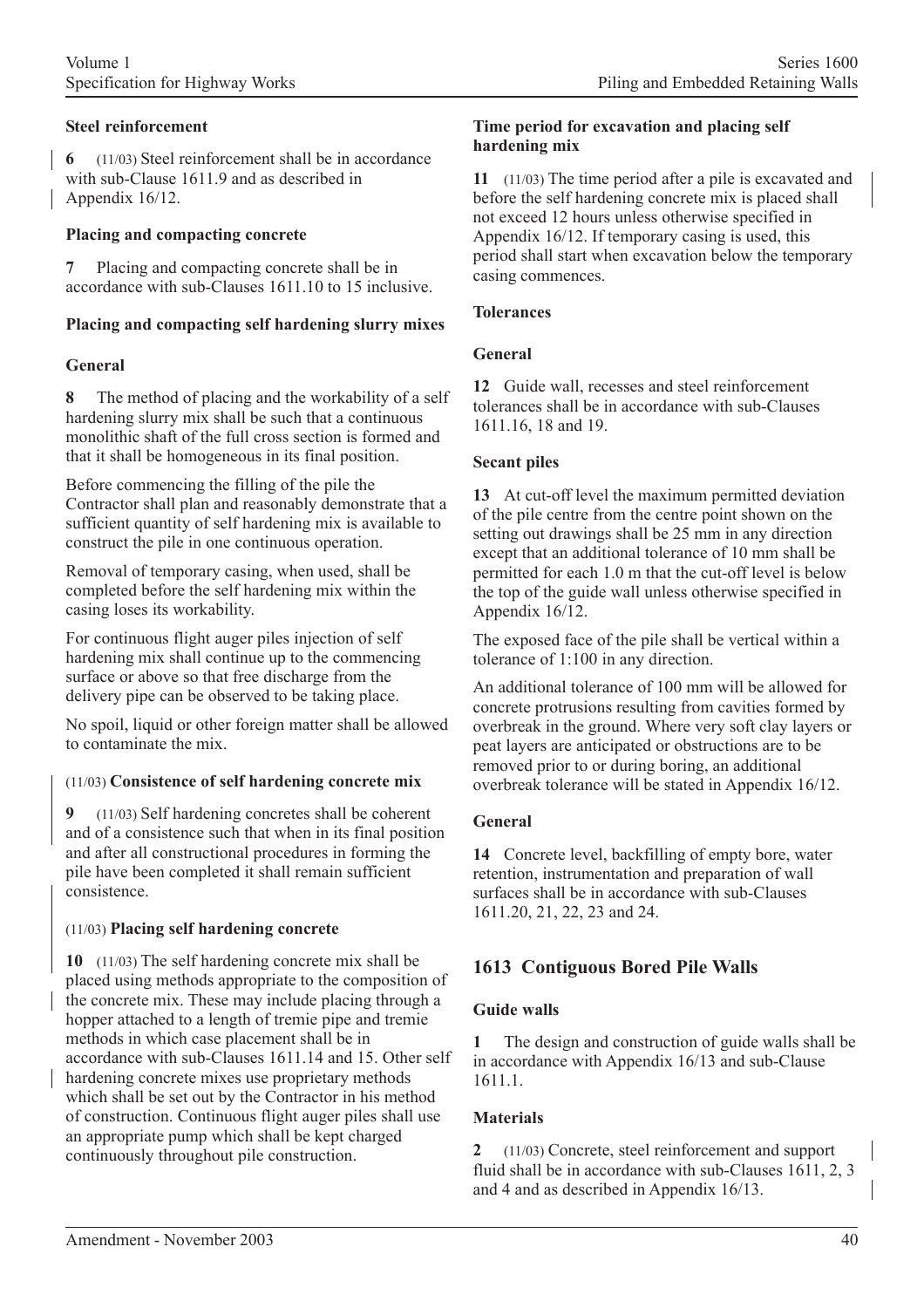### **Boring**

### **General**

**3** Boring near recently cast piles, cleanliness of pile base and cleaning of support fluid shall be in accordance with sub-Clauses 1611.5, 7 and 8.

### **Stability of bore**

**4** Temporary casings shall be used in unstable ground with or without support fluid to maintain the stability of the bore unless continuous flight augers are used. The process of advancing the bore and the temporary casing shall be such that soil is not drawn into the bore from outside the area of the pile and cavities are not created outside the temporary casing.

Temporary casings shall be extracted immediately on completion of concreting.

### **Steel reinforcement**

**5** Steel reinforcement shall be in accordance with sub-Clause 1611.9.

### **Placing and compacting concrete**

**6** Placing and compacting concrete shall be in accordance with sub-Clauses 1611.10 to 15 inclusive.

# **Tolerances**

### **General**

**7** Guide wall, recesses and steel reinforcement tolerances shall be in accordance with sub-Clauses 1611.16, 18 and 19.

### **Contiguous piles**

**8** At cut-off level the maximum permitted deviation of the pile centre from the centre point shown on the setting out drawings shall be 50 mm in any direction except that an additional tolerance of 13 mm shall be permitted for each 1.0 m that the cut-off level is below working level or top of the guide wall unless otherwise specified in Appendix 16/13.

The exposed face of the pile shall be vertical within a tolerance of 1:75 in any direction for contiguous walls.

An additional tolerance of 100 mm will be allowed for concrete protrusions resulting from cavities formed by overbreak in the ground. Where very soft clay layers or peat layers are anticipated or obstructions are to be removed prior to or during boring, an additional overbreak tolerance shall be stated in Appendix 16/13.

### **General**

**9** Concrete level, backfilling of empty bore, instrumentation and preparation of wall surfaces shall be in accordance with sub-Clauses 1611.20, 21, 23 and 24.

# **1614 King Post Walls**

### **Materials**

### **General**

**1** (11/03) Concrete, steel reinforcement and support fluid shall be in accordance with sub-Clauses 1611.2, 3 and 4 and as described in Appendix 16/14.

### **Structural steelwork**

**2** Structural steelwork shall be in accordance with Series 1800.

### **Boring**

### **General**

**3** Boring near recently cast piles, cleanliness of pile base, and cleaning of support fluid shall be in accordance with sub-Clauses 1611.5, 7 and 8.

### **Stability of bore**

**4** Temporary casings shall be used in unstable soils with or without support fluid to maintain the stability of the bore unless continuous flight augers are used. Care shall be taken not to undermine or destabilise ground by boring too far ahead of the temporary casing. Temporary casings shall be extracted immediately on completion of concreting.

The method of construction shall be submitted in accordance with Clause 1601.

# **Placement of King Post members**

**5** The method of handling and placing King Post members shall be set out in the Contractor's method of construction, submitted in accordance with Clause 1601.

In appropriate conditions, the member may be plunged into concrete already placed in the pile bore immediately after the concrete placement and before the concrete has achieved its initial set. Guides or hole spacers shall be used so that the specified tolerances of the King Post member are achieved.

Where the King Post member is installed prior to concreting, the Contractor shall ensure that it is not disturbed, displaced or disoriented during concreting.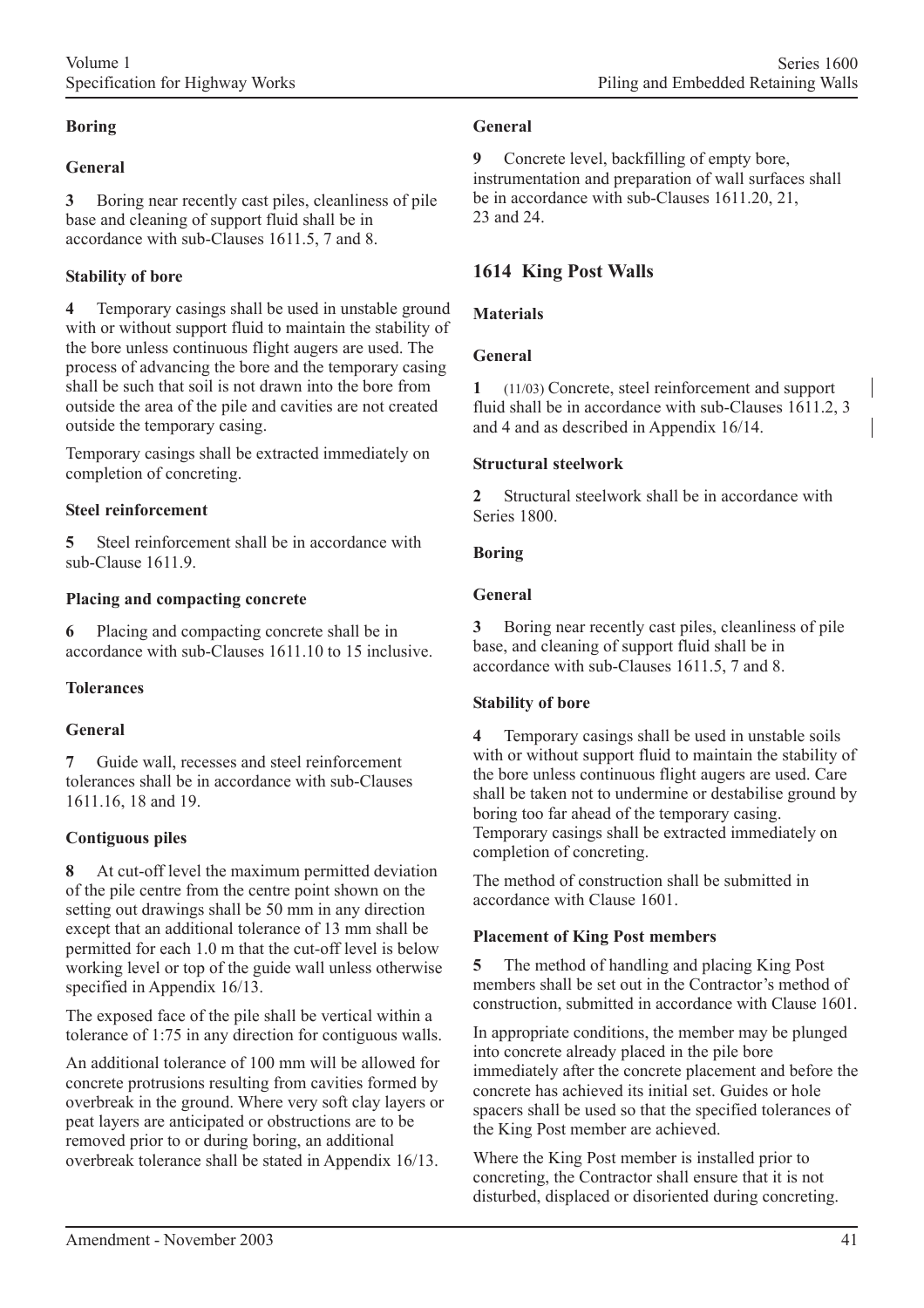### **Steel reinforcement**

**6** (11/03) Steel reinforcement shall be in accordance with sub-Clause 1611.9 and as described in Appendix 16/14.

### **Placing and compacting concrete**

### **General**

**7** Placing and compacting concrete shall be in accordance with sub-Clauses 1611.10 to 15 inclusive. The method of placing concrete shall avoid disturbance of King Post members.

### **Tolerances**

**8** The required tolerances depend on the application and are set out in Appendix 16/14.

### **Concrete level**

**9** No pile shall be cast with its final concreted level below standing water level unless the Contractor's method of construction includes measures to prevent inflow of water that may cause segregation of the concrete as the temporary casing is withdrawn. The standing water level will be treated as the cut off level for the purpose of calculating tolerance.

For piles cast in dry bores using temporary casing and for piles cast under water or support fluid the casting level above cut off level shall be within the casing tolerance above the cut off level shown in Table 16/7.

# **Backfilling**

**10** The concrete will usually be below the working level and the pile bore containing the King Post member shall be backfilled once the concrete has sufficient strength or after such time as specified in Appendix 16/14.

The backfill material in accordance with Appendix 16/14 shall be evenly placed on either side of the King Post member to avoid uneven loading. Prior to backfilling, bores shall be clearly marked and fenced off so as not to cause a safety hazard.

# **Instrumentation**

**11** Movement of the wall, the surrounding ground and existing structures shall be monitored in accordance with Appendix 16/14 and Clause 1617.

# **1615 Steel Sheet Piles**

### **General**

**1** Only new piles shall be used for permanent works. Piles shall be carefully examined by the Contractor at the time of delivery and damaged piles repaired or replaced. The records of testing of the steel used in the piles shall be made available.

### **Materials**

### **Standard sheet piles**

**2** Unless specified otherwise, all steel for sheet piles shall be manufactured to BS EN 10248 Grade S270GP or S355GP.

### **Fabricated sheet piles**

**3** All fabricated piles eg. corners, junctions, box sections, high modulus sections, shall be fabricated and supplied to the sheet pile manufacturer's recommendations.

### **Storage**

**4** If sheet piles of different grade steel are stored on site, each pile shall be clearly marked as to its grade and piles of different grade shall be stored separately.

### **Clutch sealant**

**5** If specified in Appendix 16/15, the Contractor shall apply a clutch sealant to the piles prior to pitching in accordance with the manufacturer's recommendations.

### **Pile handling and driving**

### **Pile handling**

**6** When assembling piles before pitching the Contractor shall ensure that the interlocks are clean and free from distortion. All storage, handling, transporting and pitching of piles shall be carried out in such a way that no significant damage occurs to piles and their coatings.

# **Pile installation and extraction**

**7** (11/03) In the event of a Contractor's design he shall demonstrate that the sheet piles can be installed adequately to the correct depths through the reported or anticipated soil conditions.

The Contractor shall give at least 24 hours notice before the commencement of driving.

The piles shall be guided and held in position by temporary gates with each pile properly interlocked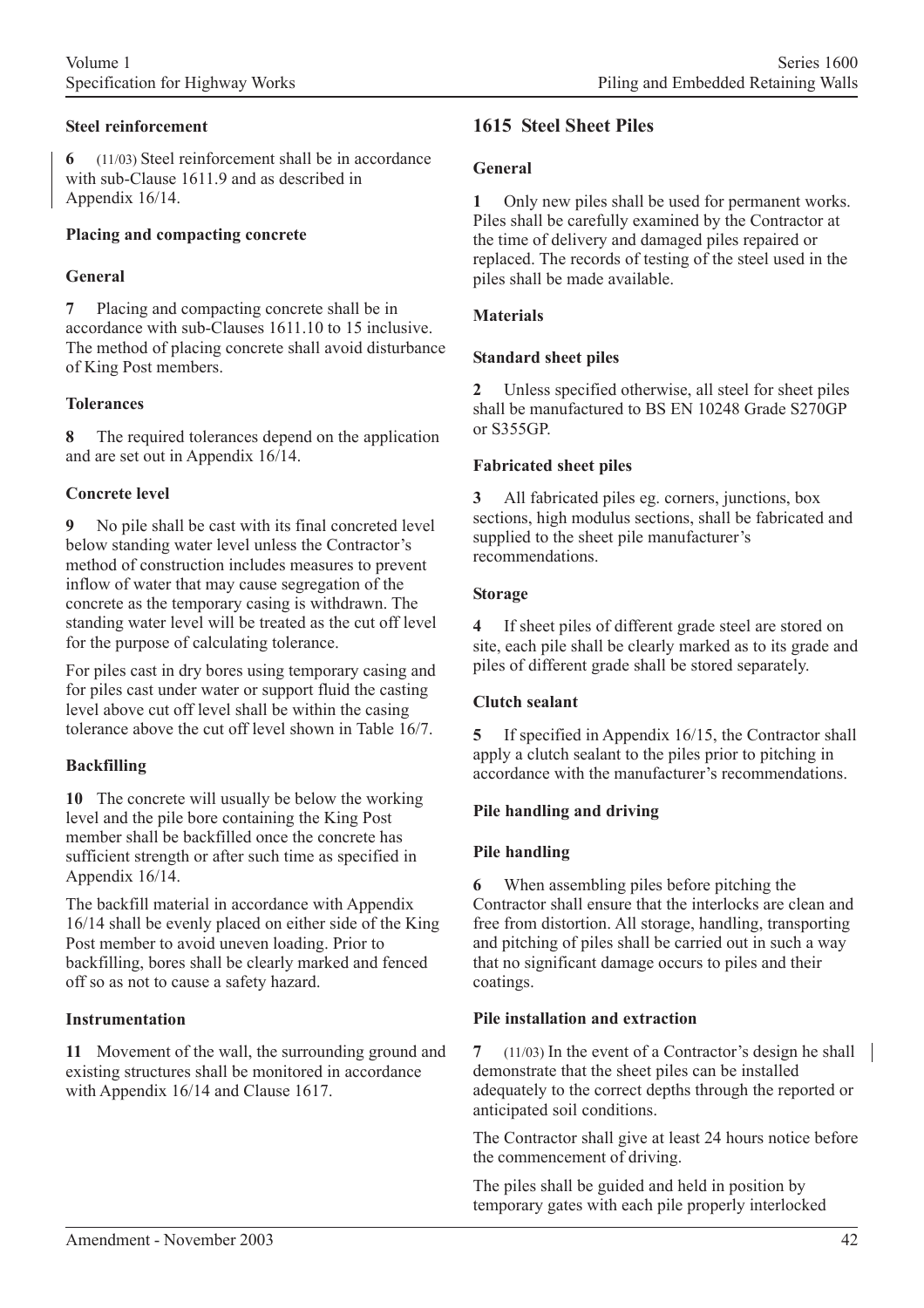with its neighbour. Piles shall not by-pass one another in place of interlocking.

Where sheet piles are driven in panels, the end piles to each panel shall be driven in advance of the general run of piles. After allowing for initial penetration, no pile in the panel shall be driven to an excessive lead in comparison with the toe level of the panel in general and where hard driving is encountered this lead shall not exceed 1 m.

At all stages during driving the free length of the sheet pile shall be adequately supported and restrained. The Contractor shall ensure that the sheet panels are driven without significant damage or declutching, where possible.

The selection of driving and extracting plant shall be made having due regard to the ground conditions and pile type. The sheet piles shall be driven to the specified level and/or resistance or if hard driving is experienced, to practical refusal (which shall be defined as when the rate of penetration is below 100 mm per minute when hammering continuously or 12 blows per 25 mm movement when using the appropriate equipment), or when visible damage to the pile occurs. Practical refusal for pile extraction shall be defined generally as when the rate of extraction of a pile is below 100 mm per minute when back-hammering or pulling (with equipment normally capable of withdrawing a pile) continuously (after an initial effort of 10 minutes), or when damage to the pile head occurs. If the piles have not penetrated to the levels specified in Appendix 16/15, or have encountered obstructions, a full statement of the reasons shall be recorded by the Contractor and included in the pile record.

If required in Appendix 16/15, the Contractor shall install the sheet piles using a vibrationless jacking system.

Pile driving hammers shall be correctly positioned on the pile so that the hammer will be aligned as near to the axis of the pile as is practically possible. Freely suspended piling hammers shall be equipped with correctly adjusted leg guides and inserts. Where a hammer is mounted in a rigid leader, the leader shall be stable. The anvil block or driving plate shall be of sufficient size to cover as much as possible of the cross section of the pile.

Piles previously driven shall not be used until the Contractor can demonstrate that they can meet all the requirements of the Specification.

The Contractor may provide each pile in more than one length. Spliced joints shall be designed to cater for the combined effects of bearing, shear and bending stresses imposed upon the sheet piles. Splices shall be located to avoid maximum stress positions. If splices are to be

welded, then these shall be designed in accordance with the guidelines given in BS EN 1011-1 and BS EN 1011-2 and the manufacturer's recommendations. Weld metal shall not encroach within the interlock areas so as to interfere with the interlocking of the piles.

### **Piling records**

**8** The following records shall be kept where appropriate:

- (a) pile reference number or location
- (b) pile type and grade of steel
- (c) pile length
- (d) type of hammer
- (e) date of driving
- (f) commencing surface level
- (g) depth driven
- (h) length of offcuts
- (i) length of pile extensions
- (j) if required, the measurement of driving resistance at appropriate depths.
- (k) all information regarding interruptions, unexpected changes in driving characteristics, obstructions and times taken in overcoming them.

### **Positional and alignment tolerance**

**9** Unless deflected by obstructions, sheet piles shall be installed within the following tolerances:

In plan  $\pm$ 75 mm of the given sheet pile line at commencing surface.

Vertical 1 in 75

Level  $\pm 50$  mm of required top level

Pile line dimensions shall be based on the nominal size of piles. Creep or shrinkage of the pile lines shall not exceed the manufacturer's rolling tolerances.

# **Welding**

### **Welders qualification**

**10** (11/05) Only welders who are qualified to BS EN 287-1 or who have attained a similar standard, shall be employed on the Works. Proof of welder's proficiency shall be made available on request.

### **Welding standard**

**11** (11/03) For manual metal arc and semi-automatic welding of carbon and carbon manganese steels,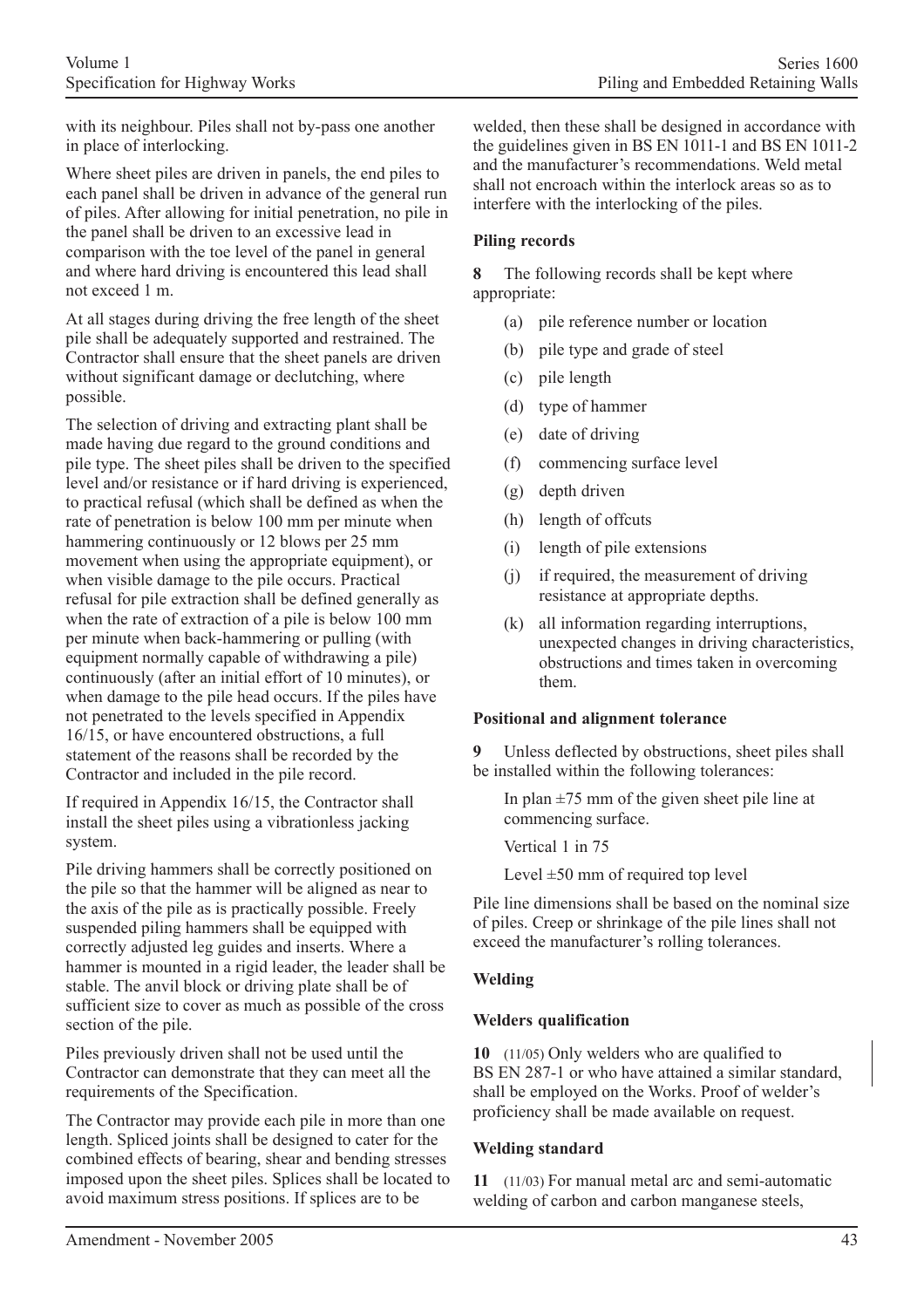welding of piles and steel framework shall be carried out in accordance with BS EN 1011-1 and BS EN 1011-2. Defective welds shall be cut out and replaced. Where steel piles are to be spliced by butt welding the interlocks shall not be welded unless a sealing weld is required.

### **Durability and protection**

**12** Protective coating shall be applied, if specified, following the procedures set out in Clause 1606.

### **Preparation of pile heads**

**13** If a steel structure is to be welded to piles, the piles shall be cut square and to within  $\pm$  5 mm of the levels specified. If pile heads are to be encased in concrete they shall be cut to within  $\pm 20$  mm of the levels specified, and protective coatings shall be removed from the surfaces of the pile heads down to a level 100 mm above the soffit of the concrete.

# **1616 Integrity Testing of Wall Elements**

### **Method of testing**

**1** Where integrity-testing of wall elements is specified the sonic logging method normally shall be used. Other methods may be considered subject to satisfactory evidence of performance.

### **Age of wall elements at time of testing**

**2** Integrity tests shall not be carried out until the number of days specified in Appendix 16/16 have elapsed since casting of the wall element.

### **Preparation of heads or tops of wall elements**

**3** Where the method of testing requires the positioning of sensing equipment on the wall element head or top, it shall be broken down to expose sound concrete and shall be clean, free from water, laitence, loose concrete, overspilled concrete and blinding concrete and shall be readily accessible for the purpose of testing.

### **Specialist Sub-contractor**

**4** The requirements of sub-Clause 1608.4 shall apply.

### **Interpretation of tests**

**5** The interpretation of tests shall be carried out by competent and experienced persons.

The Contractor shall give all available details of the ground conditions, element dimensions and

construction method to the specialist firm before the commencement of testing in order to facilitate interpretation of the tests.

### **Report**

**6** The requirements of sub-Clause 1608.6 shall apply.

#### **Anomalous results**

**7** In the event that any anomaly in the acoustic signal is found in the results indicating a possible defect in the wall element the Contractor shall demonstrate that the wall element is satisfactory for its intended use or shall carry out remedial works to make it so. Sonic logging tubes shall be grouted up after the Contractor has demonstrated that the wall element is satisfactory.

### **1617 Instrumentation for Piles and Embedded Walls**

### **General**

**1** All materials and work shall be in accordance with this Clause and Appendix 16/17.

### **Type of instrumentation**

**2** Where the installation of instrumentation is called for, the type of instrumentation shall be one of the following, as specified in Appendix 16/17.

- a) extensometer (rod or magnetic)
- b) inclinometer
- c) load cell
- d) pressure cell
- e) strain gauge (to be attached to steel or precast concrete or embedded in cast in situ concrete).

Other methods may be considered subject to satisfactory evidence of performance. All equipment used shall be suitable for its specified purpose.

The instrumentation shall be robust and shall be a proprietary system supplied by a reputable supplier. Where required in Appendix 16/17, the Contractor shall submit details of the Supplier, the instrumentation and curricula vitae for the staff who will install the instrumentation on site, monitor it and analyse the readings. The Contractor shall also submit details of projects where the Specialist Instrumentation Contractor has successfully installed and monitored the specified type of instrumentation.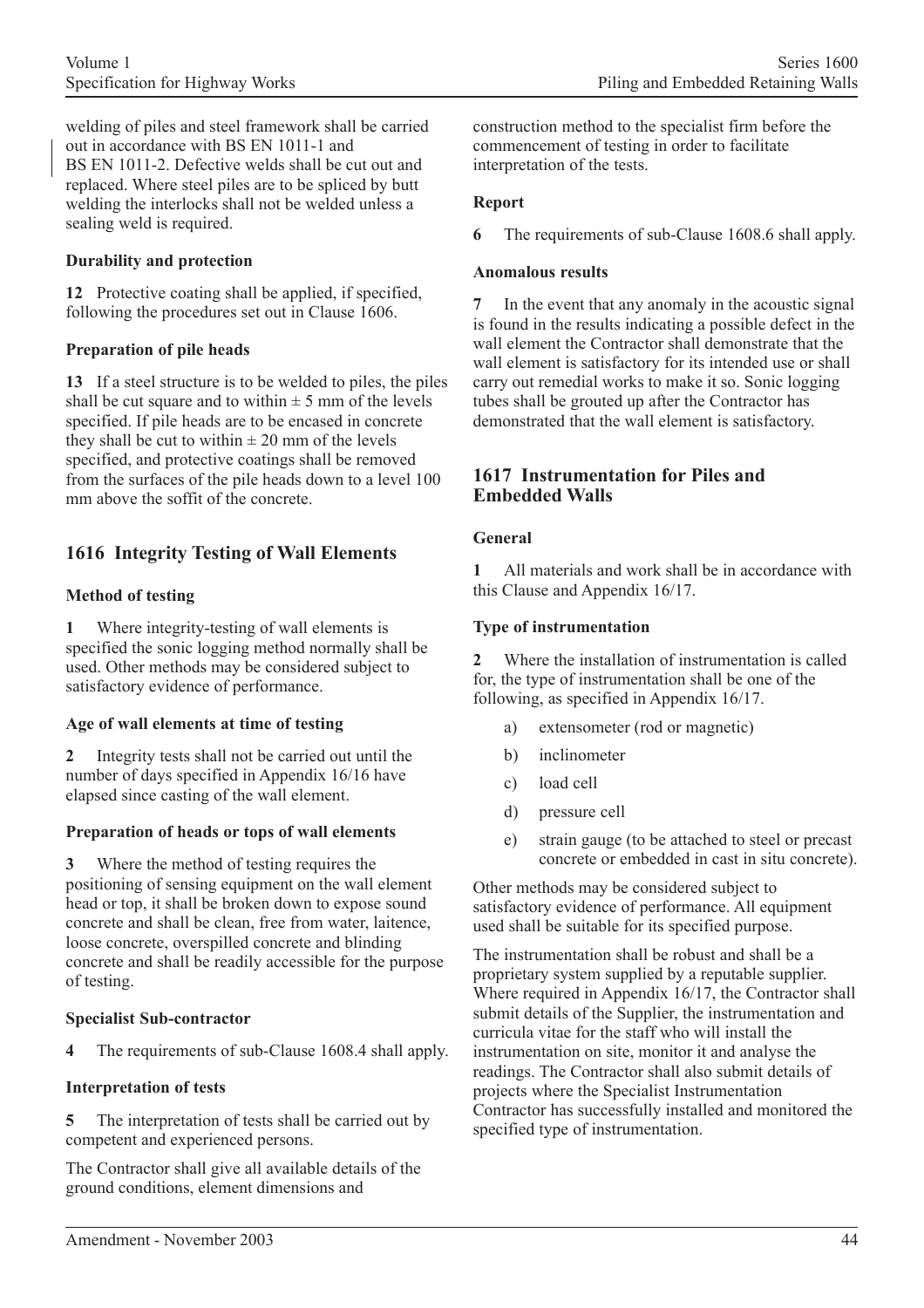### **Extensometers**

**3** The instrumentation shall be securely attached to the reinforcement cage so that no component is displaced during placing of the reinforcement cage or concreting. During concreting, the tubing shall be adequately covered at both ends to prevent the ingress of concrete. Compression or extension couplings shall be installed as necessary for the movement range specified in Appendix 16/17.

The system will be such that the anchor and reference blocks shall be securely cast into the pile concrete. The rod shall be made of fibreglass or similar material so that it will not corrode or distort nor change its length due to heat or water changes.

The top of the rod shall incorporate a range adjuster with a travel of 25 mm.

If direct measurements are specified the displacement measuring device shall consist of a rechargeable digital dial gauge with 240 V. mains battery charger or analogue dial gauge. The orientation of the dial gauge relative to the top of the tube shall be constant for every reading. If remote reading is specified the readings shall be made by a linear potentiometer or other suitable device, securely held in place.

#### **Inclinometers**

**4** (11/03) The access tubing shall be securely attached to the reinforcement cage so that no component is displaced during placing of the reinforcement cage or concreting. During concreting, the tubing shall be adequately covered at both ends to prevent the ingress of concrete. Alternatively, a nominal 100 mm steel duct sealed at the lower end and fitted with a removable screw cap at the upper end, shall be attached to the reinforcement cage. The inclinometer access tube can then be installed afterwards using a cementitious grout containing a non-shrink admixture.

The system shall consist of 60 mm nominal diameter corrosion-proof access tubing which shall have four longitudinal internal keyways on two orthogonal axes. The keyways shall be continuous over the length of the access tubing so that the wheels of the torpedoes can pass freely along it. For embedded walls, the keyways shall be oriented so that one set are parallel to the face of the wall. The coupling between sections of the access tube shall ensure that the correct alignment of keyways is maintained through a joint. Jointing rivets to connect the tube sections shall be located midway between keyways. Sealing mastic shall be applied to each rivet head and to the points where the tubing enters a coupling. All joints shall be sealed by liberally wrapping with a fabric tape impregnated with a waterproofing compound. This procedure shall also be carried out for the end-caps.

The inclinometer readout equipment shall comprise a uniaxial or biaxial torpedo complete with operating cable, cable reel, grip, carrying case, cartridge readout unit and battery charger. The torpedo shall be fully waterproof, stainless steel and incorporate two robust force servo accelerators aligned at right angles to each other. The torpedo shall be fitted with two orthogonal pairs of centre sprung wheels and shall have a gauge length of 0.5 m and be capable of negotiating a tube curvature of 3 m. The cable shall be of an appropriate length. The readout unit shall have an alphanumeric LCD and rechargeable battery with sufficient power for 20 hours continuous use. The Contractor shall supply a calibration frame for checking the readout equipment.

Alternatively a string of electrolevels may be used. Sufficient electrolevels shall be incorporated to provide an accurate deformation profile.

The "azimuth deviation" shall be recorded for each inclinometer access tube and shall be taken into account when processing the data. Where azimuth correction is necessary, the Contractor shall make available details of the method used.

Readings shall be taken for the full length of each inclinometer access tube for faces A, B, C and D. The top wheel of the torpedo will travel up face A first followed by faces B, C and D when using a uniaxial torpedo. With a biaxial torpedo, only faces A and B are travelled.

If a full set of readings cannot be obtained due to accumulation of debris in the access tubes, the Contractor shall flush the tubes with water to remove the debris until readings can be taken.

The readings shall be taken in increments of 0.5 m starting from the base of the access tube. All readings shall be recorded and reported to the nearest 0.1 mm. The readings are considered to be sufficiently accurate only if the "face errors" in the A/B plane and the C/D plane are less than 1.5 mm.

The datum readings to be used in the calculations for each inclinometer shall be made available.

The data shall be processed assuming a fixed base. The surveyed cumulative horizontal movement of the top of the access tube shall be reported to an accuracy of 0.5 mm. When required, the data shall also be processed assuming a specified offset at the top of the access tube.

The processed data for faces A, B, C and D shall be tabulated to show the following:

- a) deviations and face errors
- b) mean deviation
- c) change in mean deviation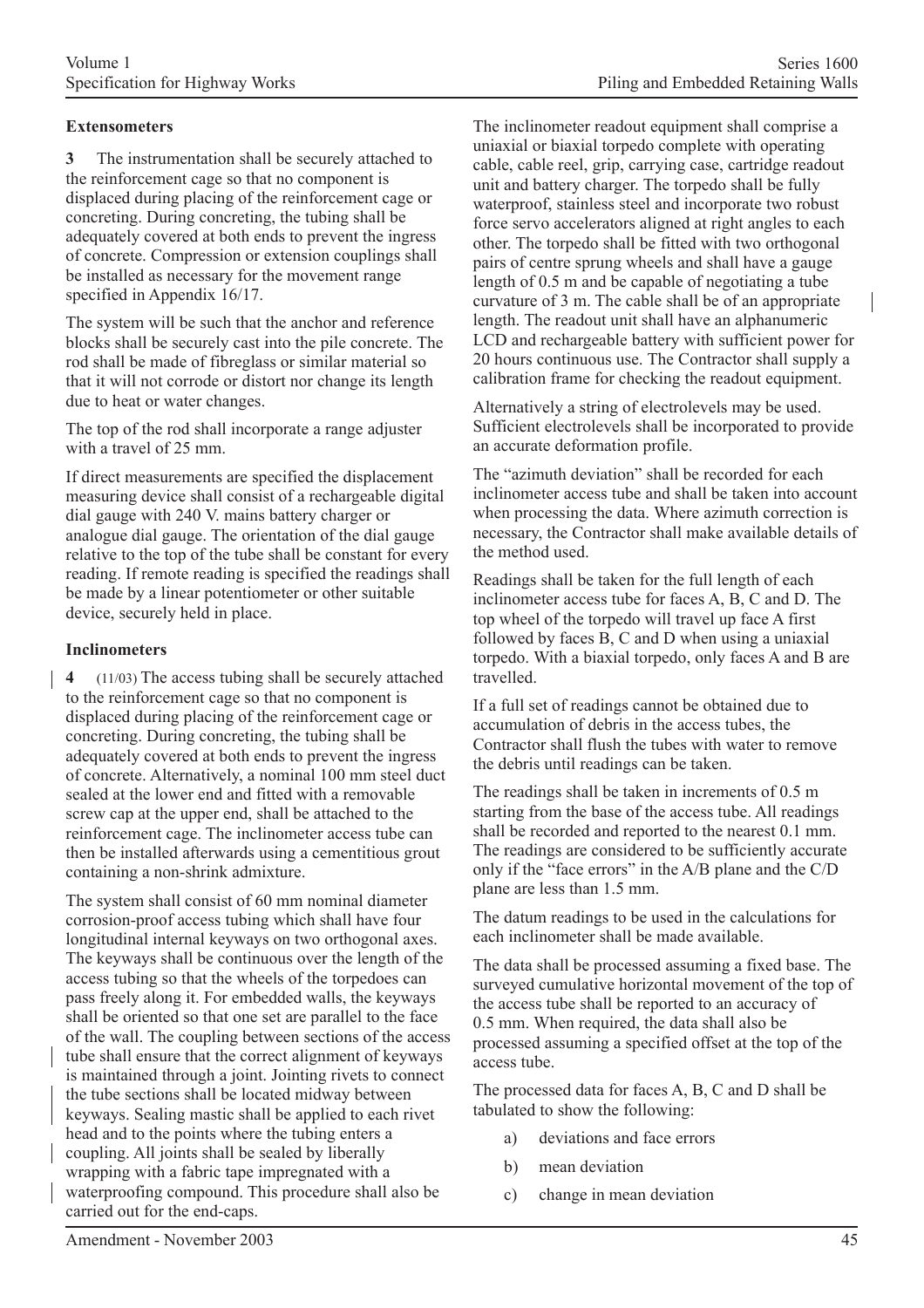- d) cumulative mean deviation
- e) displacement profiles.

Items (c) and (e) shall also be presented graphically to show the deviation or displacement plotted against depth.

# **Load cells**

**5** (11/03) The loads to be measured may be either compressive or tensile, as specified in Appendix 16/17. The load cells shall have a response time of two seconds or less in response to monotonically increasing or decreasing loading.

The monitoring system shall provide a stable signal and any temperature or cable length or other effects on the load signal shall be included in the permissible tolerance. If a hydraulic or pneumatic system is used it shall be rated for and have been tested to twice the anticipated maximum pressure. The load cells and cabling shall be compatible with their intended position within a pile and shall be unaffected by the presence of water or fluid concrete. They shall be sufficiently strong to withstand additional loading due to placing of the reinforcement cage and concreting.

As the cell will give a direct reading of load, it shall be positioned so that all the load passes through it without any eccentricity. The loading system shall be safe and stable.

# **Pressure cells**

**6** The pressure cells shall have a response time of 2 seconds or less in response to monotonically increasing or decreasing loading.

The monitoring system shall provide a stable signal and any temperature or cable length or other effects on the pressure signal shall be included in the permissible tolerance. If a hydraulic oil, pneumatic or mercurybased system is used it shall be rated for and have been tested to twice the anticipated maximum pressure. The pressure cells and cabling shall be compatible with their intended position within a pile and shall be unaffected by the presence of water or fluid concrete. They shall be sufficiently strong to withstand additional loading due to placing of the reinforcement cage and concreting.

If the pressure cell is to be placed against concrete on one or both sides, it shall be provided with a mercury filled re-pressurising tube to ensure that no gap occurs between the hardened concrete and the pressure cell.

### **Strain gauges**

### **General**

**7** The strain gauges shall have a response time of 10 seconds or less. The monitoring systems shall provide a stable signal and any temperature or cable length or other effects on the signal shall be included in the permissible tolerance. The strain gauges and cabling shall be compatible with their intended position within a pile and shall be unaffected by the presence of water or fluid concrete. They shall be sufficiently strong to withstand additional loading due to placing of the reinforcing cage and concreting or pile driving.

#### **Strain gauges attached to steel or precast concrete piles**

**8** The strain gauges shall be securely attached to a mounting plate welded to the steel for steel piles, or securely attached to the reinforced concrete for precast concrete piles. The welding procedures of Clause 1606 shall be followed. The method of attachment shall be sufficiently strong so the gauge is not displaced, nor the wires or cables damaged by driving.

### **Strain gauges embedded in concrete**

**9** Strain gauges for cast in situ piles shall be either the embedment variety or shall be securely attached to reinforcement bars or to 'sister' bars which shall be attached to the reinforcement cage. The methods of attachment shall be such that the gauge is not displaced, nor the wires or cables damaged by placing of the reinforcement, concreting, driving or other processes.

# **Readings**

# **General**

**10** Readings shall be reported in terms of the basic property measured (eg. volts, hertz, mm of Mercury) and shall be converted to SI or derivative units by means of a calibration constant. The calibration constant and the range over which it is applicable shall be clearly stated.

Readings shall be taken at the times or time intervals specified in Appendix 16/17.

### **Calibration and data checking**

**11** The instrumentation shall be calibrated prior to incorporation into the works and a certificate of calibration shall be made available. For strain gauges a calibration constant can be provided if evidence is available showing that the variation in calibration constant will not vary maximum readings outside the specified tolerance.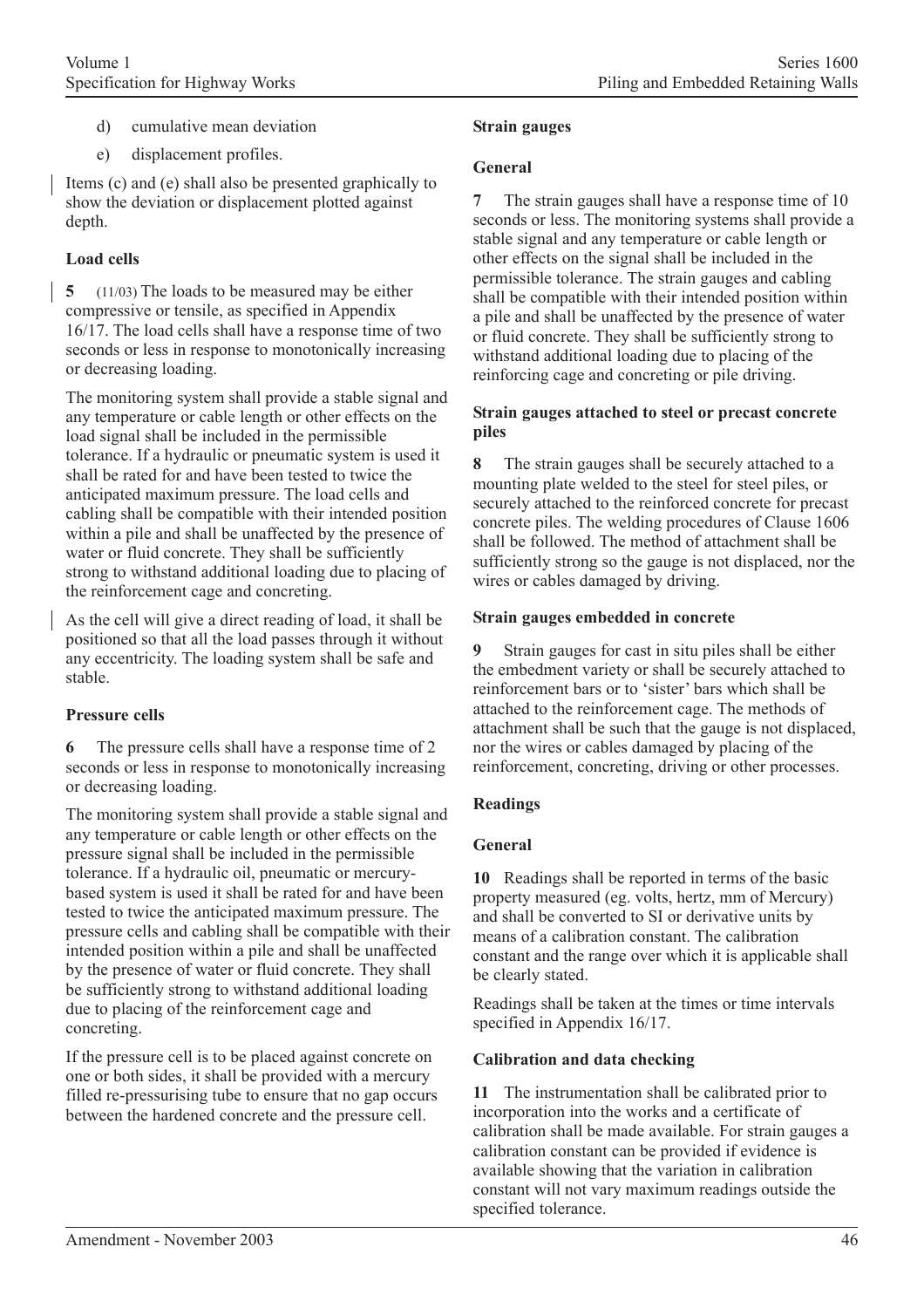The instrumentation shall be calibrated so that its behaviour has been monitored over the range specified in Appendix 16/17. The Contractor shall demonstrate that the type of instrumentation can provide a stable, reproducible and repeatable calibration.

All data shall be checked by the Contractor for errors prior to submission. If erroneous data are discovered (eg. face errors for inclinometer readings greater than 1.5 mm), the Contractor shall take a second set of readings immediately. If the errors are repeated, the Contractor shall determine the cause of the error. Both sets of readings shall be processed and submitted, together with the reasons for the errors and details of remedial works. The Contractor shall rectify any faults found in the instrumentation system for the duration of the specified monitoring period.

All computer data files and calculation sheets used in processing the data shall be preserved until the end of the contract. They shall be made available for inspection on request.

### **Tolerances**

**12** For load or pressure, a tolerance of  $\pm$  1% of the range specified in Appendix 16/17 is permissible. For strain, a tolerance of  $\pm 2 \times 10^{-6}$  is permissible. For displacement, a tolerance of  $\pm$  0.1 mm is permissible.

Except where explicitly specified in Appendix 16/17, no instrumentation device, tubing or cable shall be placed in the concrete cover zone.

# **Report**

**13** The results shall be made available within five working days of the completion of each phase of testing.

The report shall contain the following:

- a) the date and time of each reading
- b) the weather
- c) the name of the person who made the reading on site and the name of the person who analysed the readings together with their company affiliations
- d) the pile or wall element reference number and the depth and identity number of the instrumentation
- e) any damage to the instrumentation or difficulties in reading
- f) the condition of the pile (eg. if the reading is being made during a load test, the stage of the test; if a wall is being excavated alongside, the depth of the excavation, etc)
- g) the calibration constants or equations that are being applied and the dates they were determined
- h) a table comparing the specified results with any previous readings and with the base readings
- i) (11/03) a graph showing variation of load or pressure or vertical movement or strain with time or horizontal movement with depth. Key dates shall be marked with a brief explanation of their significance.

Columns of numbers shall be clearly labelled together with units. Numbers shall not be reported to a greater accuracy than is appropriate. Graph axes shall be linear and clearly labelled together with units.

### **Specialist Instrumentation Contractor**

**14** The installation, monitoring and analysis shall be carried out by a specialist Contractor, subject to demonstration of satisfactory performance before the commencement of monitoring.

The staff carrying out the monitoring and interpretation of the results shall be competent and experienced with the type of instrumentation used.

### **Monitoring equipment**

**15** (11/03) The monitoring equipment shall become the property of the Overseeing Organisation, if so specified in Appendix 16/17. Monitoring shall be carried out either directly at the pile head, or remotely from a monitoring cabin as specified in Appendix 16/17.

The monitoring equipment shall be appropriate for the situation in which it is to be used. The manufacturer's guidelines for its use shall be followed. Where it has not been possible to follow the manufacturer's guidelines, the fact shall be reported together with the reason and details of the alternative procedure.

The monitoring equipment shall remain on site for the duration of the monitoring programme, except when necessary for it to be calibrated, after which it shall be returned to site. The same monitoring equipment shall be used at each position. Where this is not possible the fact shall be reported together with the reason.

# **Protection**

**16** Terminal boxes at the head of the pile shall be protected by a lockable robust steel cap. The pile head shall then be fenced off with clearly visible barriers which shall be maintained for the duration of the monitoring programme.

Any cable running along the ground shall be clearly marked and adequately protected to prevent the cable posing a safety hazard or becoming damaged.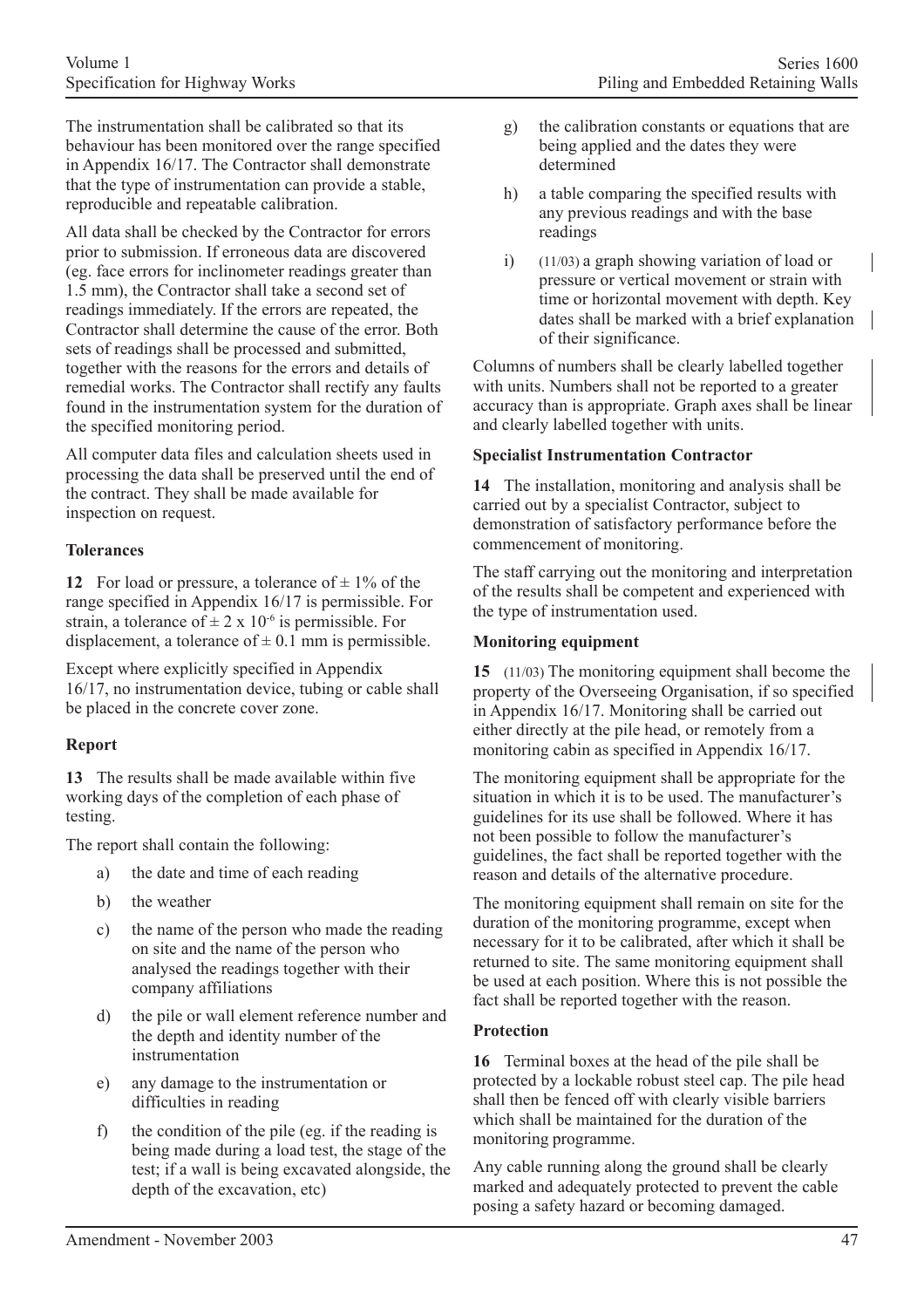# **Surveying**

**17** The pile or element head terminal (top of access tubing or as specified in Appendix 16/17) shall be surveyed, if specified in Appendix 16/17. The level will be determined to an accuracy of 1 mm relative to the datum specified in Appendix 16/17. The grid coordinates will be determined to an accuracy of  $\pm 2$ mm relative to the grid specified in Appendix 16/17. Other measurements shall be to the specified accuracy.

# **1618 Support Fluid**

### **General requirements**

**1** Where a support fluid is used for maintaining the stability of an excavation the properties and use of the fluid shall be such that the following requirements are achieved:

- i) continuous support of the excavation
- ii) solid particles are kept in suspension
- iii) the fluid can be easily displaced during concreting
- iv) the fluid does not coat the reinforcement to such an extent that the bond between the concrete and reinforcement is impaired
- v) the fluid shall not cause pollution of the ground and groundwater before, during or after use.

Where required in Appendix 16/18, details of the type of support fluid, manufacturer's certificates for the constituents and mix proportions shall be submitted.

Support fluids shall be in accordance with Appendix 16/18 and this Clause, except where there may be a conflict of requirements, in which case those in Appendix 16/18 shall take precedence.

# **Evidence of suitability of support fluid**

**2** The Contractor shall make available details of the properties and use of the support fluid to demonstrate it will meet the specified requirements. These details shall be prepared at least 21 days prior to the commencement of work and shall include:

i) (11/03) evidence from previous work with this support fluid and justification for its suitability for these ground conditions and method of construction. Particular issues, which shall be addressed, are the types and sources of the support fluid constituents, time of construction of the piles, ambient temperature, soil and groundwater chemistry.

- ii) results of representative laboratory or field mixing trials with the support fluid to demonstrate compliance with the Specification.
- iii) details of the tests to be used for monitoring the support fluid during the works and the compliance values for these tests, presented in the form of Table 16/8.

### **Materials**

### **Water**

**3** (11/03) If water for the Works is not available from a water company's supply, the Contractor shall ensure that the water complies with the guidance given in BS EN 1008. Water from the sea or tidal rivers shall not be used.

When required in Appendix 16/18, the Contractor shall arrange for tests of the water for the Works to be carried out in accordance with the specified schedule before and during the progress of the work. The frequency of testing shall be as stated in Appendix 16/18.

### **Additives to the water**

**4** All solid additives shall be stored in separate waterproof stores with a raised floor or in waterproof silos which shall not allow the material to become contaminated.

Additives shall generally be used in accordance with the manufacturer's recommendations unless demonstrated otherwise. Bentonite shall be of a quality that shall accord with Publication 163 "Drilling Fluid Materials" of the Engineering Equipment and Material Users Association.

# **Mixing of support fluid**

**5** The constituents of the fluid shall be mixed thoroughly to produce a homogeneous mix. The temperature of the water used in mixing, and of the support fluid at the time of commencing concrete placement shall not be less than 5°C.

### **Compliance testing of support fluid**

**6** The Contractor shall carry out testing of the support fluid in accordance with his regime and this Specification to demonstrate compliance with his limits for each test. The Contractor shall establish a suitably equipped and properly maintained site laboratory for this sole purpose and provide skilled staff and all necessary apparatus to undertake the sampling and testing.